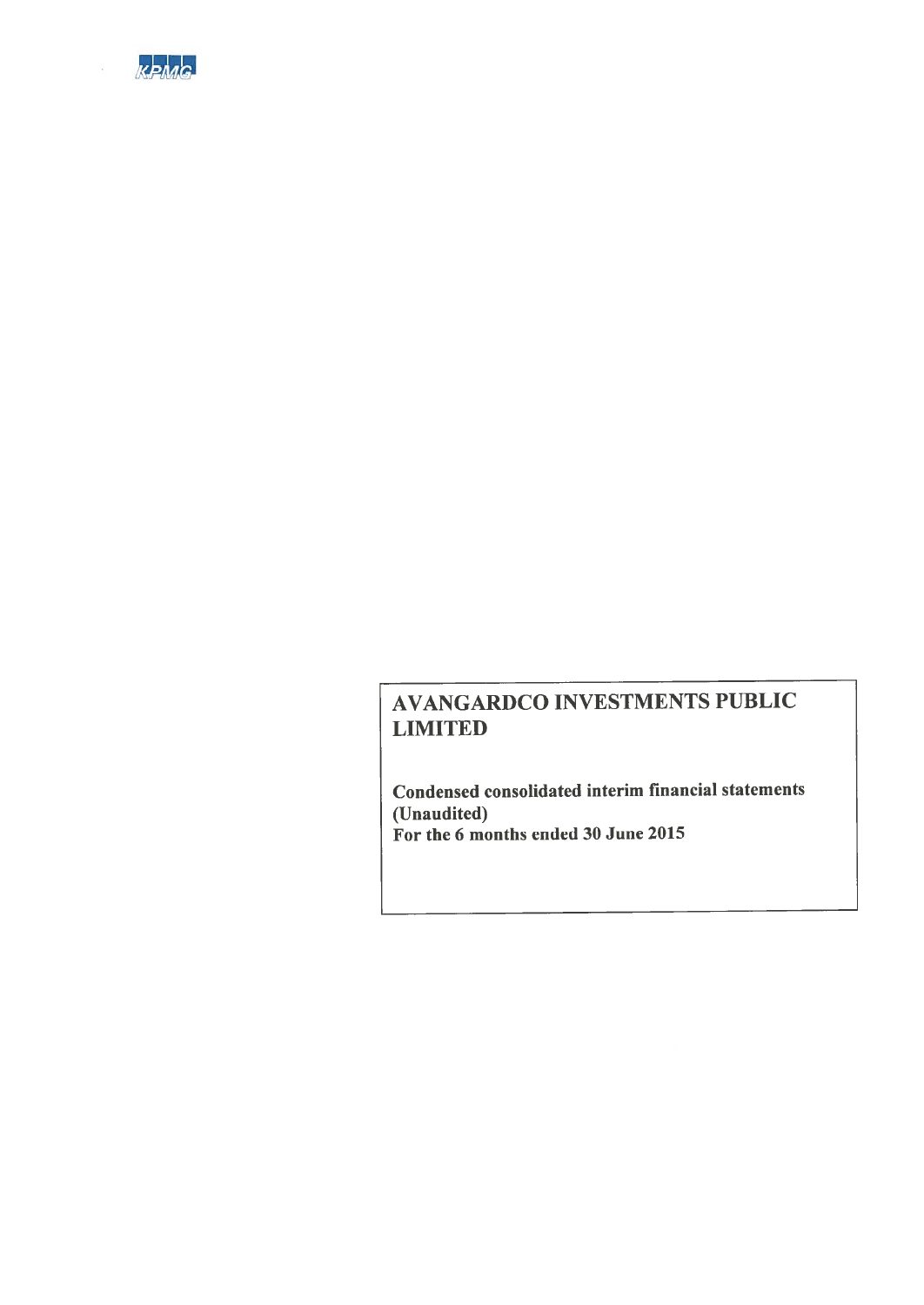| <b>CONTENTS</b>                                                                                                                                                                  | Page      |
|----------------------------------------------------------------------------------------------------------------------------------------------------------------------------------|-----------|
| Board of Directors and other officers                                                                                                                                            | 1         |
| Declaration of the Members of the Board of Directors and the person responsible for the<br>preparation of the condensed consolidated interim financial statements of the Company | 2         |
| Independent Auditors' Report on rewiew of condensed consolidated interim financial statements                                                                                    | $3-4$     |
| Condensed consolidated statement of financial position                                                                                                                           | 5         |
| Condensed consolidated statement of profit or loss and other comprehensive income                                                                                                | 6         |
| Condensed consolidated statement of changes in equity                                                                                                                            | 7         |
| Condensed consolidated statement of cash flows                                                                                                                                   | $8-9$     |
| Notes to the condensed consolidated interim financial statements                                                                                                                 | $10 - 41$ |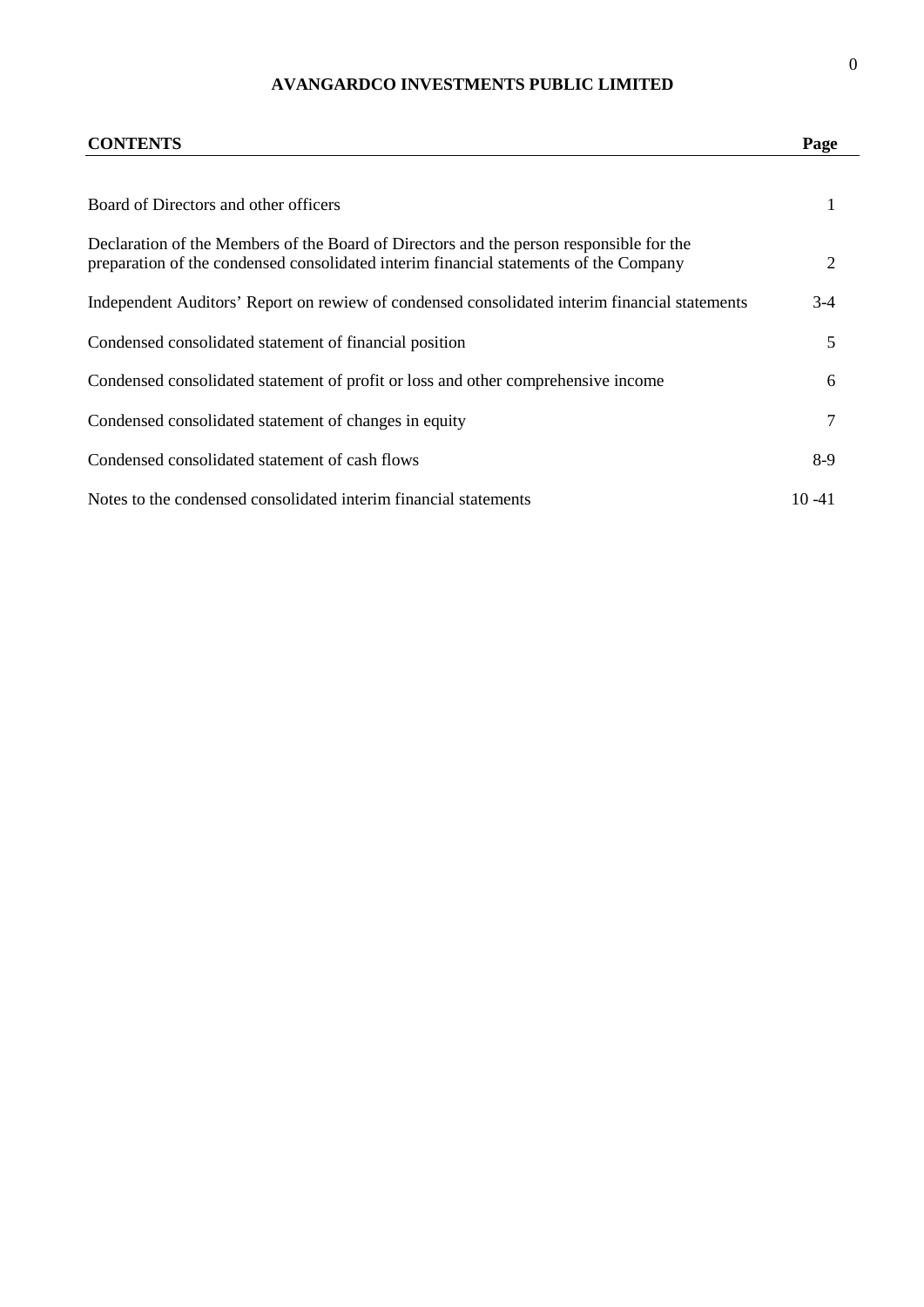#### **Board of Directors and other officers**

#### BOARD OF DIRECTORS:

Nataliya Vasylyuk (Chairwoman of the Board) Oleg Bakhmatyuk (Member of the Board) Oleg Michael Pohotsky (Non Executive Director) Iryna Marchenko (Chief Executive Officer)

#### COMPANY SECRETARY:

Gliage Investments Limited 3 Anexartisias & Kyriakou Matsi 3040 Limassol Cyprus

REGISTERED OFFICE:

3 Anexartisias & Kyriakou Matsi 3040 Limassol Cyprus

#### LEGAL ADVISORS:

Freshfields Bruckhaus Deringer LLP 65 Fleet Street London EC4Y 1HS United Kingdom

Avellum Partners LLC Leonardo Business Center 19-21 Bohdana Khmelnytskoho Str. 11th floor 01030 Kyiv,Ukraine

#### INDEPENDENT AUDITORS:

KPMG Limited 14, Esperidon Str. 1087 Nicosia, Cyprus

#### BANKERS:

UBS AG Postfach, CH-8098 Zurich

Deutsche Bank AG De Entree 99-197 1101 HE Amsterdam Postbus 12797 1100 AT Amsterdam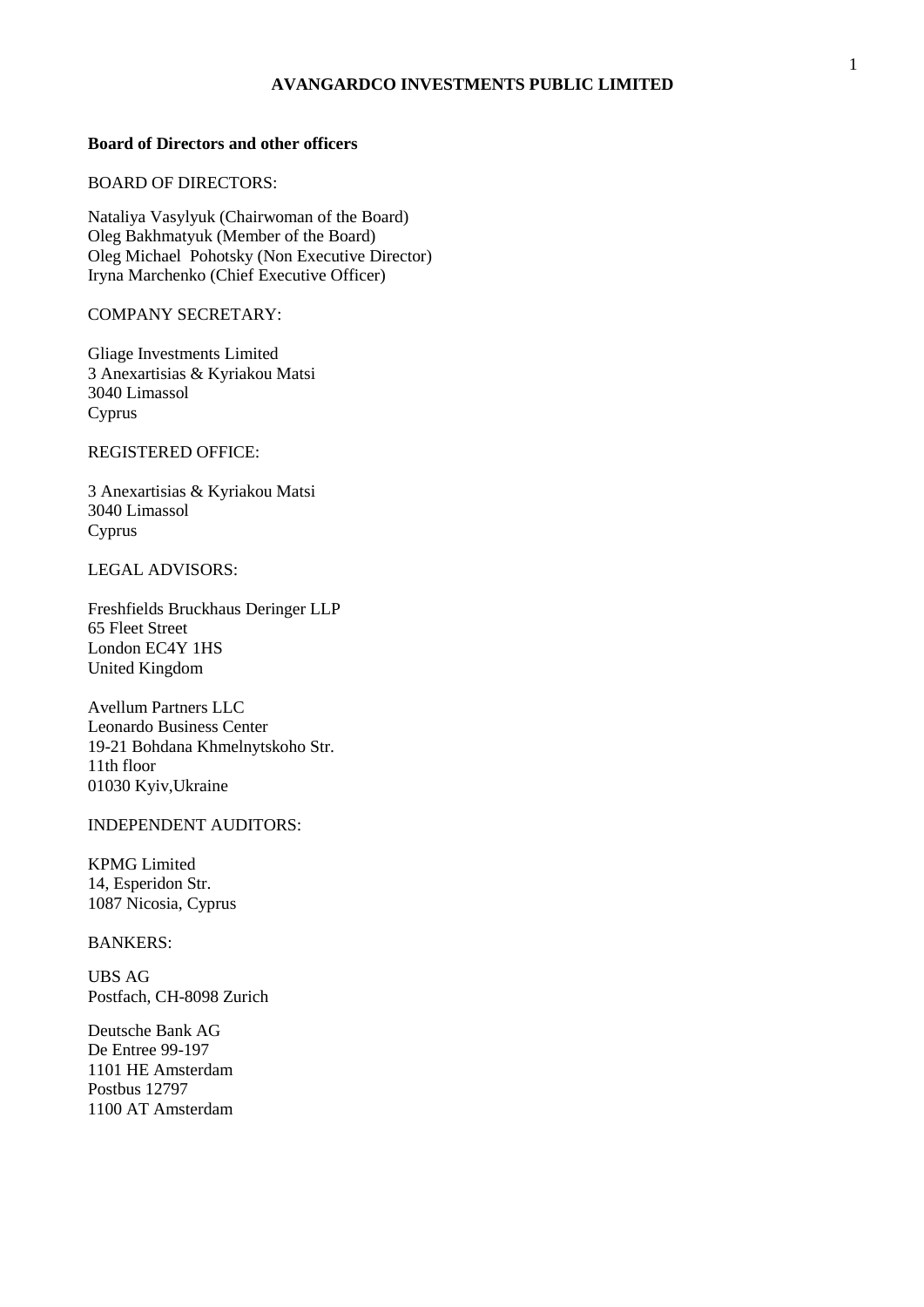### Declaration of the Members of the Board of Directors and the person responsible for the preparation of the condensed consolidated interim financial statements of the Company

We, the Members of the Board of Directors and the person responsible for the preparation of the condensed consolidated interim financial statements of AvangardCo Investments Public Limited (the "Company") for the 6 months ended 30 June 2015, based on our opinion, we confirm that, to the best of our knowledge the condensed consolidated interim financial statements that are presented on pages 5 to 41:

- i) were prepared in accordance with the International Accounting Standard (IAS) 34 "Interim Financial Reporting", and
- ii) give a true and fair view of the assets and liabilities, the financial position and the profit or losses of AvangardCo Investments Public Limited and the businesses that are included in the consolidated accounts as a total.

Members of the Board of Directors:

| Nataliya Vasylyuk     |  |
|-----------------------|--|
| Oleg Bakhmatyuk       |  |
| Oleg Michael Pohotsky |  |
| Iryna Marchenko       |  |

Person responsible for the preparation of the condensed consolidated interim financial statements for the 6 months ended 30 June 2015:

25 August 2015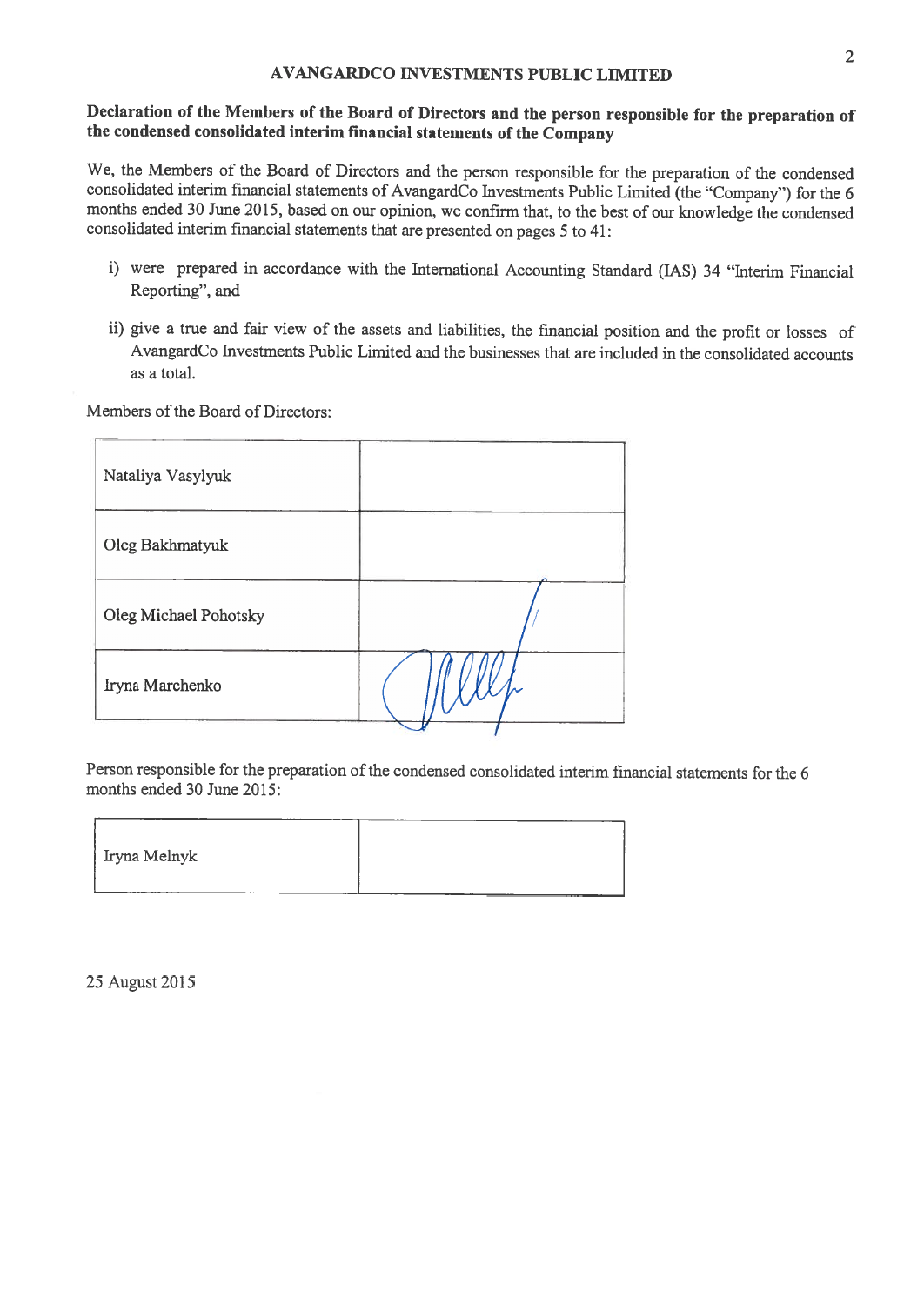

**KPMG Limited Chartered Accountants** 14 Esperidon Street 1087 Nicosia, Cyprus P.O.Box 21121 1502 Nicosia, Cyprus

Telephone +357 22 209000 Fax +357 22 678200 E-mail nicosia@kpmg.com.cy Internet www.kpmg.com.cy

 $\overline{\mathcal{E}}$ 

#### INDEPENDENT AUDITORS' REPORT

#### ON REVIEW OF CONDENSED CONSOLIDATED INTERIM FINANCIAL INFORMATION

#### TO THE MEMBERS OF

#### **AVANGARDCO INVESTMENTS PUBLIC LIMITED**

#### Introduction

We have reviewed the accompanying condensed consolidated statement of financial position of AvangardCo Investments Public Limited (the "Company") and its subsidiary companies (together referred to as "the Group") as at 30 June 2015, the condensed consolidated statements of profit or loss and other comprehensive income, changes in equity and cash flows for the sixmonth period then ended, and notes to the interim financial information ("the condensed consolidated interim financial statements"). Management is responsible for the preparation and presentation of these condensed consolidated interim financial statements in accordance with International Accounting Standard (IAS) 34 Interim Financial Reporting. Our responsibility is to express a conclusion on these condensed consolidated interim financial statements based on our review.

#### Scope of Review

We conducted our review in accordance with the International Standard on Review Engagements 2410 Review of Interim Financial Information Performed by the Independent Auditor of the Entity. A review of interim financial information consists of making inquiries, primarily of persons responsible for financial and accounting matters, and applying analytical and other review procedures. A review is substantially less in scope than an audit conducted in accordance with International Standards on Auditing and consequently does not enable us to obtain assurance that we would become aware of all significant matters that might be identified in an audit. Accordingly, we do not express an audit opinion.

#### Emphasis of matter

We draw attention to notes 2.4, 4.2 and 29 to the condensed consolidated interim financial statements, which describe the political and social unrest and regional tensions in Ukraine. The impact of the events referred to in notes 2.4, 4.2 and 29 about the continuing economic and political crisis in Ukraine and their final resolution cannot be determined and may adversely affect the Ukrainian economy and the operations of the Group.

#### **Board Members:**

N G Syrimis A K Christofides F 7 Hadiizacharias P G Lolzou N.M. Gregoriades, A.A. Demetricu, D.S. Vakis, A.A. Apostolou<br>S.A. Gregoriades, A.A. Demetricu, D.S. Vakis, A.A. Apostolou<br>S.A. Loizides, M.A. Loizides, S.G. Sofocleous, M.M. Antoniades S.A. Lonzides, M.A. Lonzides, S.G. Sofocleous, M.M. Antoniades<br>C.V. Vasiliou, P.E. Antoniades, M.J. Halies, M.P. Michael, P.A. Peleties<br>G.V. Markides, M.A. Papacosta, K.A. Papanicolaou, A.I. Shiammoutis<br>G.V. Trioritis, H.S P.S. Theophanous, M.A. Karantoni, C.A. Markides, G.V. Andreou J.C. Nicolaou, G.S. Prodromou, A.S. Sofocleous, G.N. Syrimis T.J. Yiasemides

KPMG Limited, a private company limited by shares, registered in Cyprus<br>under registration number HE 132822 with its registered office at 14. Esperidon Street 1087, Nicosia, Cyprus

#### Limassol

**Linessur**<br>Р.О.Вох 50161, 3601 Telephone +357 25 869000 +357 25 363842

#### Larnaca

P O.Box 40075, 6300<br>Telephone +357 24 200000 Fax +357 24 200200

#### Paralimni / Avia Nana P O Box 33200, 5311 Telephone +357 23 820080 Fax +357 23 820084

#### Paphos

P.O.Box 60288, 8101<br>Telephone +357 26 943050 +357 26 943062 Fax

Polis Chrysochou P.O.Box 66014, 8330 Telephone +357 26 322098

Fax

+357 26 322722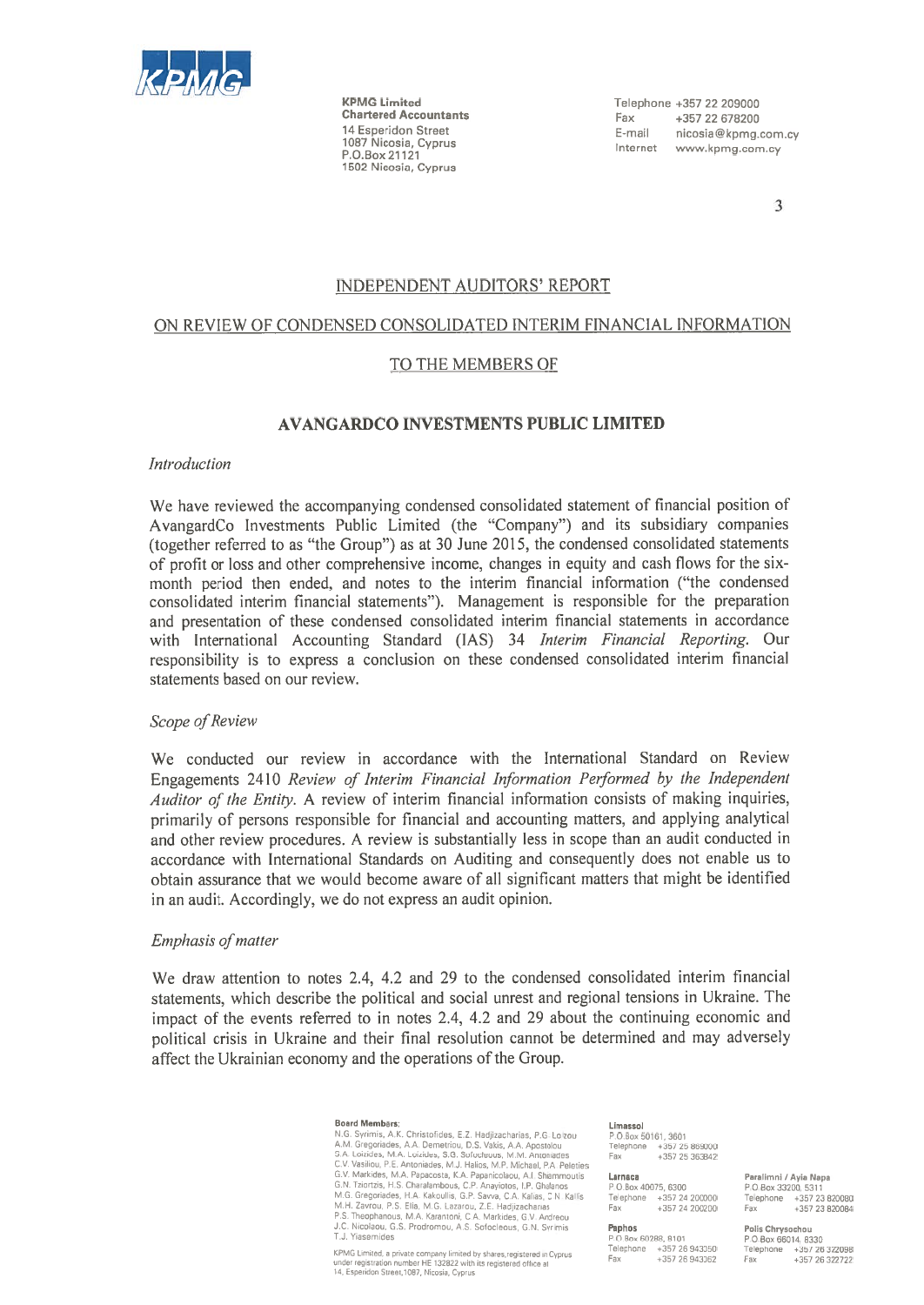

#### Conclusion

Based on our review, nothing has come to our attention that causes us to believe that the accompanying condensed consolidated interim financial statements as at 30 June 2015 is not prepared in all material respects, in accordance with IAS 34 Interim Financial Reporting.

Papacosta, FCCA Maria A. Certified Public Accountant and Registered Auditor for and on behalf of

**KPMG** Limited Certified Public Accountants and Registered Auditors 14 Esperidon Street 1087 Nicosia Cyprus

25 August 2015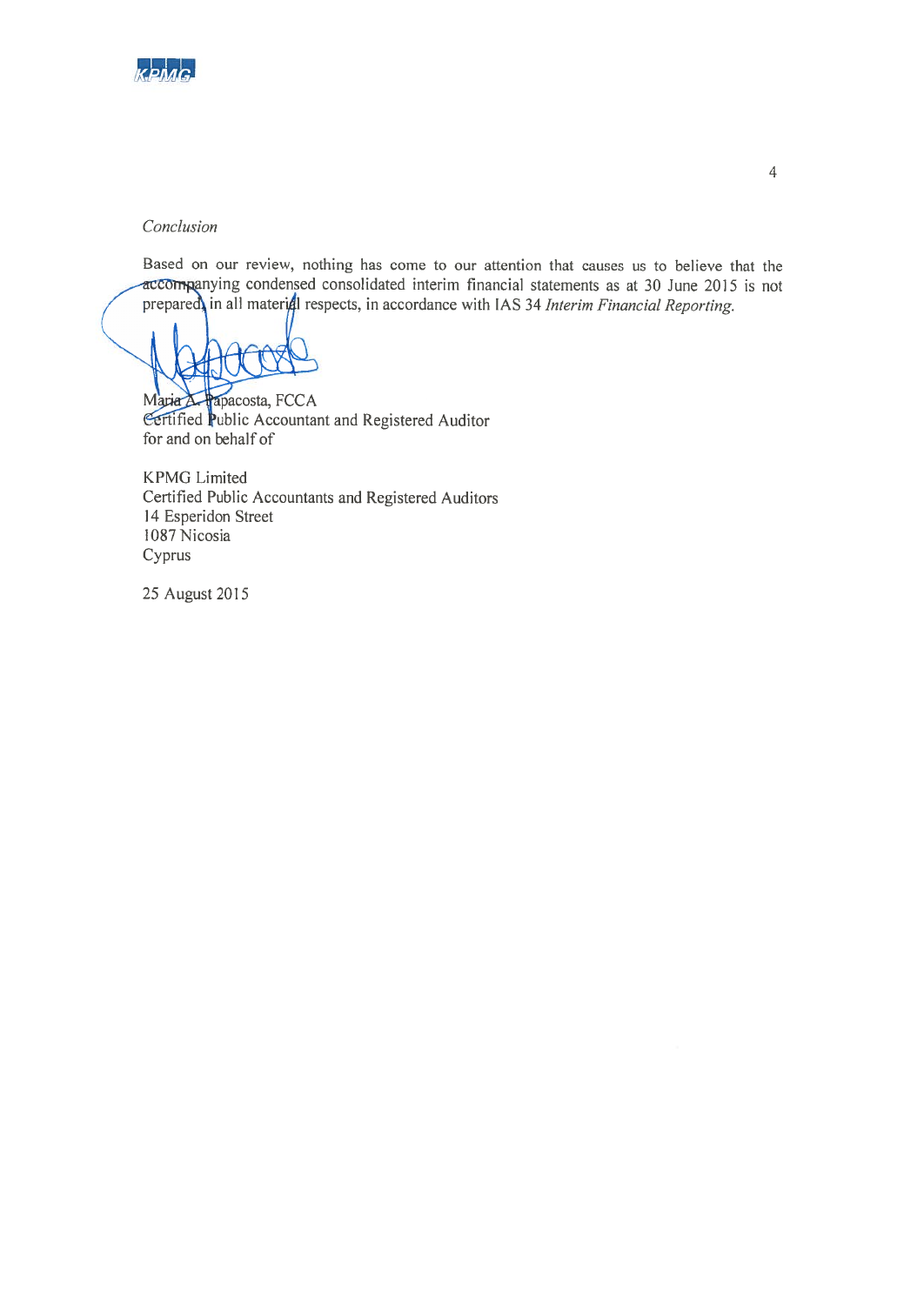### Condensed consolidated statement of financial position

AS AT 30 JUNE 2015

(in USD thousand, unless otherwise stated)

|                                                  | <b>Note</b>    | 30 June 2015 | 31 December 2014 |
|--------------------------------------------------|----------------|--------------|------------------|
| <b>ASSETS</b>                                    |                |              |                  |
| Property, plant and equipment                    | 5              | 440 065      | 579 922          |
| Non-current biological assets                    | 6              | 10 782       | 21 637           |
| Deferred tax assets                              |                | 4 4 4 0      | 2489             |
| Held to maturity investments                     | $\overline{7}$ | 12 048       | 17959            |
| Other non-current assets                         |                | 21           | 28               |
| <b>Total non-current assets</b>                  |                | 467356       | 622 035          |
| Inventories                                      | 8              | 64 030       | 115 896          |
| Current biological assets                        | 6              | 22 590       | 28 2 28          |
| Trade accounts receivable, net                   | 9              | 55 172       | 79 221           |
| Prepaid income tax                               |                | 64           | 48               |
| Prepayments and other current assets, net        | 10             | 9 1 3 3      | 29 0 94          |
| Taxes recoverable and prepaid                    |                | 17974        | 45 949           |
| Cash and cash equivalents                        | 11             | 52 175       | 117856           |
| <b>Total current assets</b>                      |                | 221 138      | 416 292          |
| <b>TOTAL ASSETS</b>                              |                | 688 494      | 1 038 327        |
|                                                  |                |              |                  |
| <b>EQUITY</b>                                    |                |              |                  |
| Share capital                                    | 12             | 836          | 836              |
| Share premium                                    | 12             | 201 164      | 201 164          |
| Reserve capital                                  |                | 115 858      | 115858           |
| Retained earnings                                |                | 929 103      | 1077158          |
| Effect of translation into presentation currency |                | (958151)     | (776 404)        |
| Equity attributable to owners of the Company     |                | 288 810      | 618 612          |
| <b>Non-controlling interests</b>                 |                | 12 010       | 27 27 6          |
| <b>Total equity</b>                              |                | 300 820      | 645 888          |
| <b>LIABILITIES</b>                               |                |              |                  |
| Long-term loans                                  | 13             | 72 759       | 79 844           |
| Deferred tax liabilities                         |                | 14           | 26               |
| Deferred income                                  |                | 1635         | 2 2 4 5          |
| Long-term finance lease                          |                | 46           | 63               |
| <b>Total non-current liabilities</b>             |                | 74 454       | 82 178           |
| Short-term bond liabilities                      | 14             | 199 443      | 198 635          |
| Current portion of non-current liabilities       |                | 18 115       | 15 3 68          |
| Short-term loans                                 | 15             | 50 000       | 50 000           |
| Trade payables                                   |                | 4 5 9 9      | 6 9 0 7          |
| Other accounts payable                           | 16             | 41 0 63      | 39 351           |
| <b>Total current liabilities</b>                 |                | 313 220      | 310 261          |
| <b>TOTAL LIABILITIES</b>                         |                | 387 674      | 392 439          |
| TOTAL EQUITY AND LIABILITIES                     |                | 688 494      | 1 038 327        |
|                                                  |                |              |                  |

On 25 August 2015 the Board of Directors of AvangardCo Investments Public Limited authorised these condensed consolidated interim financial statements for issue.

Nataliya Vasylyuk Chairwoman

**Tryna Marchenko** Director, CEO

The notes on pages 10 to 41 form an integral part of these condensed consolidated interim financial statements.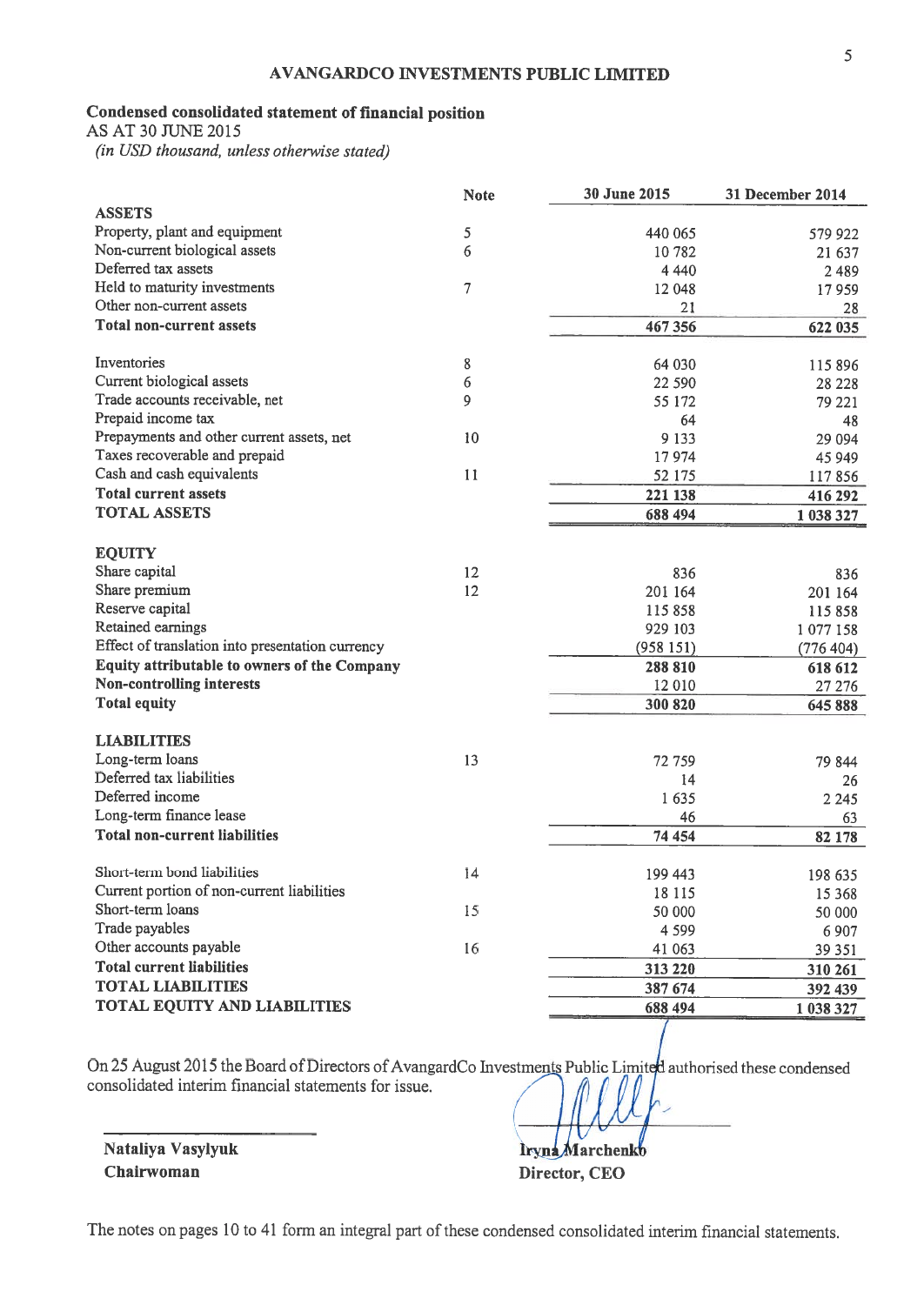#### **Condensed consolidated statement of profit and loss and other comprehensive income**

FOR THE 6 MONTHS ENDED 30 JUNE 2015

 *(in USD thousand, unless otherwise stated)*

|                                                                                                       |             | 6 months ended |              |
|-------------------------------------------------------------------------------------------------------|-------------|----------------|--------------|
|                                                                                                       | <b>Note</b> | 30 June 2015   | 30 June 2014 |
| Revenue                                                                                               | 17          | 121 397        | 262 680      |
| Profit from revaluation of biological assets at fair value                                            | 6           | 2068           | 9 0 4 9      |
| Cost of sales                                                                                         | 18          | (115953)       | (190932)     |
| <b>GROSS PROFIT</b>                                                                                   |             | 7512           | 80797        |
| General administrative expenses                                                                       |             | (3188)         | (6907)       |
| Distribution expenses                                                                                 |             | (7187)         | (10798)      |
| Income from government grants and incentives                                                          |             | 48             | 118          |
| Income from special VAT treatment                                                                     | 23          | 4575           | 33 341       |
| Other operating (expenses)/income                                                                     | 22          | $(112\,206)$   | 425          |
| (LOSS)/PROFIT FROM OPERATING<br><b>ACTIVITIES</b>                                                     |             | (110446)       | 96 976       |
|                                                                                                       |             |                |              |
| Finance income                                                                                        | 21          | 2 1 2 1        | 83           |
| Finance costs                                                                                         | 20          | (14908)        | (16651)      |
| Losses on exchange                                                                                    |             | (31717)        | (29027)      |
| (LOSS)/PROFIT BEFORE TAX                                                                              |             | (154950)       | 51 381       |
| Income tax credit                                                                                     |             | 2518           | 610          |
| (LOSS)/PROFIT FOR THE PERIOD                                                                          |             | (152 432)      | 51 991       |
| OTHER COMPREHENSIVE INCOME<br>Items that are or may be reclassified subsequently to<br>profit or loss |             |                |              |
| Effect from translation into presentation currency                                                    |             | (192 636)      | (499 497)    |
| TOTAL COMPREHENSIVE INCOME FOR THE<br><b>PERIOD</b>                                                   |             | (345068)       | (447506)     |
| (LOSS)/PROFIT ATTRIBUTABLE TO                                                                         |             |                |              |
| Owners of the Company                                                                                 |             | (148055)       | 51 602       |
| Non-controlling interests                                                                             |             | (4377)         | 389          |
|                                                                                                       |             | (152 432)      | 51 991       |
| <b>TOTAL COMPREHENSIVE INCOME</b><br><b>ATTRIBUTABLE TO</b>                                           |             |                |              |
| Owners of the Company                                                                                 |             | (329 802)      | (410355)     |
| Non-controlling interests                                                                             |             | (15266)        | (37151)      |
|                                                                                                       |             | (345058)       | (447506)     |
|                                                                                                       |             |                |              |
| (Loss)/earnings per share, USD (basic and diluted)                                                    | 26          | (23)           | 8            |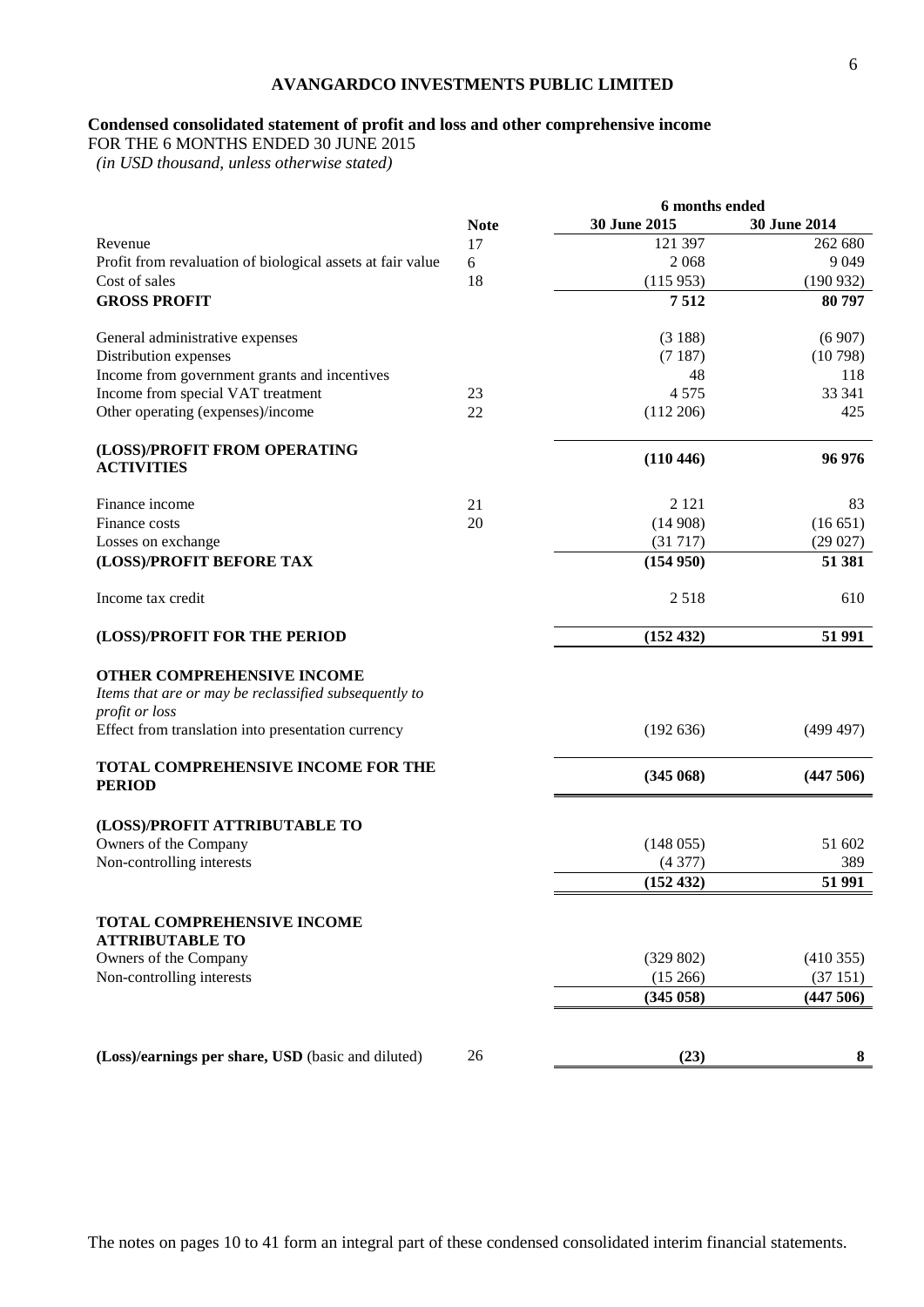#### **Condensed consolidated statement of changes in equity**

FOR THE 6 MONTHS ENDED 30 JUNE 2015

*(in USD thousand, unless otherwise stated)*

|                                  | <b>Attributable to owners of the Company</b> |                                    |                  |                      |                                         |           |                              |              |
|----------------------------------|----------------------------------------------|------------------------------------|------------------|----------------------|-----------------------------------------|-----------|------------------------------|--------------|
|                                  | Share<br>capital                             | Capital<br>contribution<br>reserve | Share<br>premium | Retained<br>earnings | Foreign currency<br>translation reserve | Total     | Non-controlling<br>interests | Total equity |
| <b>Balance at 1 January 2014</b> | 836                                          | 115 858                            | 201 164          | 1 132 803            | (68194)                                 | 1 382 467 | 64 631                       | 1 447 098    |
| <b>Comprehensive income</b>      |                                              |                                    |                  |                      |                                         |           |                              |              |
| Profit for the period            |                                              |                                    |                  | 51 602               |                                         | 51 602    | 389                          | 51 991       |
| Effect from translation into     |                                              |                                    |                  |                      |                                         |           |                              |              |
| presentation currency            |                                              |                                    |                  |                      | (461957)                                | (461957)  | (37540)                      | (499 497)    |
| Total comprehensive income       |                                              |                                    |                  | 51 602               | (461957)                                | (410355)  | (37151)                      | (447506)     |
| <b>Transactions with owners</b>  |                                              |                                    |                  |                      |                                         |           |                              |              |
| Effect from changes in           |                                              |                                    |                  |                      |                                         |           |                              |              |
| ownership                        |                                              |                                    |                  | 16                   |                                         | 16        | (16)                         |              |
| <b>Total transactions with</b>   |                                              |                                    |                  |                      |                                         |           |                              |              |
| owners                           |                                              |                                    |                  | 16                   |                                         | 16        | (16)                         |              |
| <b>Balance at 30 June 2014</b>   | 836                                          | 115 858                            | 201 164          | 1 184 421            | (530151)                                | 972 128   | 27 4 64                      | 999 592      |
| <b>Balance at 1 January 2015</b> | 836                                          | 115 858                            | 201 164          | 1 077 158            | (776 404)                               | 618 612   | 27 27 6                      | 645 888      |
| <b>Comprehensive income</b>      |                                              |                                    |                  |                      |                                         |           |                              |              |
| Loss for the period              |                                              |                                    |                  | (148055)             |                                         | (148055)  | (4377)                       | (152 432)    |
| Effect from translation into     |                                              |                                    |                  |                      |                                         |           |                              |              |
| presentation currency            |                                              |                                    |                  |                      | (181747)                                | (181747)  | (10889)                      | (192636)     |
| Total comprehensive income       |                                              |                                    |                  | (148055)             | (181747)                                | (329802)  | (15266)                      | (345068)     |
| <b>Balance at 30 June 2015</b>   | 836                                          | 115 858                            | 201 164          | 929 103              | (958151)                                | 288 810   | 12 010                       | 300 820      |

7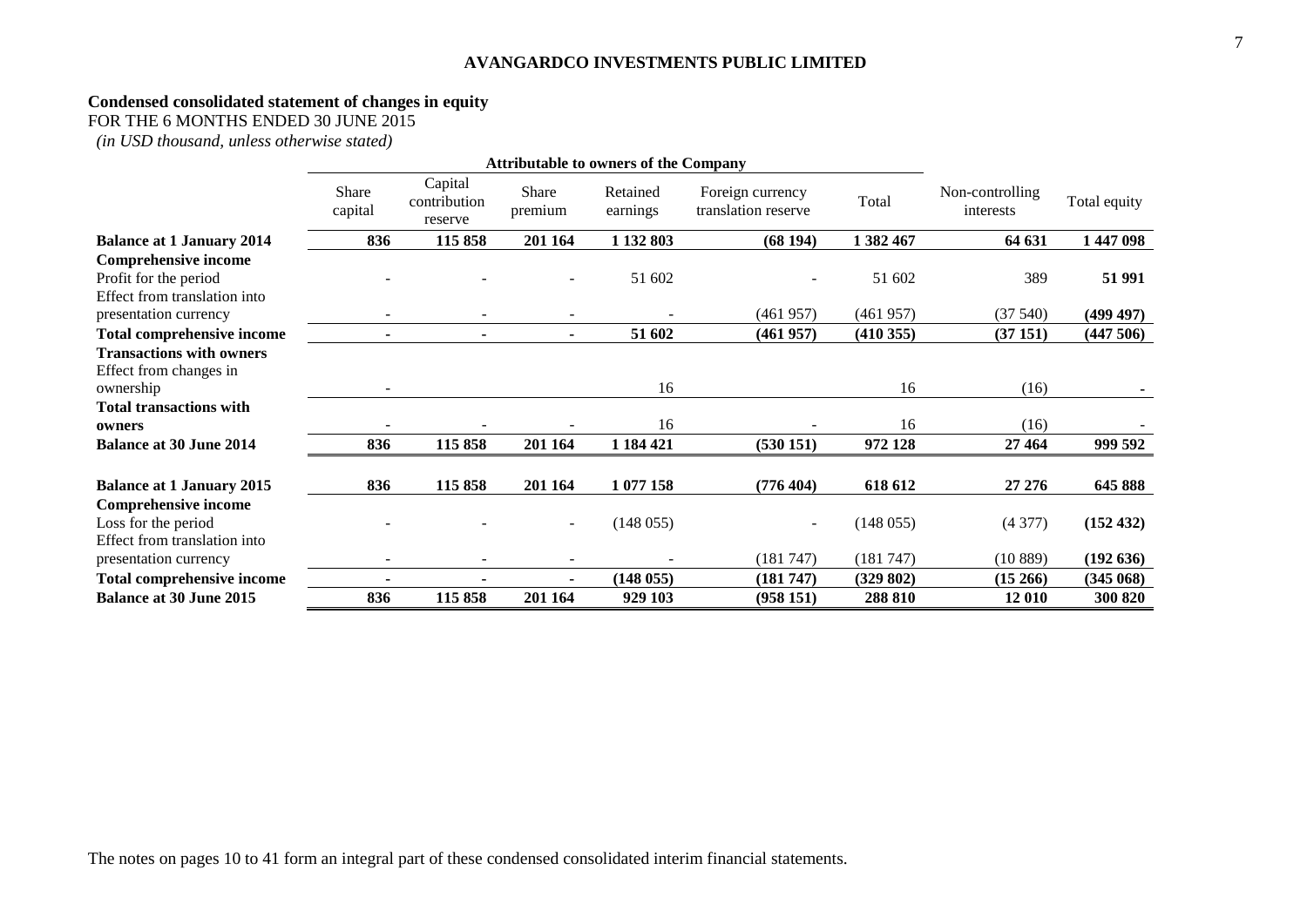#### **Condensed consolidated statement of cash flows**

FOR THE 6 MONTHS ENDED 30 JUNE 2015

 *(in USD thousand, unless otherwise stated)*

|                                                       | 6 months ended |              |              |
|-------------------------------------------------------|----------------|--------------|--------------|
|                                                       | <b>Note</b>    | 30 June 2015 | 30 June 2014 |
| <b>CASH FLOWS FROM OPERATING ACTIVITIES</b>           |                |              |              |
| (Loss)/profit before income tax                       |                | (154950)     | 51 381       |
| Adjustments for:                                      |                |              |              |
| Depreciation of property, plant and equipment         | 5              | 12 255       | 11 002       |
| Change in allowance for irrecoverable amounts         |                | 46 108       | 115          |
| Other provisions                                      |                |              | (489)        |
| Loss/(profit) on disposal of current assets           |                | 4            | (9)          |
| Loss on disposal of property, plant and equipment     |                | 6            | 2 3 4 6      |
| Impairment of current assets                          |                | 37 503       | 845          |
| Effect of fair value adjustments on biological assets | 6              | (2.068)      | (9049)       |
| Gains realised from accounts payable written-off      |                | (90)         | (3071)       |
| Amortization of deferred income on government grants  |                | (48)         | (118)        |
| Discount bonds amortization                           |                | 808          | 728          |
| Impairement of funds                                  | 22             | 28 863       |              |
| Discount on VAT government bonds amortization         |                | (1034)       |              |
| Interest income                                       |                | (1087)       | (83)         |
| Interest payable on loans                             |                | 14 081       | 14 702       |
| Losses on exchange                                    |                | 36 685       | 34 192       |
| Operating profit before working capital changes       |                | 17 036       | 102 492      |
| Increase in trade receivables                         |                | (24452)      | (4877)       |
| Increase in prepayments and other current assets      |                | 2 2 0 6      | 10887        |
| Decrease/(increase) in taxes recoverable and prepaid  |                | 18 672       | (19074)      |
| (Increase)/decrease in inventories                    |                | (14892)      | 9 3 6 8      |
| Decrease in deferred income                           |                |              | (126)        |
| Decrease in other non-current assets                  |                |              | 120          |
| (Decrease)/increase in trade payables                 |                | (484)        | 3539         |
| Decrease in biological assets                         |                | 5986         | 13 5 5 9     |
| Decrease in finance leases                            |                | (1)          | (886)        |
| Increase/(decrease) in other accounts payable         |                | 1 207        | (3749)       |
| <b>Cash generated from operations</b>                 |                | 5 2 7 8      | 111 253      |
| Interest paid                                         |                | (1884)       | (5005)       |
| Income tax paid                                       |                | (45)         | (41)         |
| Net cash generated from operating activities          |                | 3 3 4 9      | 106 207      |
| <b>CASH FLOWS FROM INVESTING ACTIVITIES</b>           |                |              |              |

| Payments and receipts - property, plant and equipment | (16 092) | (33686) |
|-------------------------------------------------------|----------|---------|

| Net cash used in investing activities                 | (14905) | (33603)          |
|-------------------------------------------------------|---------|------------------|
| Interest received                                     | -187    |                  |
| 1 a mento ano recepto - property, prant ano equipment |         | 100 000 <i>1</i> |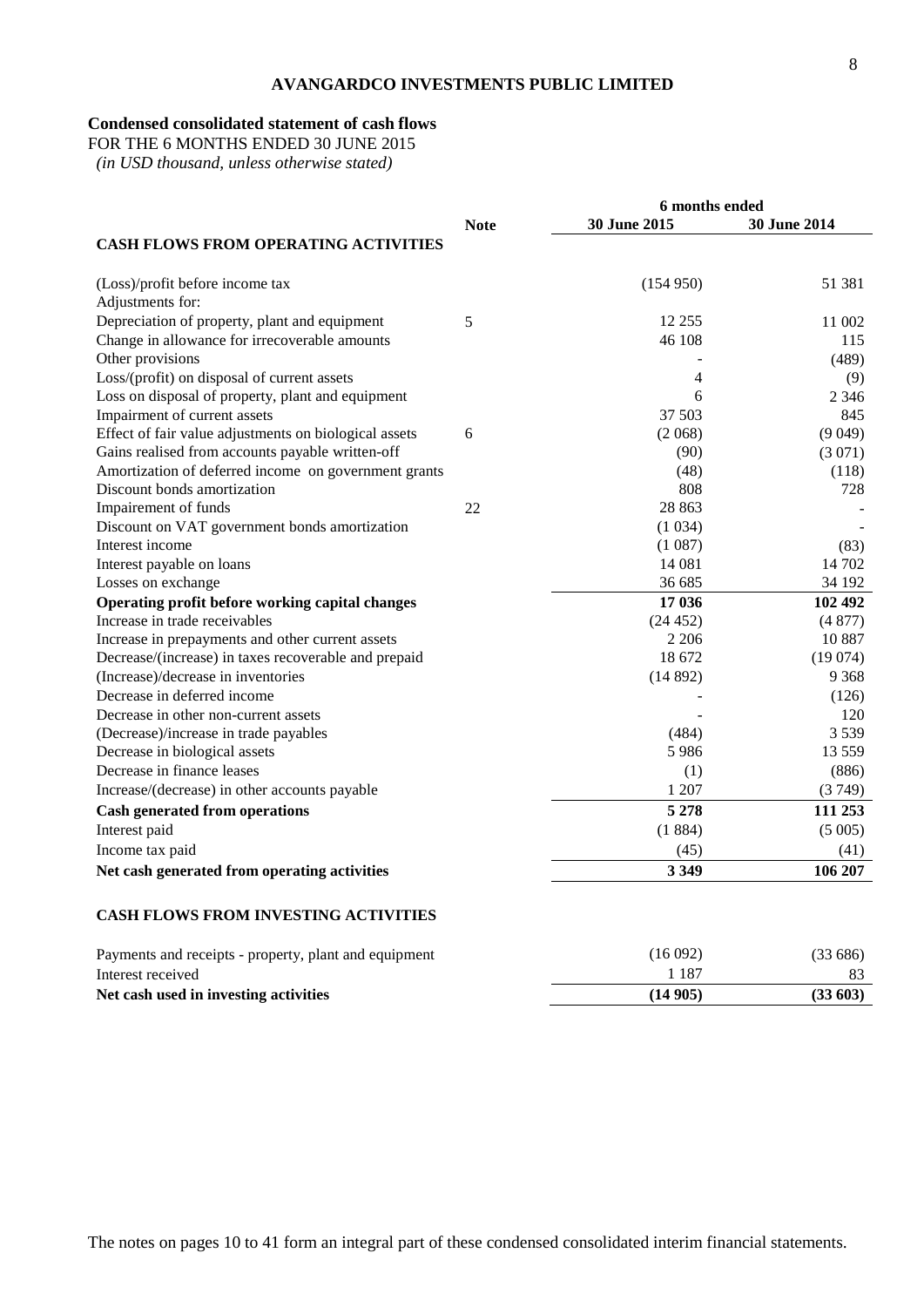#### **Condensed consolidated statement of cash flows (cont.)**

FOR THE 6 MONTHS ENDED 30 JUNE 2015

 *(in USD thousand, unless otherwise stated)*

|                                                        |             |                     | 6 months ended      |  |  |
|--------------------------------------------------------|-------------|---------------------|---------------------|--|--|
|                                                        | <b>Note</b> | <b>30 June 2015</b> | <b>30 June 2014</b> |  |  |
| <b>CASH FLOWS FROM FINANCING ACTIVITIES</b>            |             |                     |                     |  |  |
| New loans received                                     |             | 9419                | 78 7 26             |  |  |
| Repayment of loans                                     |             | (5647)              | (56595)             |  |  |
| Interest paid for bonds issued                         |             | (10000)             | (10000)             |  |  |
| Net cash (used in)/generated from financing activities |             | (6228)              | 12 13 1             |  |  |
| Net (decrease)/increase in cash                        |             | (17784)             | 84 735              |  |  |
| Cash and cash equivalents at 1 January                 |             | 117856              | 156 804             |  |  |
| Impairement of funds                                   |             | (29344)             |                     |  |  |
| Effect from translation into presentation currency     |             | (18553)             | (5459)              |  |  |
| Cash and cash equivalents at 30 June                   | 11          | 52 175              | 236 080             |  |  |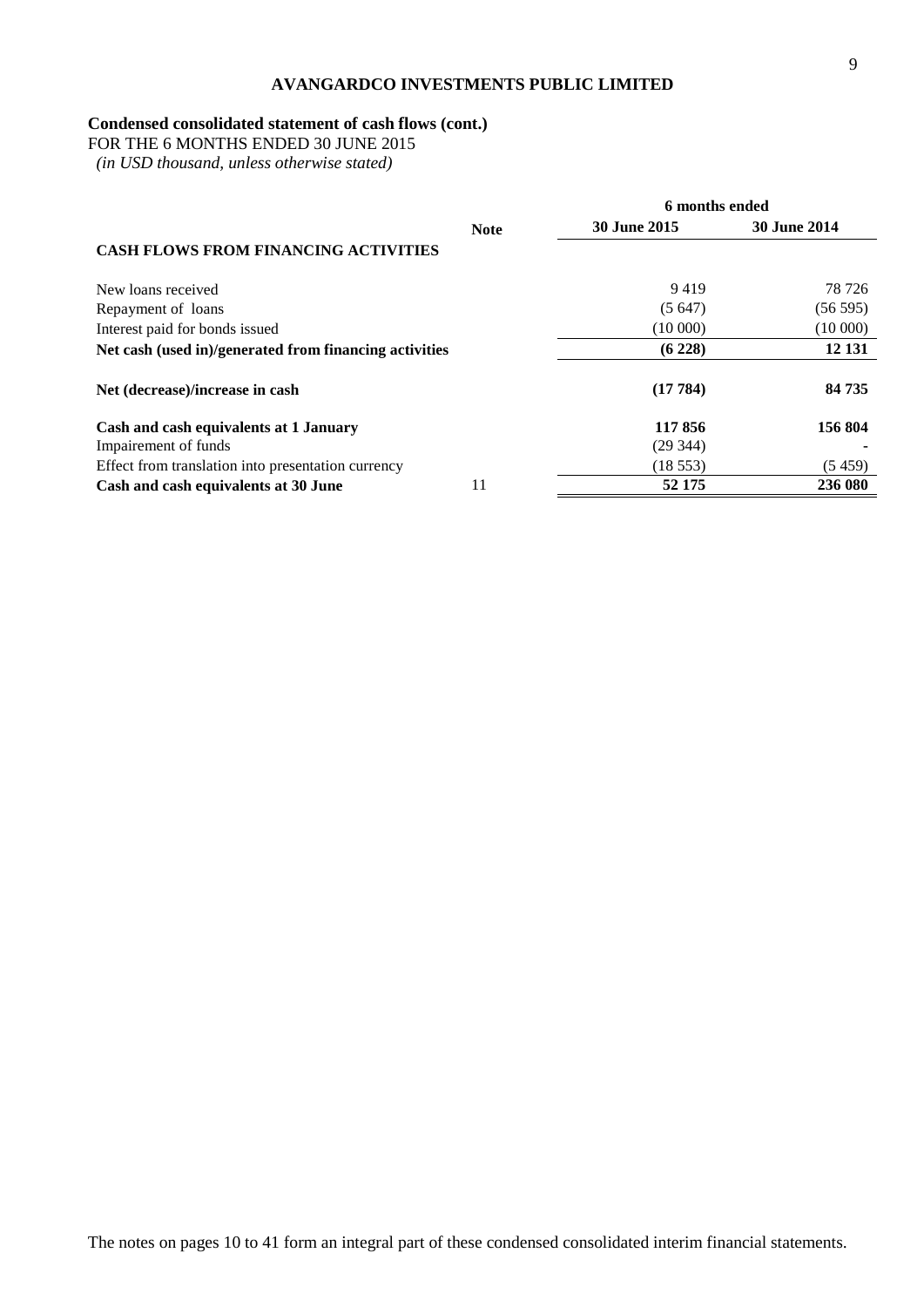#### **Notes to the condensed consolidated interim financial statements FOR THE 6 MONTHS ENDED 30 JUNE 2015**

*(in USD thousand, unless otherwise stated)*

#### **1. General information**

AvangardCo Investments Public Limited (the "Company") was incorporated as a limited liability company on 23 October 2007 in accordance with the provisions of the Cyprus Companies Law, Cap. 113, under the name of Ultrainvest Limited. On 8 July 2009, the Registrar of Companies in Cyprus issued a certificate to the effect that the Company was re-registered as a public limited company and changed its name to AvangardCo Investments Public Limited. The Company was listed at London Stock Exchange Main Market on 6 May 2010.

The Company's registered office is at 3 Anexartisias & Kyriakou Matsi, 3040 Limassol, Cyprus.

The condensed consolidated interim financial statements of the Company as at and for the 6 months ended 30 June 2015 comprise the Company and its subsidiaries (together with the Company referred to as the "Group").

In 2009 the principal owner of AvangardCo Investments Public Limited reorganised the Group, as a result of which AvangardCo Investments Public Limited became the holding company of an agricultural group of agricultural enterprises, which in the past were under the common ownership and control of this owner. The restructuring was carried out by the transfer of direct interest in the Group's companies. The restructuring was undertaken to achieve legal consolidation of control over agricultural companies of the Group. The reorganisation did not affect the principal activities of the Group.

The history of "Avangard" began with the acquisition by the principal owner of the first poultry farm "Avangard" located in the Ivano-Frankivsk region of Ukraine. Subsequently, to supply the poultry farm with growing birds, the subsidiary "Avangard-Agro" was established. In 2004 a concept of development of this business line was designed, as a result of which in 2005-2009 other major enterprises of agrarian industry in Ukraine joined the Group.

The Group's activities cover all the links of the value chain: from production of combined feed, maintenance and breeding of chickens to production and sale of eggs and egg products. As at 30 June 2015 the production facilities of the Group include 32 poultry facilities (consisting of 19 egg laying farms, 10 farms for growing young laying hens and 3 breeder farms), 6 fodder mills, 3 long-term egg storage facilities and 1 plant for manufacture of egg products. This vertically-integrated structure of the Group allows processing of approximately 56% of its own fodder. The Group's activities cover almost all the territory of Ukraine. Due to the operating environment in Ukraine, the companies of the Group which have been affected and are not operational are described in note 29.

In order to build a vertically-integrated group, reduce business risk and gain additional profit due to synergies, the Group acquired a hen breeding concern. This ensures breeding of the required number of high quality daily chickens and their timely delivery to factories.

The construction of new full cycle egg production facilities, fully automated, in compliance with European standards of quality is an integral part of the Group's growth strategy.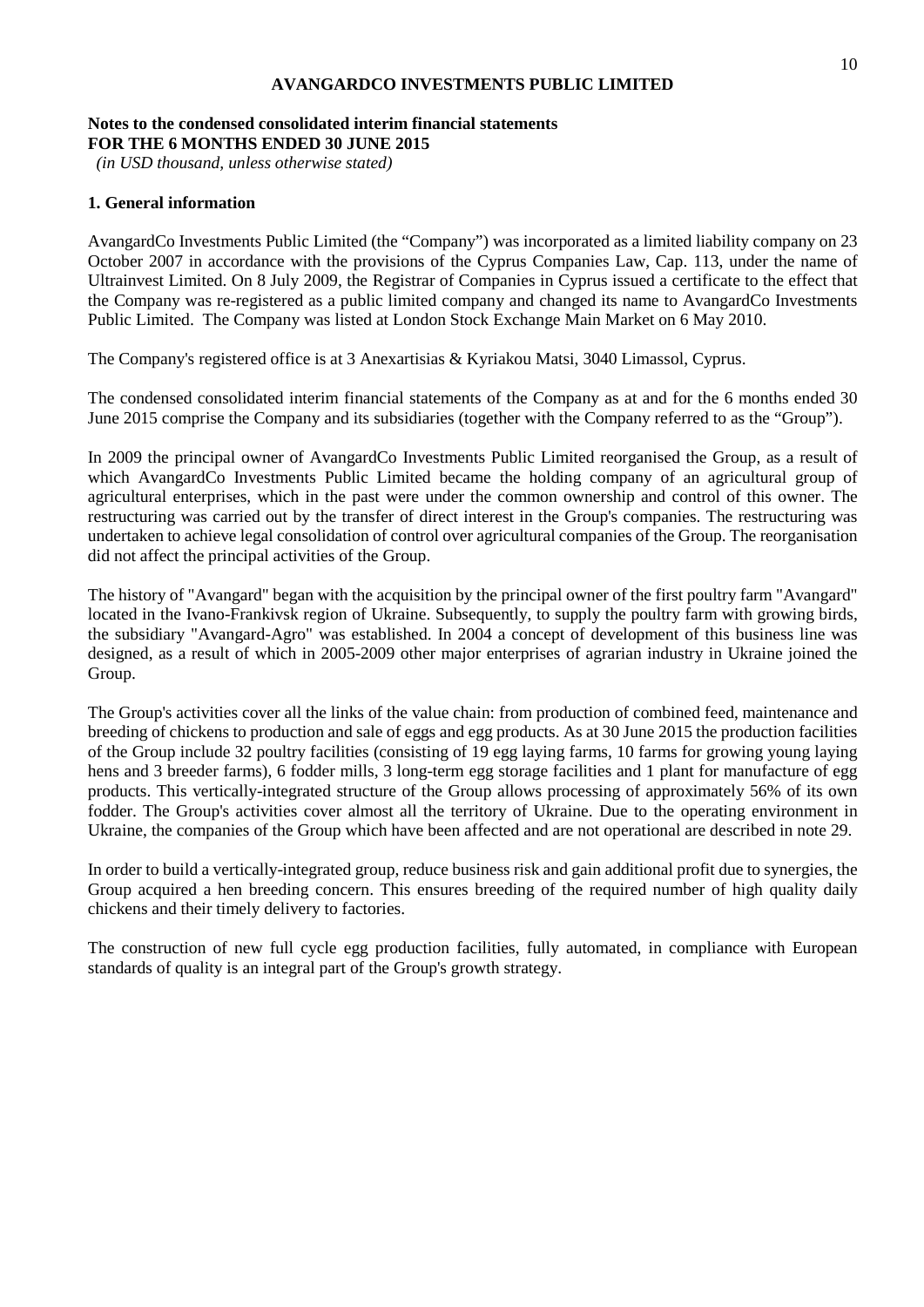#### **Notes to the condensed consolidated interim financial statements FOR THE 6 MONTHS ENDED 30 JUNE 2015**

*(in USD thousand, unless otherwise stated)*

#### **1. General information (cont.)**

The Group's subsidiaries all of which are incorporated in Ukraine, their principal activities and the effective ownership interests are as follows:

| Company name                                                                           | <b>Principal Activity</b>                           | Country of<br>registration | <b>Ownership interest</b><br>(%) 30 June 2015 | Ownership interest (%)<br>31 December 2014 |
|----------------------------------------------------------------------------------------|-----------------------------------------------------|----------------------------|-----------------------------------------------|--------------------------------------------|
| PJSC Avangard                                                                          |                                                     | Ukraine                    | 99,00%                                        | 99,00%                                     |
| PJSC Chornobaivske                                                                     |                                                     | Ukraine                    | 97,00%                                        | 97,00%                                     |
| PJSC Agrofirma Avis                                                                    |                                                     | Ukraine                    | 100,00%                                       | 100,00%                                    |
| <b>PJSC Kirovskiy</b>                                                                  |                                                     | Ukraine                    | 100,00%                                       | 100,00%                                    |
| PJSC Ptakhohospodarstvo Chervonyi Prapor                                               |                                                     | Ukraine                    | 98,00%                                        | 98,00%                                     |
| SC Ptakhofabryka Lozuvatska of Avangardco<br><b>Investments Public Limited</b>         |                                                     | Ukraine                    | 100,00%                                       | 100,00%                                    |
| LLC Yuzhnaya - Holding<br>LLC Makarivska Ptakhofabryka                                 |                                                     | Ukraine<br>Ukraine         | 100,00%<br>100,00%                            | 100,00%<br>100,00%                         |
| LLC PF Volnovaska                                                                      |                                                     | Ukraine                    | 100.00%                                       | 100,00%                                    |
|                                                                                        | Keeping of technical<br>laying hen, production and  |                            |                                               |                                            |
| PJSC Cross-PF Zorya                                                                    | selling of eggs                                     | Ukraine                    | 89,00%                                        | 89,00%                                     |
| PJSC Ptakhofabryka Pershe Travnya                                                      |                                                     | Ukraine                    | 93,00%                                        | 93,00%                                     |
| PJSC Chernivetska Ptakhofabryka                                                        |                                                     | Ukraine                    | 98,00%                                        | 98,00%                                     |
| ALLC Donetska Ptakhofabryka                                                            |                                                     | Ukraine                    | 100,00%                                       | 100,00%                                    |
| LLC Areal-Snigurivka                                                                   |                                                     | Ukraine                    | 100,00%                                       | 100,00%                                    |
| LLC Torgivenlniy Budynok Bohodukhivska<br>Ptakhofabryka                                |                                                     | Ukraine                    | 100,00%                                       | 100,00%                                    |
| PPB LLC Ptytsecompleks                                                                 |                                                     | Ukraine                    | 100,00%                                       | 100,00%                                    |
| <b>PSPC</b> Interbusiness                                                              |                                                     | Ukraine                    | 100,00%                                       | 100,00%                                    |
| SC Avangard-Agro of PJSC Avangard                                                      |                                                     | Ukraine                    | 99,00%                                        | 99,00%                                     |
| SC Gorodenkivska Ptakhofabryka of PJSC Avangard                                        |                                                     | Ukraine                    | 99,00%                                        | 99,00%                                     |
| SC Rogatynska Ptakhofabryka of PJSC Avangard                                           |                                                     | Ukraine                    | 99,00%                                        | 99,00%                                     |
| SC Ptakhohospodarstvo Donetske of ALLC Donetska<br>Ptakhofabryka                       |                                                     | Ukraine                    | 100,00%                                       | 100,00%                                    |
| LLC Slovyany                                                                           | Incubation (production and                          | Ukraine                    | 90,00%                                        | 90,00%                                     |
| SC Ptakhohospodarstvo Lozuvatske of Avangardco<br><b>Investments Public Limited</b>    | sale of day-old chick),<br>farming of young poultry | Ukraine                    | 100,00%                                       | 100,00%                                    |
| SC Zorya of PJSC Cross-PF Zoraya<br>SC Ptakhofabryka Chervonyi Prapor Poultry, of PJSC | for sale, and poultry                               | Ukraine                    | 89,00%                                        | 89,00%                                     |
| Ptakhohospodarstvo ChervoniyPrapor<br>SC Ptakhohospodarstvo Yuzhnaya Holding of LLC    |                                                     | Ukraine                    | 98,00%                                        | 98,00%                                     |
| Yuzhnaya Holding                                                                       |                                                     | Ukraine                    | 100,00%                                       | 100,00%                                    |
| SC Ptakhogopodarstvo Volnovaske of LLC PF<br>Volnovaska                                |                                                     | Ukraine                    | 100,00%                                       | 100,00%                                    |
| SC Ptakhohospodarstvo Chornobaivske of PJSC<br>Chornobaivske                           |                                                     | Ukraine                    | 97,00%                                        | 97,00%                                     |
| LLC Rohatyn-Korm                                                                       |                                                     | Ukraine                    | 99,00%                                        | 99,00%                                     |
| PJSC Vuhlehirskyi Eksperementalnyi Kombikormovyi<br>Zavod                              |                                                     | Ukraine                    | 100,00%                                       | 100,00%                                    |
| PJSC Volnovaskyi Kombinat Khliboproduktiv                                              | Production and selling of<br>animal feed            | Ukraine                    | 99,00%                                        | 99,00%                                     |
| LLC Kamyanets-Podilsky Kombikormoviy Zavod                                             |                                                     | Ukraine                    | 100,00%                                       | 100,00%                                    |
| LLC Pershe Travnya Kombikormoviy Zavod                                                 |                                                     | Ukraine                    | 93,00%                                        | 93,00%                                     |
| LLC Imperovo Foods                                                                     | Processing of eggs and<br>selling of egg products   | Ukraine                    | 96,00%                                        | 96,00%                                     |
| LLC Agramyi Holding Avangard                                                           | Rendering services under<br>guarantee agreements    | Ukraine                    | 100,00%                                       | 100,00%                                    |
| LLC Imperovo LTD                                                                       | Rental services                                     | Ukraine                    | 96,00%                                        | 96,00%                                     |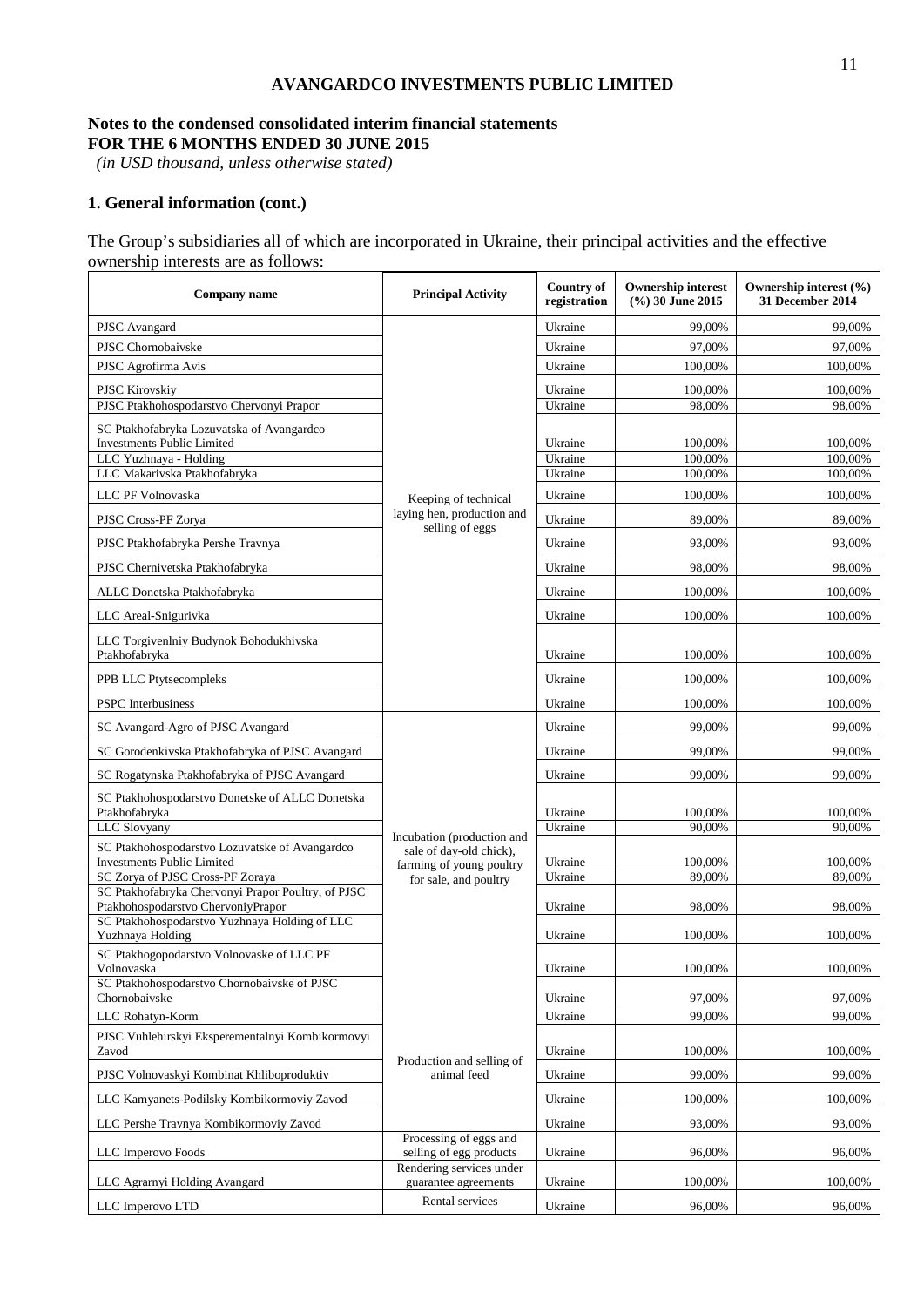#### **Notes to the condensed consolidated interim financial statements FOR THE 6 MONTHS ENDED 30 JUNE 2015**

*(in USD thousand, unless otherwise stated)*

#### **1. General information (cont.)**

The parent company of the Group is AvangardCo Investments Public Limited, registered in Cyprus, with an issued share capital of 6 387 185 ordinary shares as at 30 June 2015 with nominal value of  $\epsilon 0,10$  per share.

The shares were distributed as follows:

|                                  | 30 June 2015        |                               | <b>31 December 2014</b> |                               |  |
|----------------------------------|---------------------|-------------------------------|-------------------------|-------------------------------|--|
| Owner                            | Number of<br>shares | Ownership<br>interest $(\% )$ | Number of shares        | Ownership<br>interest $(\% )$ |  |
| <b>Omtron Limited</b>            | 1 848 575           | 28,9%                         | 1 848 575               | 28,9%                         |  |
| <b>Tanchem Limited</b>           | 926 280             | 14,5%                         | 926 280                 | 14,5%                         |  |
| Mobco Limited                    |                     | ۰                             |                         |                               |  |
| <b>BNY</b> (Nominees)<br>Limited | 1 437 500           | 22,5%                         | 1 437 500               | 22,5%                         |  |
| UkrLandFarming Plc               | 2 174 825           | 34,1%                         | 2 174 825               | 34,1%                         |  |
| Other                            | 4                   |                               | 4                       |                               |  |
|                                  | 6 3 8 7 1 8 5       | 100,0%                        | 6 3 8 7 1 8 5           | 100,0%                        |  |

As at 30 June 2015 and 31 December 2014 the interests in Omtron Limited and Tanchem Limited beneficially owned by UkrLandFarming Plc were as follows:

|                       | Ownership interest $(\% )$<br>as at 30 June 2015 | Ownership interest $(\% )$<br>as at 31 December 2014 |
|-----------------------|--------------------------------------------------|------------------------------------------------------|
| <b>Omtron Limited</b> | 100%                                             | 100%                                                 |
| Tanchem Limited       | 100%                                             | 100%                                                 |

As at 30 June 2015 and 31 December 2014 the direct interests in Quickcom Limited, Mobco Limited, UkrLandFarming Plc beneficially owned by Oleg Bakhmatyuk ("the beneficial owner" hereinafter) were as follows:

|                    | Ownership interest $(\% )$ | Ownership interest $(\% )$ |
|--------------------|----------------------------|----------------------------|
|                    | as at 30 June 2015         | as at 31 December 2014     |
| Quickcom Limited   | -                          | 100%                       |
| Mobco Limited      | 100%                       | 100%                       |
| UkrLandFarming Plc | 95%                        | 95%                        |

#### **2. Basis of preparation**

#### **2.1 Statement of compliance**

These condensed consolidated interim financial statements for the the 6 months ended 30 June 2015 have been prepared in accordance with International Accounting Standard (IAS) 34 "Interim Financial Reporting" and were not audited by the external independent auditors' of the Group. These condensed consolidated interim financial statements do not include all the information required for a complete set of IFRS financial statements. However, selected explanatory notes are included to explain events and transactions that are significant to an understanding of the changes in the Group's financial position and performance since the last annual consolidated financial statements as at and for the year ended 31 December 2014.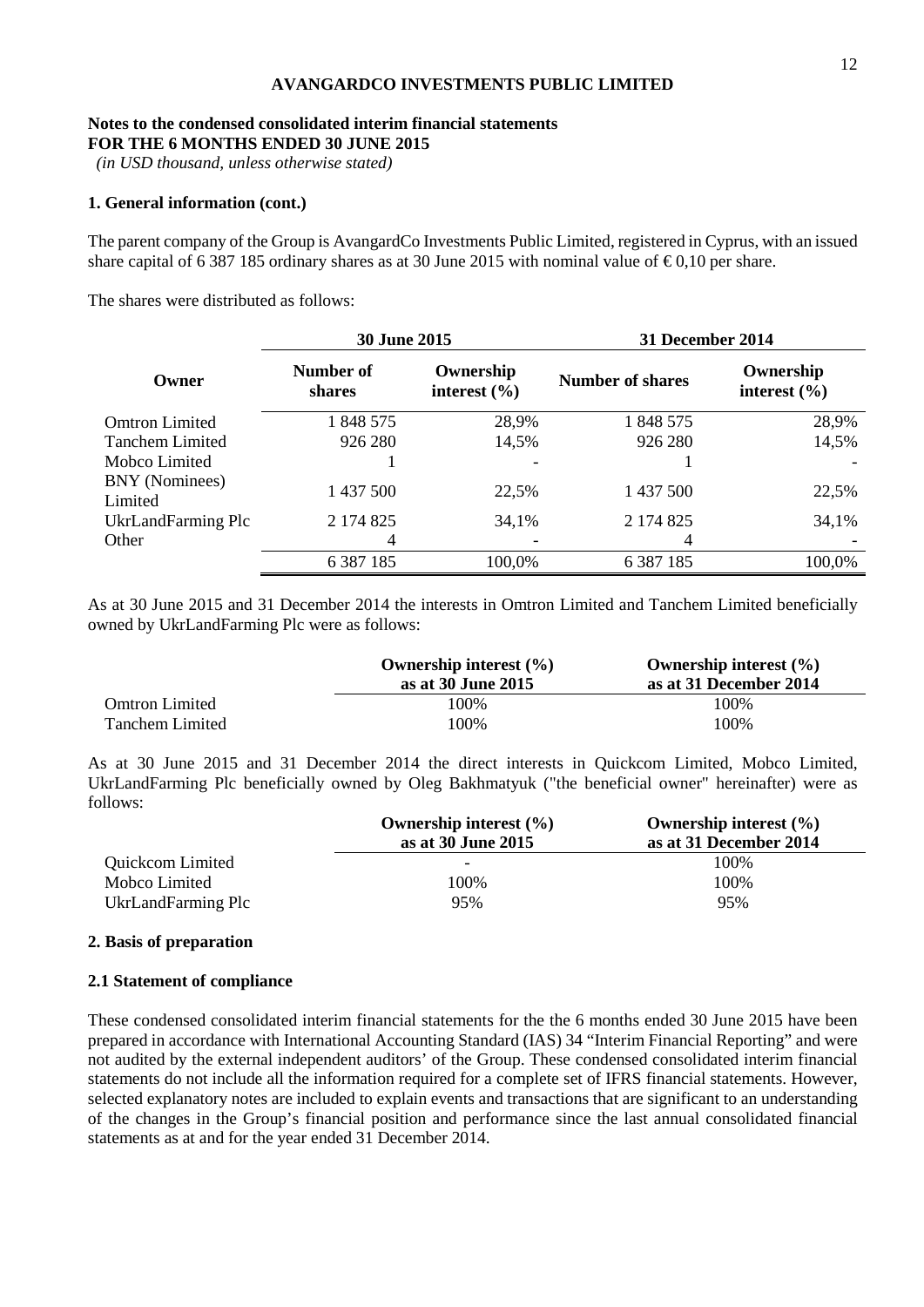#### **Notes to the condensed consolidated interim financial statements FOR THE 6 MONTHS ENDED 30 JUNE 2015**

*(in USD thousand, unless otherwise stated)*

#### **2. Basis of preparation (cont.)**

#### **2.2 Basis of measurement**

These condensed consolidated interim financial statements have been prepared on the historical cost basis, except in the case of biological assets which are measured at fair value and bonds, loans and investments held to maturity which are measured at amortised cost.

#### **2.3 Functional and presentation currency**

The functional currency of all companies of the Group is the Ukrainian Hryvnia ("UAH") except in the case of the Cyprus parent company, AvangardCo Investments Public Limited, whose functional currency changed from UAH to Euro ("EUR") as from 1 January 2014. Transactions in currencies other than the functional currency of the Group's companies are treated as transactions in foreign currencies. The Group's management decided to use US dollar ("USD") as the presentation currency for financial and management reporting purposes. Exchange differences arising are classified as equity and transferred to the translation reserve.

#### **2.4 Going concern basis**

These condensed consolidated interim financial statements have been prepared under the going concern basis, which assumes the realisation of assets and settlement of liabilities in the course of ordinary economic activity. Renewals of the Group's assets, and the future activities of the Group, are significantly influenced by the current and future economic environment in Ukraine. The Board of Directors and Management are closely monitoring the events in the current operating environment of the Group described in note 29 and concider that the Group is able to continue its operations as a going concern.

#### **3. Significant accounting policies**

The accounting policies applied in these condensed consolidated interim financial statements are the same as those applied in the Group's annual consolidated financial statements as at and for the year ended 31 December 2014.

#### **3.1 Foreign currency translation**

#### *(а) Transactions and balances*

Transactions in foreign currencies are initially recorded by the Group entities at their respective functional currency rates prevailing at the date of the transaction.

Monetary assets and liabilities are translated into the functional currency of each company included into the Group, at the rates ruling at the reporting period. Foreign exchange gains and losses, arising from transactions in foreign currency, and also from translation of monetary assets and liabilities into the functional currency of each company included into the Group at the rate ruling at the end of the year, are recognised to profit or loss.

The exchange rates used for the preparation of these condensed consolidated interim financial statements, are presented as follows:

|                   |                     | Weighted                          |             | Weighted                          |                     |
|-------------------|---------------------|-----------------------------------|-------------|-----------------------------------|---------------------|
| Currency          |                     | average for the<br>6 months ended | 31 December | average for the<br>6 months ended |                     |
|                   | <b>30 June 2015</b> | <b>30 June 2015</b>               | 2014        | <b>30 June 2014</b>               | <b>30 June 2014</b> |
| US dollar to      |                     |                                   |             |                                   |                     |
| Ukrainian Hryvnia | 21,0154             | 21, 3649                          | 15,7686     | 10, 2873                          | 11,8233             |
| Euro              | 0,8927              | 0,8965                            | 0,8199      | 0,7293                            | 0,7350              |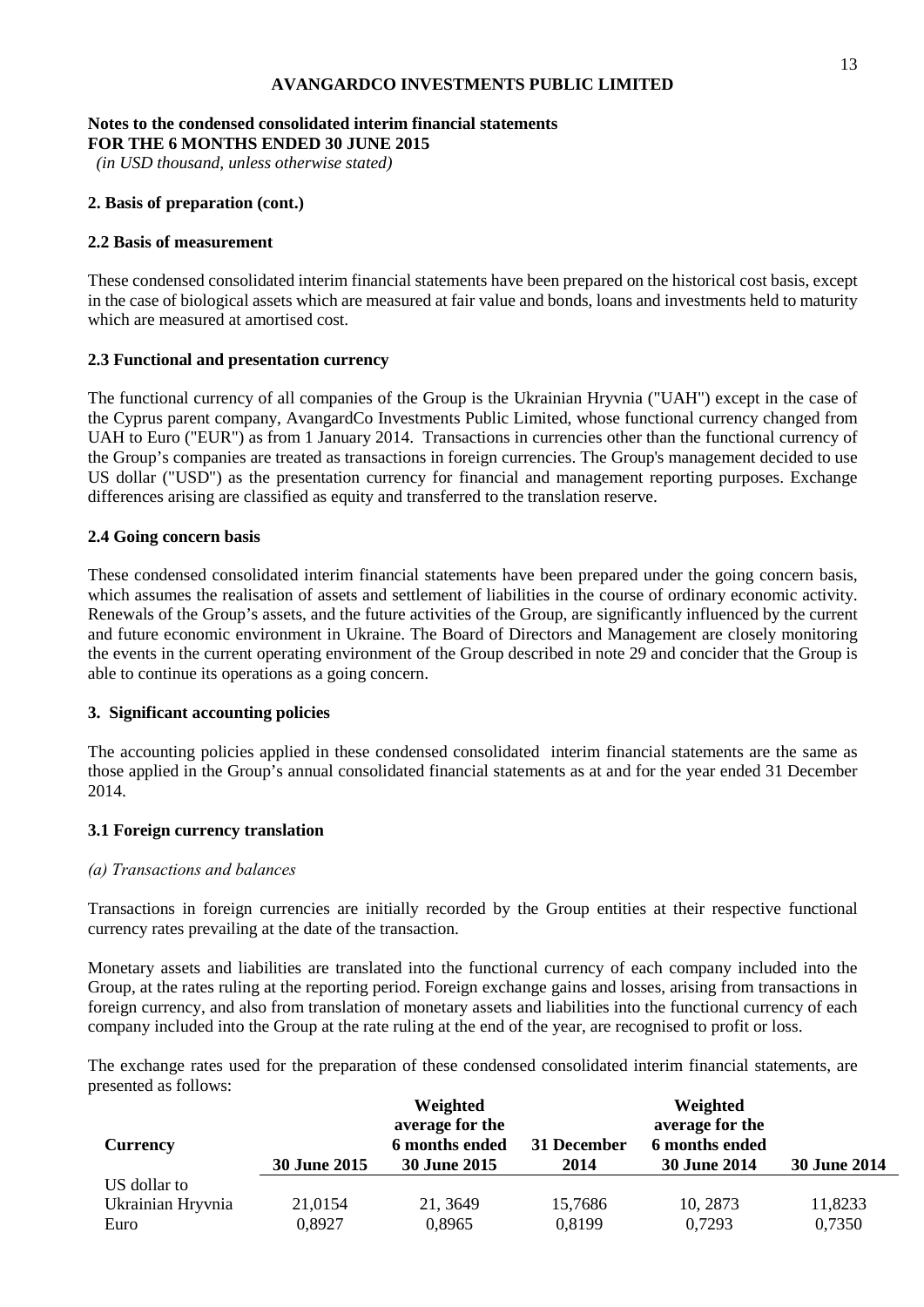#### **Notes to the condensed consolidated interim financial statements FOR THE 6 MONTHS ENDED 30 JUNE 2015**

*(in USD thousand, unless otherwise stated)*

## **3. Significant accounting policies (cont.)**

#### **3.1 Foreign currency translation (cont.)**

The empowerment of the USD against UAH has resulted in the reduction of various values disclosed in the statements of profit or loss and of financial position. This reduction is applicable only in case of translation into presentation currency.

The foreign currencies may be freely convertible to the territory of Ukraine at the exchange rate which is close to the exchange rate established by the National Bank of Ukraine. At the moment, the Ukrainian Hryvnia is not a freely convertible currency outside of Ukraine.

#### *(b) Presentation currency*

The financial results and position of each subsidiary are translated into the presentation currency as follows:

(1) At each reporting period of financial statements all the assets and liabilities are translated at the exchange rate of the National Bank of Ukraine at that reporting period;

(2) Income and expenses are translated at the average exchange rates (except for the cases where such average exchange rate is not a reasonably approximate value reflecting cumulative influence of all exchange rates prevailing at the date of transaction, in which case income and expenses are translated at the exchange rates at the date of transaction);

(3) All exchange differences are recognised in other comprehensive income.

#### **4. Use of judgements and estimates**

In preparing these condensed consolidated interim financial statements, management has made judgments, estimates and assumptions that affect the application of accounting policies and the reported amounts of income and expenses, assets and liabilities. Actual results may differ from these estimates.

The significant judgments made by Management in applying the Group's accounting policies and the key sources of estimation uncertainty were the same as those that applied to the annual consolidated financial statments as at and for the year ended 31 December 2014.

#### **4.1 Measurement of fair values**

A number of the Group's accounting policies and disclosures require the measurement of fair values, for both financial and non-financial assets and liabilities.

The Group has an established control framework with respect to the measurement of fair values. This includes a valuation team that has overall responsibility for overseeing all significant fair value measurements, including Level 3 fair values, and reports directly to the CFO.

The valuation team regularly reviews significant unobservable inputs and valuation adjustments. If third party information, such as broker quotes or pricing services, is used to measure fair values, then the valuation team assesses the evidence obtained from the third parties to support the conclusion that such valuations meet the requirements of IFRS, including the level in the fair value hierarchy in which such valuations should be classified.

Significant valuation issues are reported to the Board of Directors.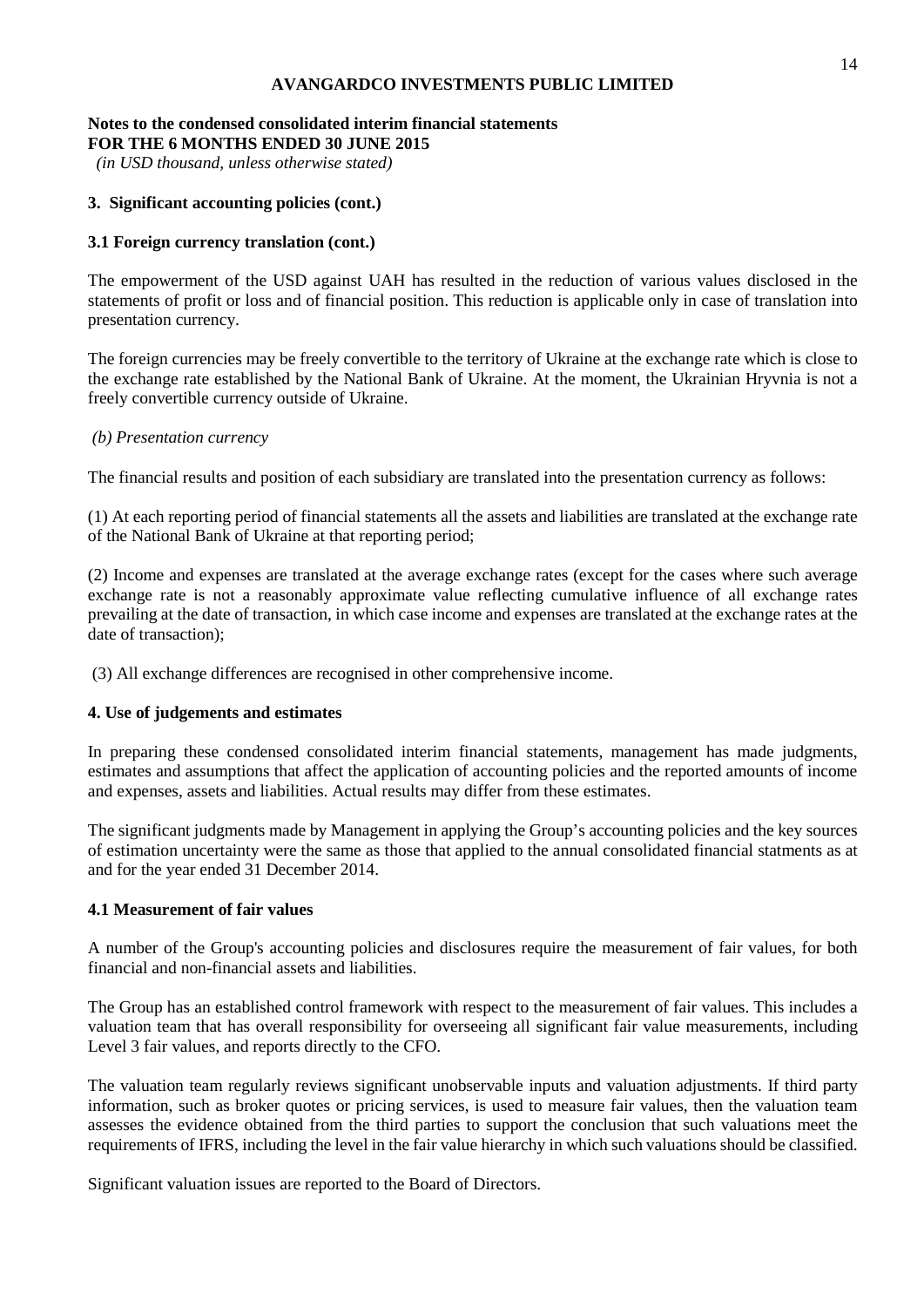#### **Notes to the condensed consolidated interim financial statements FOR THE 6 MONTHS ENDED 30 JUNE 2015**

*(in USD thousand, unless otherwise stated)*

### **4. Use of judgements and estimates (cont.)**

#### **4.1 Measurement of fair values (cont.)**

When measuring the fair value of an asset or a liability, the Group uses market observable data as far as possible. Fair values are categorised into different levels in a fair value hierarchy based on the inputs used in the valuation techniques as follows.

• *Level 1*: quoted prices (unadjusted) in active markets for identical assets or liabilities.

• *Level 2*: inputs other than quoted prices included in Level 1 that are observable for the asset or liability, either directly (i.e. as prices) or indirectly (i.e. derived from prices).

• *Level 3*: inputs for the asset or liability that are not based on observable market data (unobservable inputs).

If the inputs used to measure the fair value of an asset or a liability might be categorised in different levels of the fair value hierarchy, then the fair value measurement is categorised in its entirety in the same level of the fair value hierarchy as the lowest level input that is significant to the entire measurement.

The Group recognises transfers between levels of the fair value hierarchy at the end of the reporting period during which the change has occurred.

Further information about the fair values is included in note 28.

#### **4.2 Ukrainian business environment**

Ukraine in 2014 has entered in a state of political crisis. The following reasons formed a background for this: authorities stopping Euro integration process, President usurping power, growing corruption of officials, simulated maintenance of economic and social stability based not on the economic growth, but at the expense of gold and foreign exchange reserves; and led to the political crisis in the country. As a result of unthoughtful ruling Ukrainian gold and foreign exchange reserves have significantly diminished.

A subsequent stage of the crisis came with Crimea annexation and armed clashes in the Eastern regions of Ukraine. This resulted in significantly lower budget income and increase in budget deficit. In order to fulfill its obligations and avoid default Ukraine had to refer to the IMF for finance aid. The agreement provides for Ukraine's adherence to certain requirements. One of them was the shift to floating exchange rate for Ukrainian Hryvnia by Central Bank (NBU), which led to significant loss in its value (up to 50%) comparing to primary foreign currencies. This increased burden on loan portfolio of Ukrainian companies that had borrowings in foreign currency.

Although, in May 2014 Ukraine elected President, who has declared European integration strategy, which slightly stabilized situation in country, military conflict on the East of Ukraine and conflict related to Crimea annexation are still main destabilizing factors. It is extremely hard to forecast the crisis outcome for Ukraine.

The uncertain economic conditions in Ukraine have affected the cash flow forecasts of the Group's management in relation to the impairment assessment for financial and non-financial assets. The Group's management has assessed whether any impairment provisions are deemed necessary for the Group's financial assets carried at amortised cost by considering the economic situation and outlook at the end of the reporting period.

Whilst, Group's management considers that all necessary actions are being performed to maintain financial stability of the Group in current circumstances. Continuation of the current unstable business environment may adversely affect results and financial position of the Group, in a manner not currently determinable. These condensed consolidated interim financial statements reflect current management estimation of Ukrainian business environment influence on the financial position of the Group. Situation development may differ from Management expectations. These financial statements were not adjusted to reflect events after the reporting period.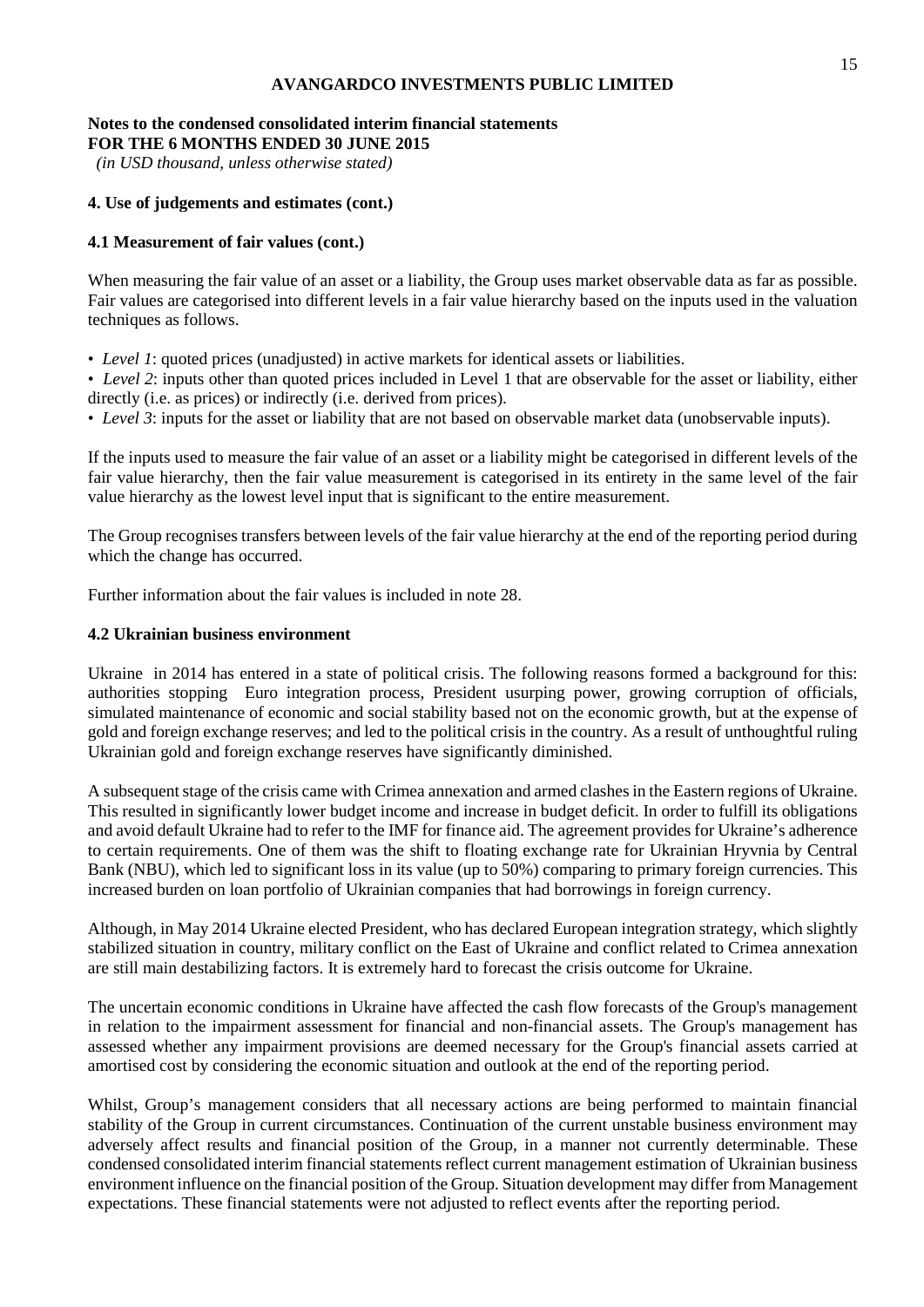#### **Notes to the condensed consolidated interim financial statements FOR THE 6 MONTHS ENDED 30 JUNE 2015**

*(in USD thousand, unless otherwise stated)*

### **5. Property, plant and equipment**

| Cost                             | Land  | <b>Buildings and</b><br>structures | <b>Machinery</b> and<br>equipment | Equipment<br>for biological<br>assets | <b>Vehicles</b> | <b>Other</b><br>equipment | Assets under<br>construction-in-<br>progress and<br>uninstalled<br>equipment | <b>Total</b> |
|----------------------------------|-------|------------------------------------|-----------------------------------|---------------------------------------|-----------------|---------------------------|------------------------------------------------------------------------------|--------------|
| <b>Balance at 1 January 2015</b> | 1756  | 360 710                            | 85 479                            | 84 338                                | 3 1 1 4         | 1730                      | 98 854                                                                       | 635 981      |
| Acquisitions                     |       | 329                                | 929                               |                                       | 3               | 23                        | 14 703                                                                       | 15 987       |
| Disposals                        |       | (10)                               | (15)                              |                                       | (17)            | (19)                      | (15)                                                                         | (76)         |
| Internal transfers               |       | (53)                               | 62                                |                                       |                 | 50                        | (59)                                                                         |              |
| Foreign currency translation     | (439) | (90040)                            | (21309)                           | (21068)                               | (777)           | (432)                     | (23634)                                                                      | (15769)      |
| Reclassification                 |       | 791                                | 102                               | (672)                                 | $\overline{a}$  |                           | (221)                                                                        |              |
| <b>Balance at 30 June 2015</b>   | 1317  | 271 727                            | 65 248                            | 62 598                                | 2 3 2 3         | 1352                      | 89 628                                                                       | 494 193      |
| <b>Accumulated depreciation</b>  |       |                                    |                                   |                                       |                 |                           |                                                                              |              |
| <b>Balance at 1 January 2015</b> |       | 24 3 27                            | 9 1 24                            | 19 571                                | 1897            | 1 1 4 0                   | $\blacksquare$                                                               | 56 059       |
| Depreciation charge              |       | 4892                               | 5 3 7 6                           | 1751                                  | 144             | 92                        |                                                                              | 12 25 5      |
| Depreciation eliminated on       |       |                                    |                                   |                                       |                 |                           |                                                                              |              |
| disposal                         |       | (1)                                | (15)                              |                                       | (16)            | (14)                      |                                                                              | (46)         |
| Foreign currency translation     |       | (6124)                             | (2 207)                           | (5030)                                | (494)           | (285)                     | $\overline{\phantom{a}}$                                                     | (14140)      |
| Reclassification                 |       | 34                                 | 10                                | (44)                                  |                 |                           |                                                                              |              |
| <b>Balance at 30 June 2015</b>   |       | 23 1 28                            | 12 288                            | 16 248                                | 1531            | 933                       | $\sim$                                                                       | 54 128       |
| Net book value                   |       |                                    |                                   |                                       |                 |                           |                                                                              |              |
| <b>Balance at 30 June 2015</b>   | 1317  | 248 599                            | 52 960                            | 46 350                                | 792             | 419                       | 89 628                                                                       | 440 065      |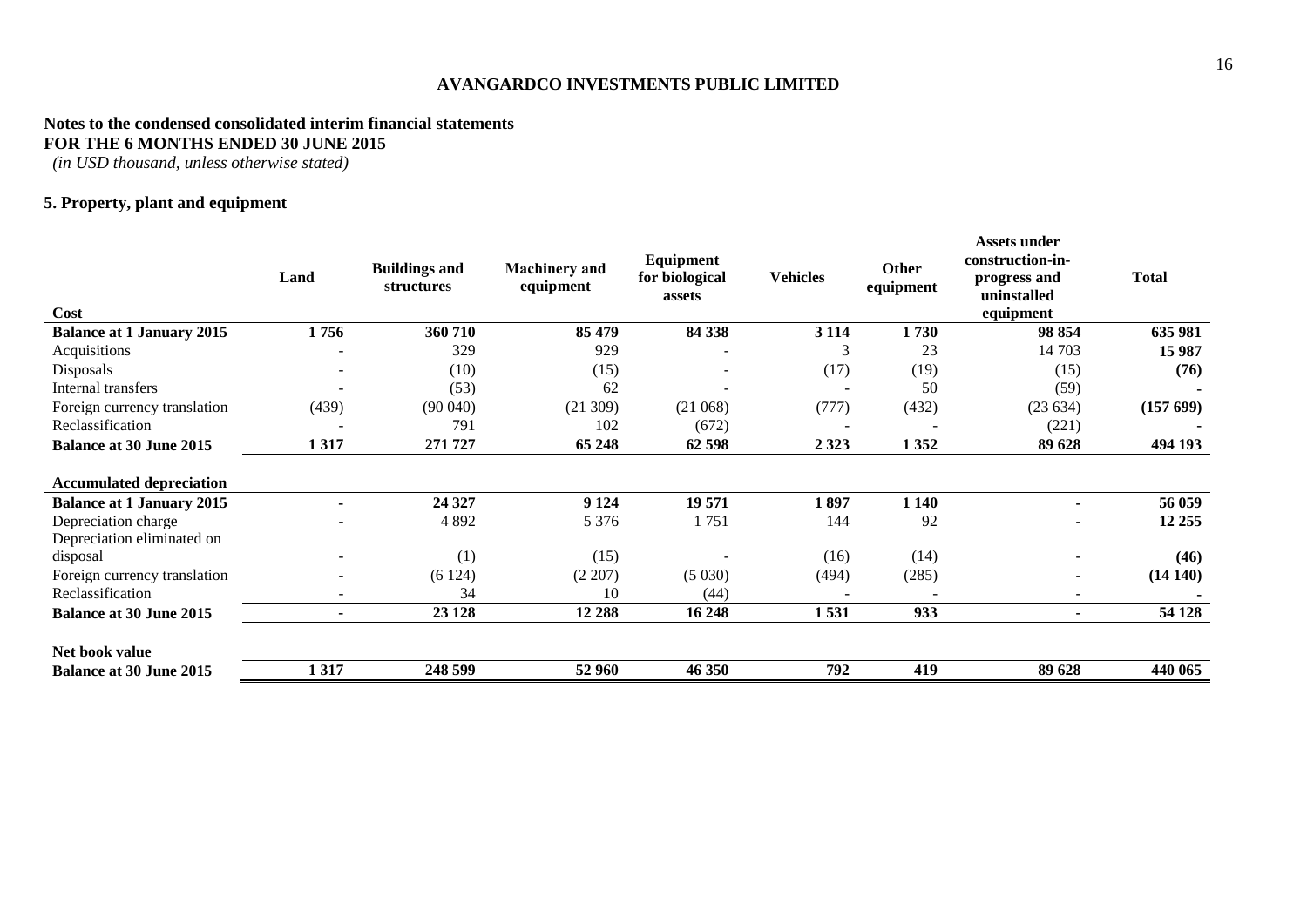#### **Notes to the condensed consolidated interim financial statements FOR THE 6 MONTHS ENDED 30 JUNE 2015**

*(in USD thousand, unless otherwise stated)*

### **5. Property, plant and equipment (cont.)**

| Cost                             | Land           | <b>Buildings and</b><br>structures | <b>Machinery</b> and<br>equipment | Equipment<br>for biological<br>assets | <b>Vehicles</b> | Other<br>equipment | <b>Assets under</b><br>construction-in-<br>progress and<br>uninstalled<br>equipment | <b>Total</b> |
|----------------------------------|----------------|------------------------------------|-----------------------------------|---------------------------------------|-----------------|--------------------|-------------------------------------------------------------------------------------|--------------|
| <b>Balance at 1 January 2014</b> | 3 4 6 3        | 362 997                            | 49 091                            | 106 411                               | 6 6 5 2         | 3 2 2 7            | 663 077                                                                             | 1 194 918    |
| Acquisitions                     |                | 41                                 | 205                               | 10                                    | 116             | 22                 | 30 627                                                                              | 31 021       |
| Disposals                        |                | (1513)                             | (2)                               | (1023)                                |                 | (12)               | (1)                                                                                 | (2551)       |
| Foreign currency translation     | (1122)         | (117413)                           | (15929)                           | (34342)                               | (2170)          | (1047)             | (218783)                                                                            | (390 806)    |
| Internal transfers               |                | 45                                 | (8)                               |                                       |                 | 6                  | (43)                                                                                |              |
| Reclassification                 |                |                                    |                                   |                                       |                 |                    |                                                                                     |              |
| <b>Balance at 30 June 2014</b>   | 2 3 4 1        | 244 157                            | 33 357                            | 71 056                                | 4598            | 2 1 9 6            | 474 877                                                                             | 832 582      |
| <b>Accumulated depreciation</b>  |                |                                    |                                   |                                       |                 |                    |                                                                                     |              |
| <b>Balance at 1 January 2014</b> |                | 35 314                             | 10 690                            | 39 810                                | 3611            | 1863               |                                                                                     | 91 288       |
| Depreciation charge              |                | 5 9 6 5                            | 1698                              | 2 8 4 2                               | 284             | 213                |                                                                                     | 11 002       |
| Depreciation eliminated on       |                |                                    |                                   |                                       |                 |                    |                                                                                     |              |
| disposal                         |                | (76)                               | (1)                               | (119)                                 |                 | (10)               |                                                                                     | (206)        |
| Foreign currency translation     |                | (12 206)                           | (3682)                            | (13 251)                              | (1 207)         | (625)              | $\overline{\phantom{m}}$                                                            | (30971)      |
| Reclassification                 |                |                                    |                                   |                                       |                 | (4)                | $\overline{\phantom{a}}$                                                            | $\mathbf{0}$ |
| <b>Balance 30 June 2014</b>      | $\blacksquare$ | 28 997                             | 8709                              | 29 28 2                               | 2688            | 1 437              | $\blacksquare$                                                                      | 71 113       |
| Net book value                   |                |                                    |                                   |                                       |                 |                    |                                                                                     |              |
| <b>Balance at 30 June 2014</b>   | 2 3 4 1        | 215 160                            | 24 648                            | 41 774                                | 1910            | 759                | 474 877                                                                             | 761 469      |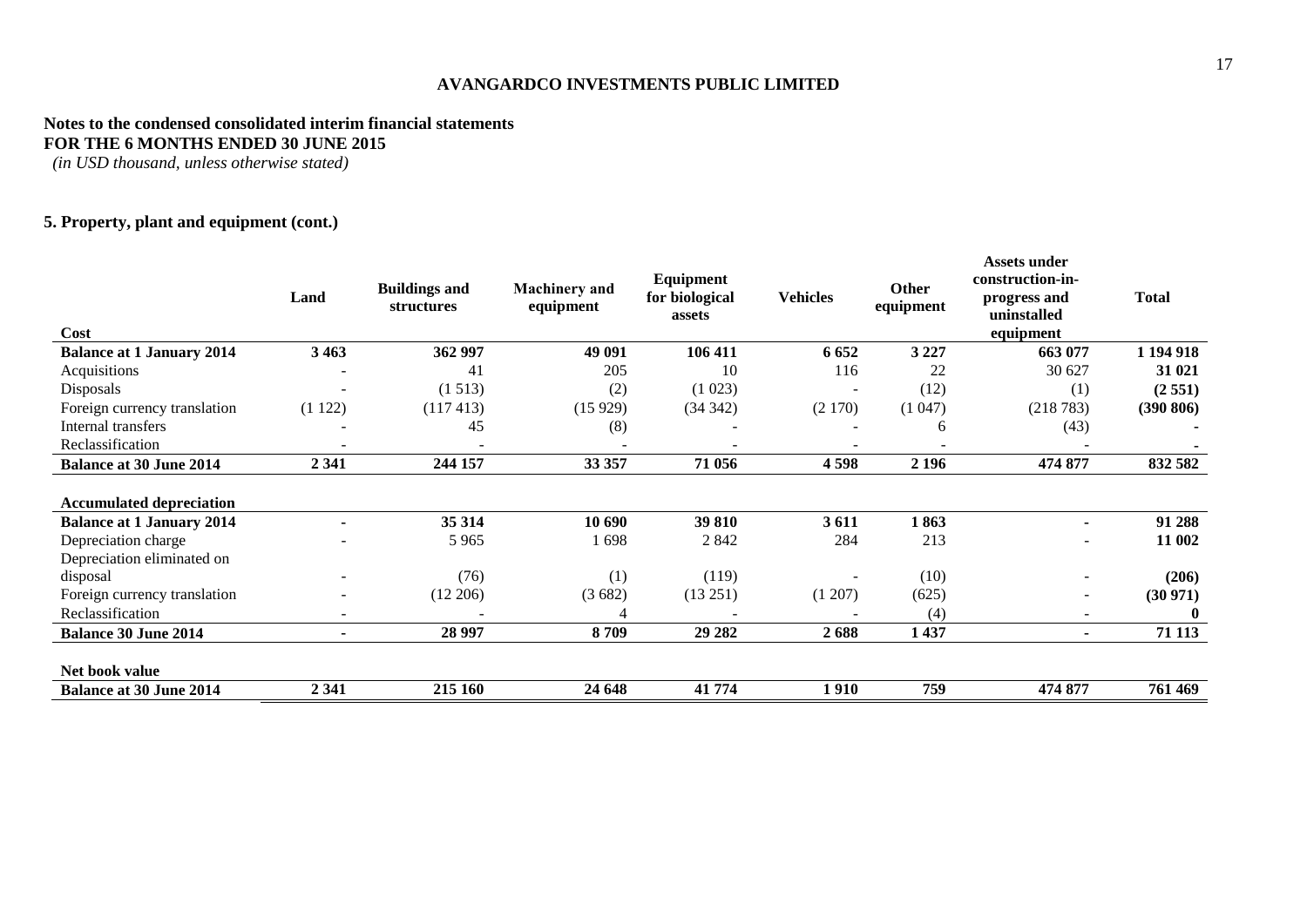#### **Notes to the condensed consolidated interim financial statements FOR THE 6 MONTHS ENDED 30 JUNE 2015**

*(in USD thousand, unless otherwise stated)*

#### **5. Property, plant and equipment (cont.)**

As at 30 June 2015 and 31 December 2014 the property, plant and equipment with carrying amount USD 46 604 thousand and USD 64 200 thousand were pledged as a security for Group's loans.

As at 30 June 2015 and 31 December 2014 the net book value of property, plant and equipment which were acquired under finance leases amounted to USD 39 thousand and USD 66 thousand respectively.

As at 31 December 2014 the property, plant and equipment were impaired by USD 23 589 thousand in connection with the military conflict on the East of Ukraine and the Crimea annexation (note 29).

#### **6. Biological assets**

|                                  | <b>Note</b> | <b>30 June 2015</b> | 31 December 2014 |
|----------------------------------|-------------|---------------------|------------------|
| Non-current biological assets    |             |                     |                  |
| Replacement poultry              | $a)$ , b)   | 10 782              | 21 637           |
|                                  |             | 10782               | 21 637           |
| <b>Current biological assets</b> |             |                     |                  |
| Commercial poultry               | $a)$ , b)   | 22 590              | 28 228           |
|                                  |             | 22 590              | 28 228           |
| <b>Total</b>                     |             | 33 372              | 49 865           |

a) Commercial poultry and replacement poultry were as follows:

|                   | <b>30 June 2015</b>      |                   | 31 December 2014         |                   |
|-------------------|--------------------------|-------------------|--------------------------|-------------------|
|                   | Number,<br>thousand head | <b>Fair value</b> | Number,<br>thousand head | <b>Fair value</b> |
| Loman             | 10 14 1                  | 24 289            | 6880                     | 17492             |
| Hy-Line           | 5 5 8 3                  | 8 6 6 9           | 15 665                   | 30 762            |
| Hisex             |                          |                   | 68                       | 87                |
| NOVOgen           | 68                       | 79                | 280                      | 604               |
| <b>Brown Nick</b> | 63                       | 92                | 326                      | 548               |
| Decalb            | 131                      | 243               | 123                      | 372               |
|                   | 15 986                   | 33 372            | 23 342                   | 49 865            |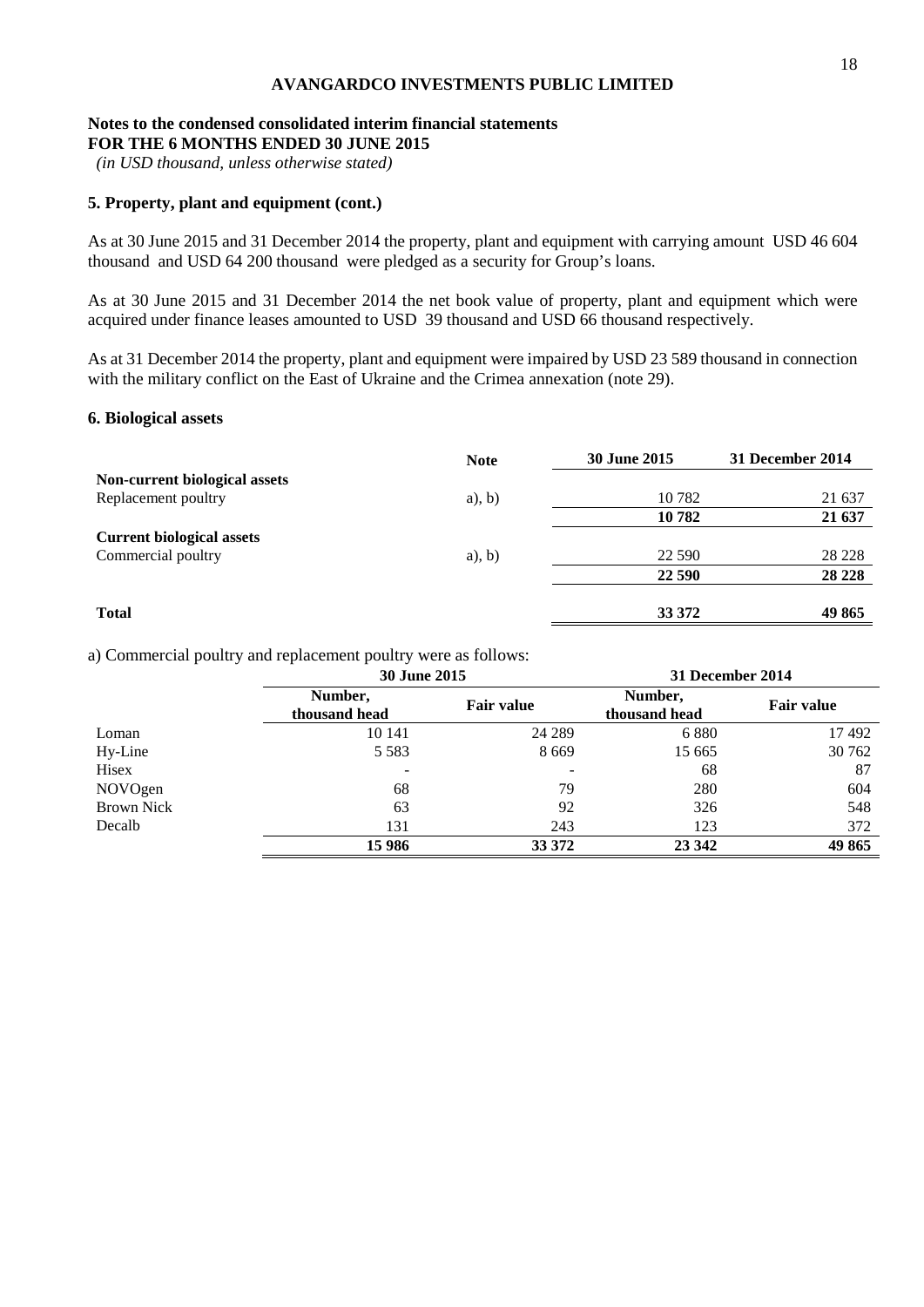#### **Notes to the condensed consolidated interim financial statements FOR THE 6 MONTHS ENDED 30 JUNE 2015**

*(in USD thousand, unless otherwise stated)*

#### **6. Biological assets (cont.)**

b) Reconciliation of commercial and replacement poultry fair value was as follows:

| <b>Balance at 1 January 2014</b>                   | 137 324  |
|----------------------------------------------------|----------|
| Acquisitions                                       | 55 201   |
| Increase in value as a result of increase in       |          |
| weight/number                                      | 64 3 68  |
| Net change in fair value                           | 9 0 4 9  |
| Decrease in value resulting from assets disposal   | (70845)  |
| Effect from translation into presentation currency | (43874)  |
| Decrease in value resulting from hens slaughtering | (62 373) |
| Other changes                                      | (126)    |
| <b>Balance at 30 June 2014</b>                     | 88 724   |
|                                                    |          |
| <b>Balance at 1 January 2015</b>                   | 49 865   |
| Acquisitions                                       | 14 666   |
| Increase in value as a result of increase in       |          |
| weight/number                                      | 25 694   |
| Net change in fair value                           | 2068     |
| Decrease in value resulting from assets disposal   | (20964)  |
| Effect from translation into presentation currency | (12516)  |
| Decrease in value resulting from hens slaughtering | (25 390) |
| Other changes                                      | (51)     |
| <b>Balance at 30 June 2015</b>                     | 33 372   |

Due to the absence of an active market for laying hen in Ukraine to determine the fair value of biological assets, the Group uses the discounted net present value of future net cash flows expected from the biological assets. As a discount rate, the rate of 35.53% prevailing as at 30 June 2015 was applied (for the year ended 31 December 2014: 27.97% and for the 6 months ended 30 June 2014: 25.0%).

The line item "Other changes" includes hen mortality, discarding and utilisation of poultry.

#### *Regulatory and environmental risk*

The Group is subject to laws and regulations in Ukraine. The Group has established environmental policies and procedures aimed at compliance with local environment and other laws.

#### **7. Held to maturity investments**

Held to maturity investments as at 30 June 2015 and 31 December 2014 were as follows:

|                               | <b>30 June 2015</b> | 31 December 2014 |
|-------------------------------|---------------------|------------------|
| VAT government bonds          | 17 354              | 26 433           |
| Discount VAT government bonds | (5, 306)            | (8474)           |
|                               | 12 048              | 17959            |
|                               | <b>30 June 2015</b> | 31 December 2014 |
| Coupon receivable             | 781                 | 1 177            |

During the year 2014 the Group's management decided to voluntarily obtain VAT government bonds as a settlement of VAT refundable. These bonds bear a semi-annual interest of 9,5% and mature in 2019.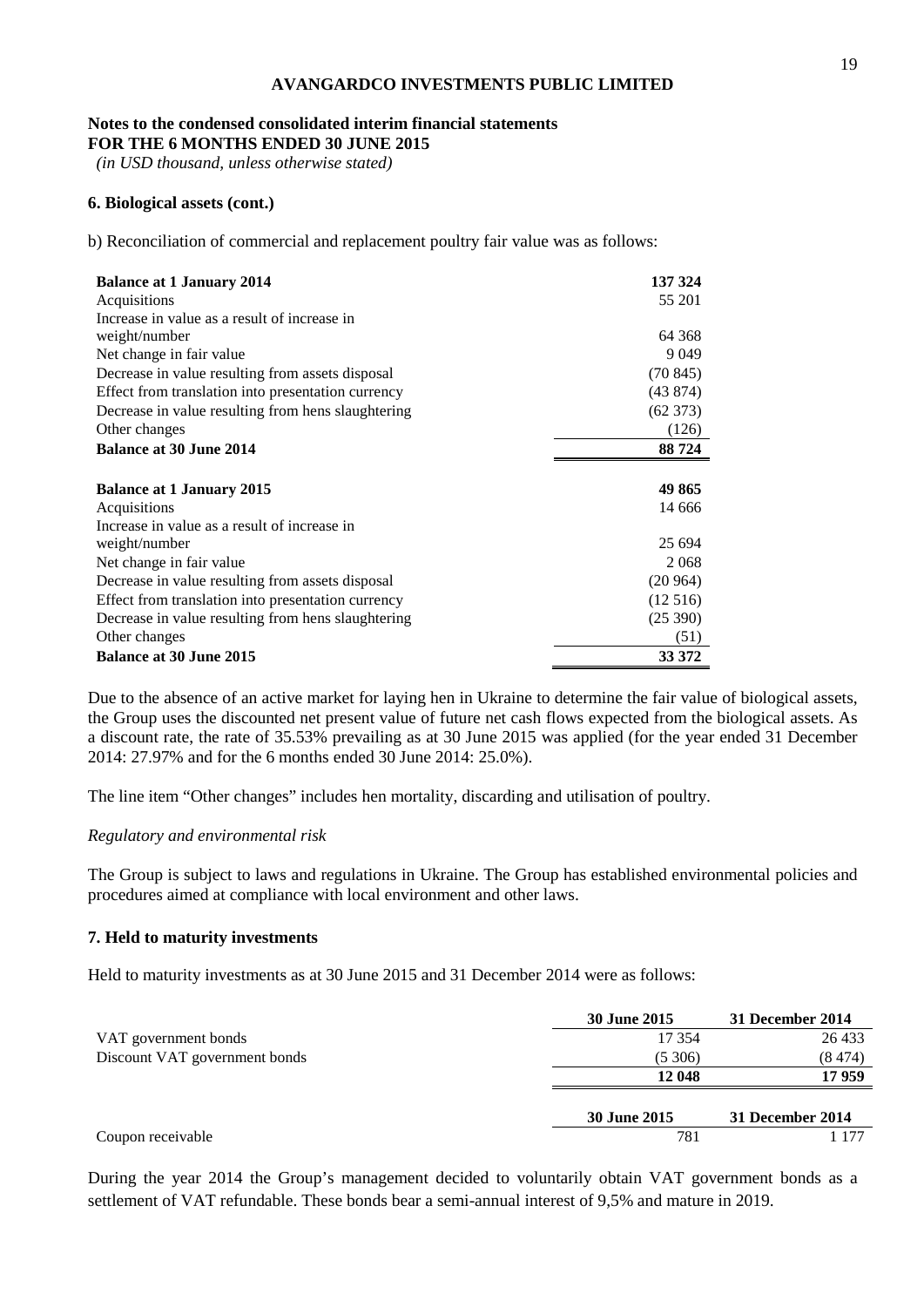#### **Notes to the condensed consolidated interim financial statements FOR THE 6 MONTHS ENDED 30 JUNE 2015**

*(in USD thousand, unless otherwise stated)*

#### **8. Inventories**

Inventories as at 30 June 2015 and 31 December 2014 were as follows:

|                               | <b>30 June 2015</b> | 31 December 2014 |
|-------------------------------|---------------------|------------------|
| Raw and basic materials       | 46 4 26             | 87 116           |
| Work-in-progress              | 503                 | 276              |
| Agricultural produce          | 2857                | 1 3 8 2          |
| Finished goods                | 5 0 0 1             | 16 771           |
| Package and packing materials | 7493                | 8 3 1 3          |
| Goods for resale              | 471                 | 290              |
| Other inventories             | 1 2 7 9             | 1748             |
|                               | 64 030              | 115 896          |

Raw and basic materials mainly consist of grains and mixed fodder inventories.

The Group produced shell eggs in the quantity of 1 891 829 002 (6 months ended 30 June 2014: 3 680 324 741 items) which have fair value amounted to USD 94 747 thousand (6 months ended 30 June 2014: USD 246 850 thousand).

The amout of inventories written-off for the 6 months ended 30 June 2015 was USD 37 444 thousand (6 months ended 30 June 2014: USD 722 thousand) (note 22).

#### **9. Trade accounts receivable, net**

As at 30 June 2015 an amount of USD 13 474 thousand or 24.4% of the total carrying value of trade accounts receivable is due from the single most significant client (USD 11 968 thousand or 15.0% as at 31 December 2014).

The provision for doubtful debts and write-offs for trade accounts receivable for the 6 monthes ended 30 June 2015 amounted to USD 35 940 thousand (6 months ended 30 June 2014: USD 309 thousand) (note 22).

#### **10. Prepayments and other current assets, net**

Decrease in prepayments and other current assets is associated with the change of the Group's policy for procurement of grain due to the unstable situation in Ukraine.

The provision for doubtful debts and write-offs for prepayments and other current assets amounted to USD 10 168 thousand (6 months ended 30 June 2014: release USD 194 thousand) (note 22).

#### **11. Cash and cash equivalents**

Cash and cash equivalents as at 30 June 2015 and 31 December 2014 were as follows:

|                                                                                            | <b>30 June 2015</b> | 31 December 2014 |
|--------------------------------------------------------------------------------------------|---------------------|------------------|
| Cash in banks                                                                              | 52 027              | 117812           |
| Cash in hand                                                                               | 148                 | 44               |
| Other bank accounts in foreign currency                                                    | -                   |                  |
| Cash and cash equivalents represented in condensed<br>consolidated statement of cash flows | 52 175              | 117856           |

An amount of USD 28 863 thousand was impaired as a result of Finansova Iniciatyva Bank being placed under liquidation (note 22).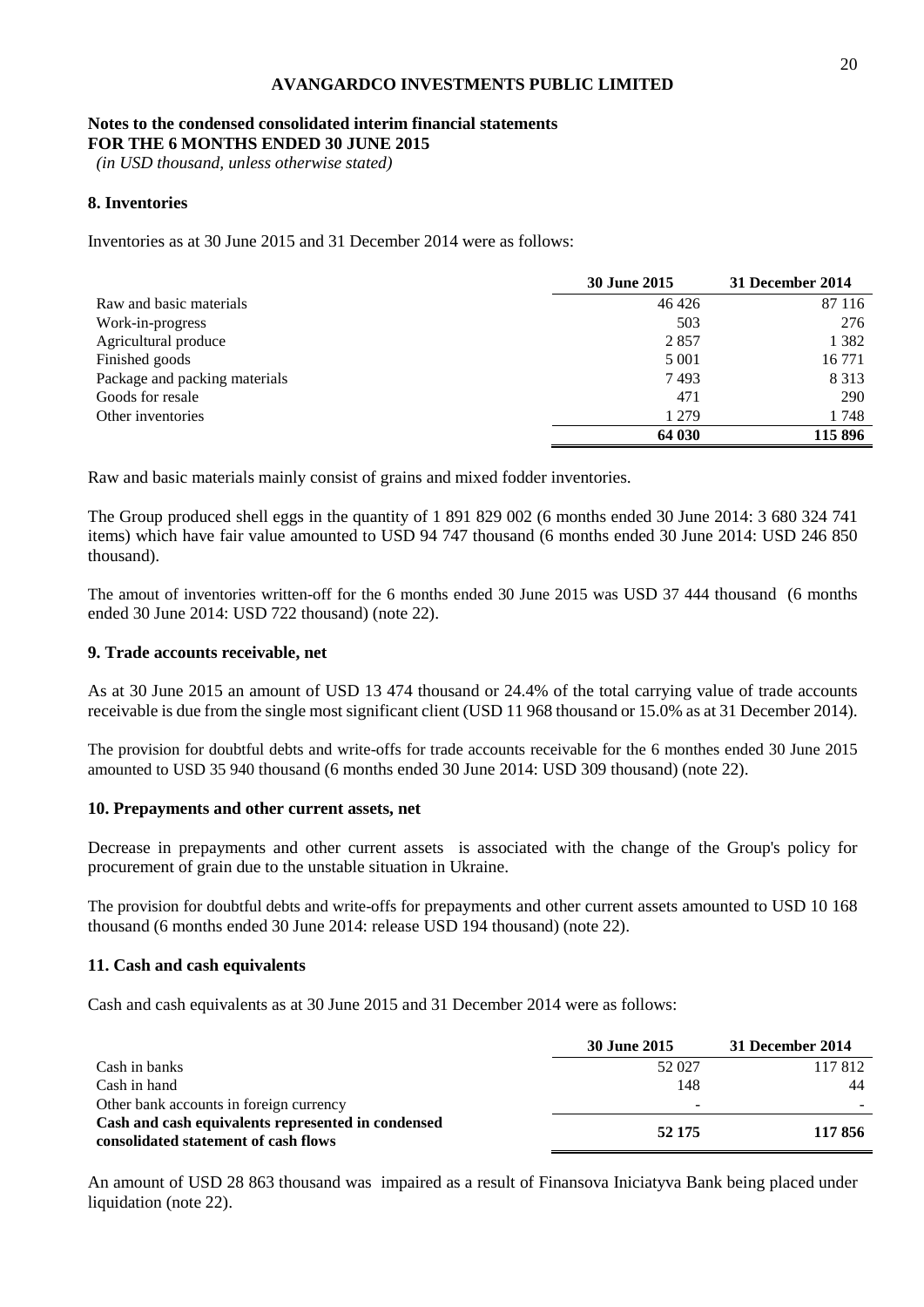### **Notes to the condensed consolidated interim financial statements**

**FOR THE 6 MONTHS ENDED 30 JUNE 2015**

*(in USD thousand, unless otherwise stated)*

#### **12. Share capital**

|                                                           | <b>30 June 2015</b> |                           | 31 December 2014    |                                  |
|-----------------------------------------------------------|---------------------|---------------------------|---------------------|----------------------------------|
|                                                           | Number of<br>shares | Share capital,<br>USD ths | Number of<br>shares | Share capital,<br><b>USD</b> ths |
| <i>Authorised</i><br>Ordinary shares Euro 0,10 each       | 6 500 000           | 908                       | 6 500 000           | 908                              |
| <b>Issued and fully paid</b><br><b>Balance at 30 June</b> | 6 387 185           | 836                       | 6 387 185           | 836                              |

On 22 April 2010 the Company increased its authorized share capital by 1 500 000 ordinary shares of EUR 0,10 per share.

In May and June 2010 the Company issued 1 387 185 ordinary shares with nominal value EUR 0,10 per share.

In respect of this share issue, the Company generated net share premium amounting to USD 201 164 thousand (net of share issue costs of USD 6 914 thousand) (10 GDR are equal to 1 ordinary share) as a result of initial placement of 14 375 000 GDR on the main market of London Stock Exchange, out of which the 13 871 859 GDR were issued.

#### **13. Long-term loans**

Long-term loans as at 30 June 2015 and 31 December 2014 were as follows:

|                                                           | <b>30 June 2015</b> | 31 December 2014 |
|-----------------------------------------------------------|---------------------|------------------|
| Long-term bank loans in national currency                 | 1 0 4 2             | 1 3 8 9          |
| Long-term bank loans in foreign currency                  | 89 277              | 93 0 84          |
| <b>Total loans</b>                                        | 90 319              | 94 473           |
| Commodity credit                                          | 422                 | 561              |
|                                                           | 90 741              | 95 034           |
| Current portion of non-current liabilities for bank loans |                     |                  |
| in national currency                                      | (434)               | (231)            |
| Current portion of non-current liabilities for bank loans |                     |                  |
| in foreign currency                                       | (17548)             | (14959)          |
|                                                           | 72759               | 79 844           |

a) As at 30 June 2015 and 31 December 2014 the long-term bank loans by maturities were as follows:

|                    | <b>30 June 2015</b> | 31 December 2014 |
|--------------------|---------------------|------------------|
| Less than one year | 17982               | 15 190           |
| From 1 to 2 years  | 18 659              | 18 680           |
| From 2 to 3 years  | 13710               | 16 255           |
| From 3 to 4 years  | 11791               | 12 473           |
| From 4 to 5 years  | 9644                | 9 7 4 7          |
| Over 5 years       | 18 5 33             | 22 1 28          |
|                    | 90 319              | 94 473           |

b) As at 30 June 2015 and 31 December 2014 the long-term bank loans by currencies were as follows:

|                             | 30 June 2015 | 31 December 2014 |
|-----------------------------|--------------|------------------|
| Long-term bank loans in UAH | 1 042        | 389              |
| Long-term bank loans in EUR | 89 277       | 93 0 84          |
|                             | 90 319       | 94 473           |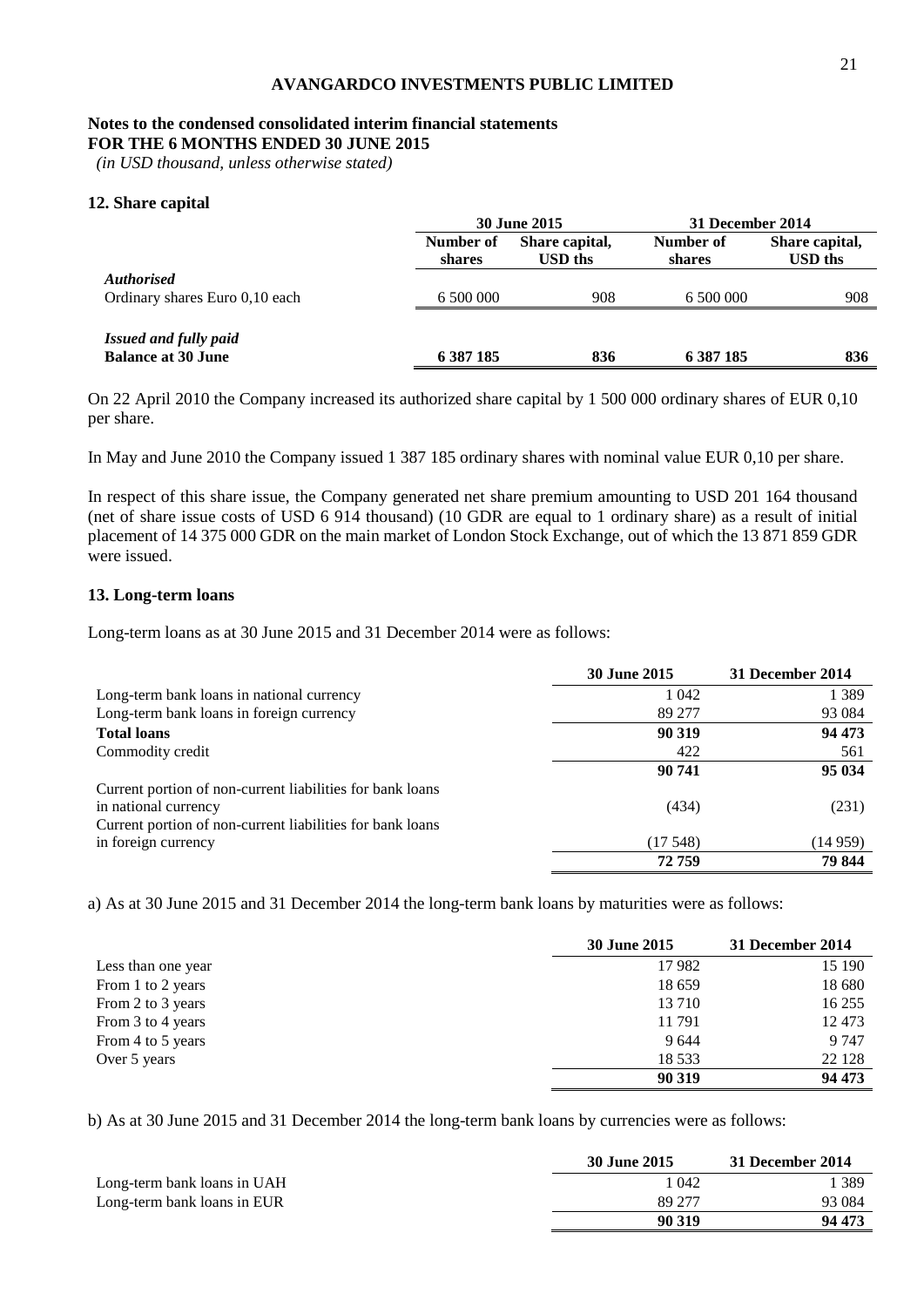#### **Notes to the condensed consolidated interim financial statements FOR THE 6 MONTHS ENDED 30 JUNE 2015**

*(in USD thousand, unless otherwise stated)*

#### **13. Long-term loans (cont.)**

c) As at 30 June 2015 and 31 December 2014 the interest rates for long-term bank loans were as follows:

|                                         | 30 June 2015             | 31 December 2014         |
|-----------------------------------------|--------------------------|--------------------------|
| Long-term bank loans denominated in UAH | 18%                      | 18%                      |
|                                         | $1.5\% + \text{EURIBOR}$ | $1.5\% + \text{EURIBOR}$ |
| Long-term bank loans in EUR             | $2.7\% + EIIRIBOR$       | $2.7\% + \text{EURIBOR}$ |

d) Commodity credit in the amount of USD 422 thousand (31 December 2014: USD 561 thousand) is represented by a liability of the Group's companies, OJSC "Volnovahskyi Kombinat Khilboprodiktiv" and OJSC "Ptakhohospodarstvo Chervonyi Prapor" for an interest-free budget loan received in the years 1995-1998 for the acquisition of agricultural products under a Government contract. In case of default the Group's companies are subject to fine and, according to Ukrainian laws, is set equal to compulsory payments in the State budget of Ukraine, applying sanctions stipulated by the laws with regard to late payment of taxes and making of non-tax payments. The commodity credit does not have a maturity date.

#### **14. Bond liabilities**

Bond liabilities as at 30 June 2015 and 31 December 2014 were as follows:

|                          | <b>30 June 2015</b> | 31 December 2014 |
|--------------------------|---------------------|------------------|
| Par value                | 200 000             | 200 000          |
| Discount on issued bonds | (557)               | (1365)           |
|                          | 199 443             | 198 635          |
|                          |                     |                  |
|                          | 30 June 2015        | 31 December 2014 |
| Coupon payable           | 3462                | 3462             |

On 29 October 2010, the Company issued 2 000 five year non-convertible bonds with par value equal to USD 100 000 each. The Notes have been admitted to the official list of the UK listing Authority and to trading on London Stock Exchange plc's regulated market with effect from 1 November 2010. The USD 200 000 000 10% Notes, bear interest from 29 October 2010 at a rate of 10% per annum payable semi annually in arrears on 29 April and 29 October in each year, commencing on 29 April 2011. The maturity date is 29 October 2015 and the placement price was 98,093% of the principal amount of the Notes. Currently, the Company is exploring different options for the upcoming maturity of the bonds.

Surety providers of the bonds were as follows: (1) LLC Areal Snigurivka, (2) CJSC Agrofirma Avis, (3) LLC Torgivelniy Budynok Bohodukhivska Ptahofabryka, (4) CJSC Chernivetska Ptakhofabryka, (5) PJSC Ptakhohospodarstvo Chervonyi Prapor, (6) APP CJSC Chornobaivske, (7) CJSC Avangard, (8) ALLC Donetska Ptakhofabryka, (9) SC Gorodenkivska Ptakhofabryka, (10) LLC Imperovo Foods, (11) PSPC Interbusiness, (12) SC Rohatynska Ptahofabryka, (13) SC Ptakhofabryka Lozuvatska, (14) LLC PF Volnovaska, (15) PJSC Cross P/F Zorya.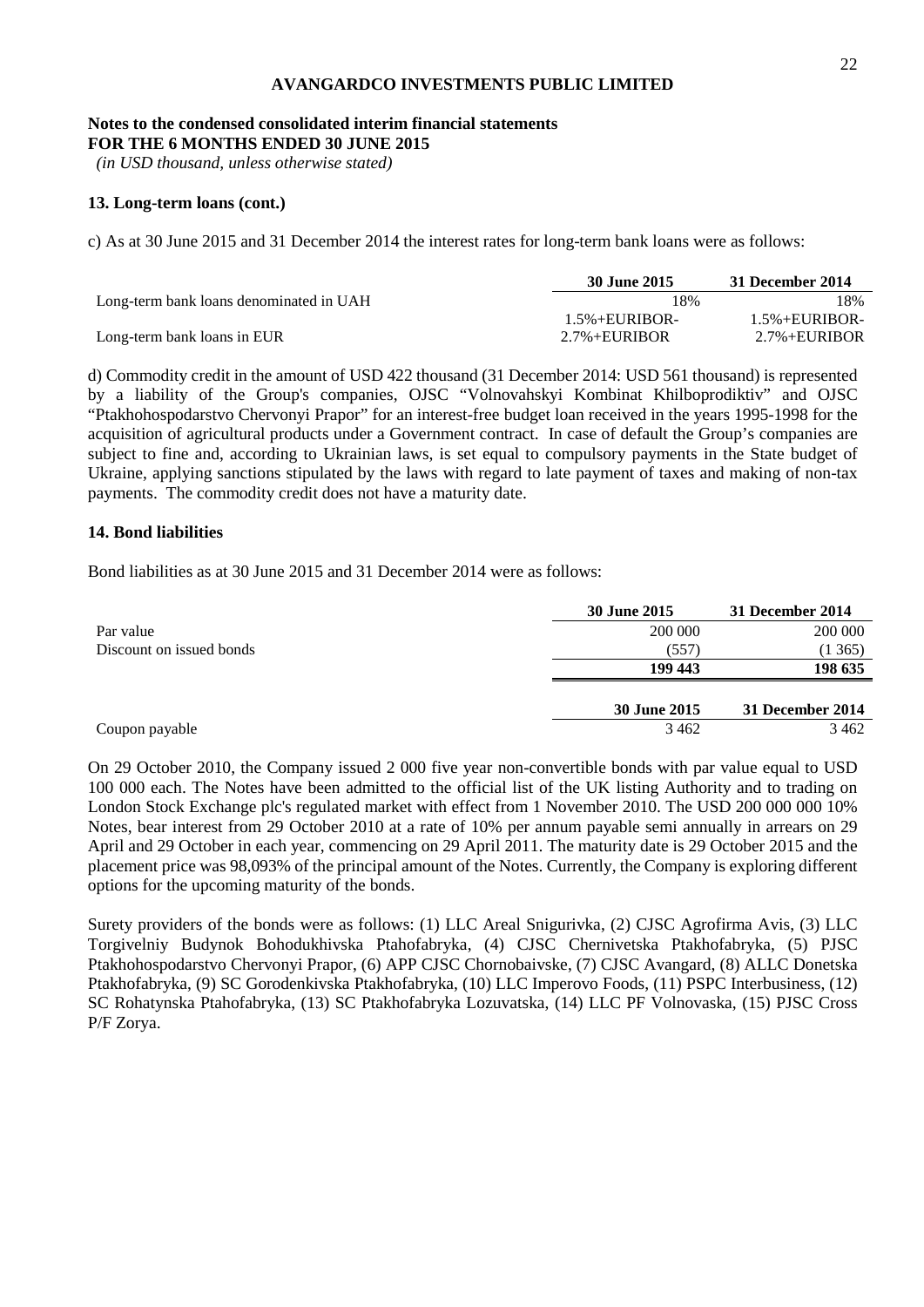# **Notes to the condensed consolidated interim financial statements**

**FOR THE 6 MONTHS ENDED 30 JUNE 2015**

*(in USD thousand, unless otherwise stated)*

### **15. Short-term loans**

Short-term loans as at 30 June 2015 and 31 December 2014 were as follows:

|                                           | <b>Note</b>   | 30 June 2015 | 31 December 2014 |
|-------------------------------------------|---------------|--------------|------------------|
| Short-term bank loans in foreign currency | $a)$ , b), c) | 50 000       | 50 000           |
|                                           |               | 50 000       | 50 000           |

а) As at 30 June 2015 and 31 December 2014 the short-term bank loans by maturity were as follows:

|                     | <b>30 June 2015</b> | 31 December 2014 |
|---------------------|---------------------|------------------|
| From 6 to 12 months | 50 000              | 50 000           |
|                     | 50 000              | 50 000           |

b) As at 30 June 2015 and 31 December 2014 the short-term bank loans by currencies were as follows:

|                              | <b>30 June 2015</b> | 31 December 2014 |
|------------------------------|---------------------|------------------|
| Short-term bank loans in USD | 50 000              | 50 000           |
|                              | 50 000              | 50 000           |

c) Short-term bank loans interest rate by currency as at 30 June 2015 and 31 December 2014 was as follows:

|                                          | <b>30 June 2015</b> | 31 December 2014 |
|------------------------------------------|---------------------|------------------|
| Short-term bank loans denominated in USD | 1.5%                | 1.5%             |

#### **16. Other accounts payable**

Other accounts payable as at 30 June 2015 and 31 December 2014 were as follows:

|                                                    | <b>Note</b> | <b>30 June 2015</b> | 31 December 2014 |
|----------------------------------------------------|-------------|---------------------|------------------|
| Accrued expenses for future employee benefits      |             | 371                 | 515              |
| Other accrued expenses                             |             | 132                 | 211              |
| Wages and salaries and related taxes liabilities   |             | 1 0 2 1             | 1415             |
| Other taxes and compulsory payments liabilities    | a)          | 1422                | 1 1 3 3          |
| Accounts payable for property, plant and equipment |             | 588                 | 709              |
| Advances received from customers                   | b)          | 128                 | 394              |
| Interest payable on loans                          |             | 2 2 3 7             |                  |
| Accrued coupon on bonds                            |             | 3462                | 3462             |
| Dividends payable                                  |             | 29 542              | 29 542           |
| Other payables                                     | c)          | 2 1 6 0             | 1965             |
|                                                    |             | 41 063              | 39 351           |

a) Other taxes and compulsory payments liabilities mainly comprises of liabilities for VAT and community charges.

b) Advances received from customers consist of prepayments for the sale of agriculture products and finished goods from buyers.

c) Other payables consist of payables for electricity, gas, water, security services, lease and other.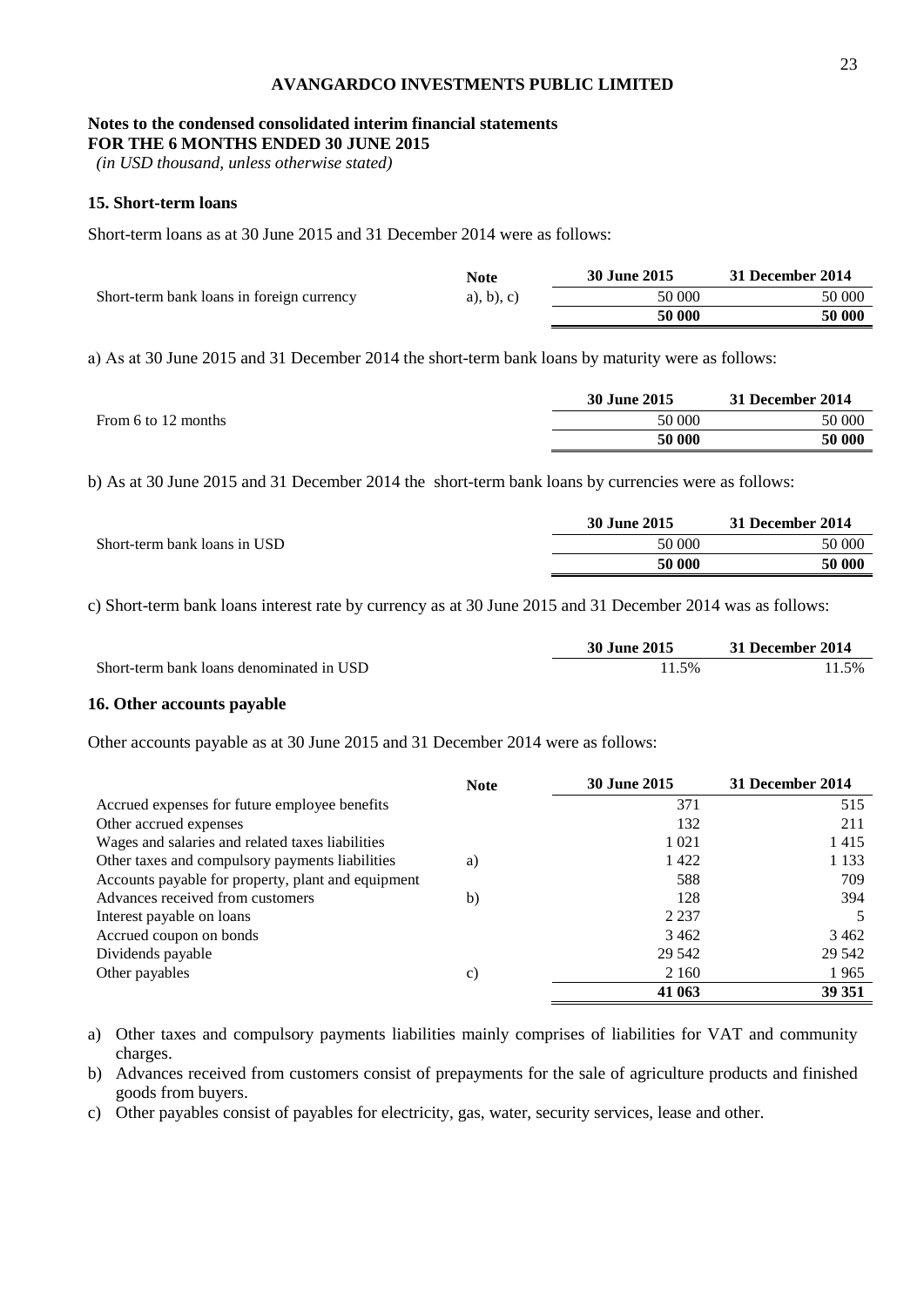#### **Notes to the condensed consolidated interim financial statements FOR THE 6 MONTHS ENDED 30 JUNE 2015**

*(in USD thousand, unless otherwise stated)*

#### **17. Revenue**

Sales revenue for the 6 months ended 30 June 2015 and 30 June 2014 was as follows:

|                                               | 6 months ended |                     |
|-----------------------------------------------|----------------|---------------------|
|                                               | 30 June 2015   | <b>30 June 2014</b> |
| Revenue from finished goods                   | 121 273        | 261 626             |
| Revenue from goods sold and services rendered | 124            | 1 054               |
|                                               | 121 397        | 262 680             |

For the 6 months ended 30 June 2015 USD 18 955 thousand (6 months ended 30 June 2014: USD 22 601 thousand) or 15.6% (6 months ended 30 June 2014: 8.6%) from the Group's revenue refers to the sales transactions carried out with one of the Group's clients.

#### **18. Cost of sales**

Cost of sales for the 6 months ended 30 June 2015 and 30 June 2014 was as follows:

|                                          | 6 months ended |              |                     |
|------------------------------------------|----------------|--------------|---------------------|
|                                          | <b>Note</b>    | 30 June 2015 | <b>30 June 2014</b> |
| Cost of finished goods sold              | 19             | (115683)     | (190 010)           |
| Cost of goods sold and services rendered |                | (270)        | (922)               |
|                                          |                | (115953)     | (190 932)           |

#### **19. Cost of sales by elements**

The cost of finished goods sold (Note 18) for the 6 months ended 30 June 2015 and 30 June 2014 was as follows:

|                                                   | 6 months ended |              |                     |  |  |
|---------------------------------------------------|----------------|--------------|---------------------|--|--|
|                                                   | <b>Note</b>    | 30 June 2015 | <b>30 June 2014</b> |  |  |
| Raw materials                                     |                | (83, 436)    | (157364)            |  |  |
| Payroll of production personnel and related taxes |                | (2817)       | (8908)              |  |  |
| Depreciation                                      |                | (12086)      | (10664)             |  |  |
| Services provided by third parties                |                | (17292)      | (12994)             |  |  |
| Other expenses                                    |                | (52)         | (80)                |  |  |
|                                                   | 18             | (115683)     | (190 010)           |  |  |

Services provided by third parties consists of expenses for electricity, storage services, gas, water, current repairs of production premises, sanitary cleaning services, veterinary services and other.

#### **20. Finance costs**

Finance costs for the 6 months ended 30 June 2015 and 30 June 2014 was as follows:

|                                        | 6 months ended      |                     |  |  |
|----------------------------------------|---------------------|---------------------|--|--|
|                                        | <b>30 June 2015</b> | <b>30 June 2014</b> |  |  |
| Interest payable on loans              | (4 081)             | (3 975)             |  |  |
| <b>Total finance expenses on loans</b> | (4081)              | (3975)              |  |  |
| Finance expenses on finance lease      | (10)                | (73)                |  |  |
| Finance expenses on bonds              | (10000)             | (10727)             |  |  |
| Other finance expenses                 | (817)               | (1876)              |  |  |
|                                        | (14908)             | (16651)             |  |  |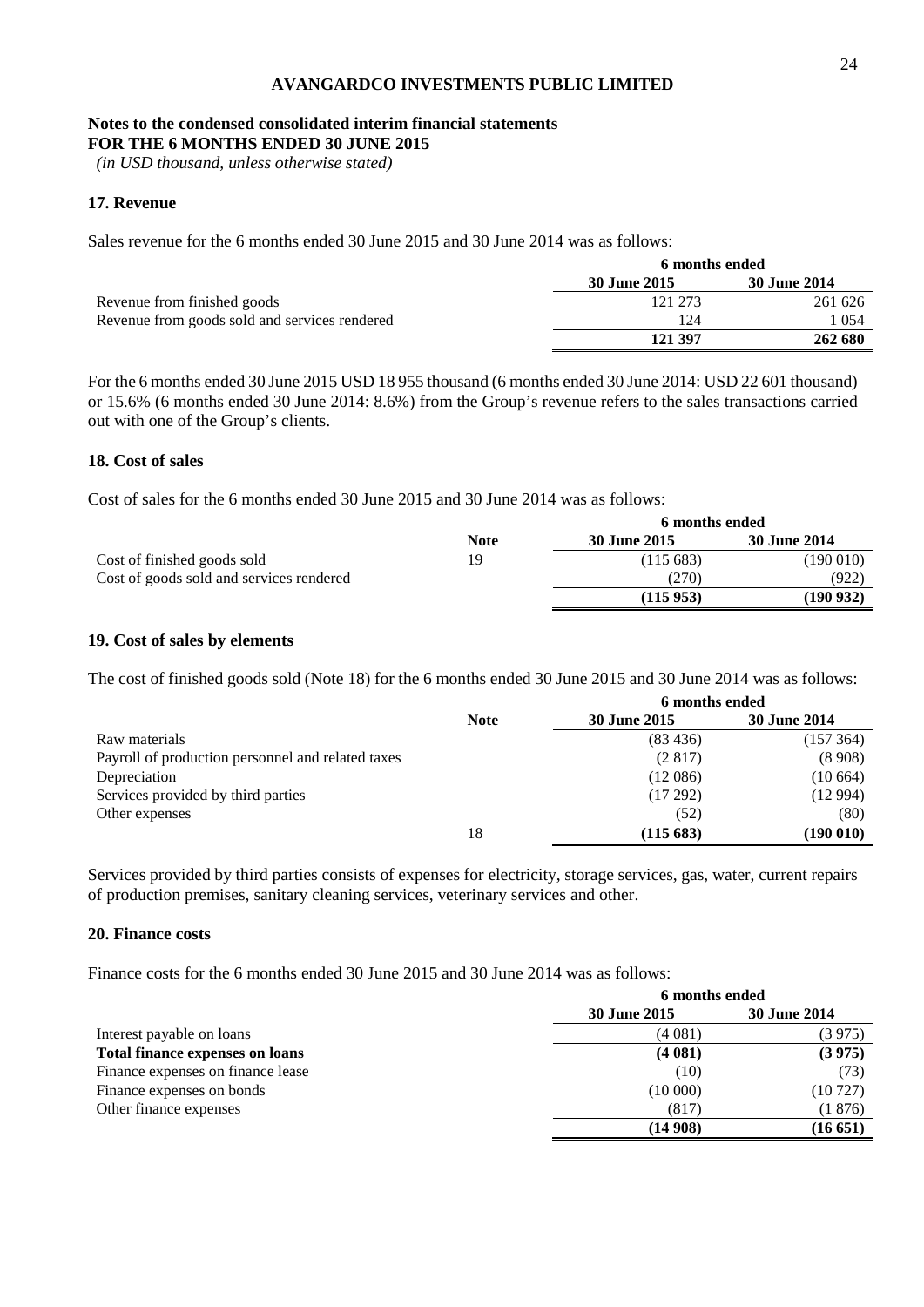#### **Notes to the condensed consolidated interim financial statements FOR THE 6 MONTHS ENDED 30 JUNE 2015**

*(in USD thousand, unless otherwise stated)*

#### **21. Finance income**

Finance income for the 6 months ended 30 June 2015 includes the interest income from VAT government bonds of USD 2 121 thousand (6 months ended 30 June 2014: USD 83 thousand).

#### **22. Other operating (expenses)/income**

Other operating (expenses)/income for the 6 months ended 30 June 2015 and 30 June 2014 was as follows:

|                                                      |             | 6 months ended      |                     |
|------------------------------------------------------|-------------|---------------------|---------------------|
|                                                      | <b>Note</b> | <b>30 June 2015</b> | <b>30 June 2014</b> |
| Loss on disposal of current assets                   |             | (4)                 | 9                   |
| Loss on disposal of non current assets               |             | (6)                 | (2, 346)            |
| Impairment of current assets                         |             | (37503)             | (944)               |
| Impairement of funds                                 | a)          | (28863)             |                     |
| Gain realised from writing-off of accounts payable   |             | 90                  | 3 0 7 1             |
| Foreign currency sale income                         |             | 72                  | 563                 |
| Provision for doubtful debts and amounts written off |             | (46108)             | (115)               |
| Fines, penalties recognized                          |             | (462)               | (345)               |
| Other income                                         |             | 578                 | 532                 |
|                                                      |             | $(112\,206)$        | 425                 |

a) The above amount was a result of the categorisation of Finansova Iniciatyva Bank by the National Bank of Ukraine as insolvent (note 11).

#### **23. Income from special VAT treatment**

According to the Tax Code of Ukraine agricultural enterprises (those with a relative value of agricultural products in total sales not less than 75% for the previous 12 months) have a tax benefit for VAT on agriculture transactions. Positive VAT balance (positive difference between tax liability and tax credit) from agricultural transactions shall be recognized as government grants on special VAT treatment and transferred to special current account in a financial institution and negative balance (negative difference between tax liability and tax credit) is not subject to budgetary refund and credited to the tax credit for the next reporting (tax) period.

All members of the Group met the criteria for the use of these VAT benefits except from LLC Rohatyn-Korm, LLC Kamyanets-Podilsky Kombikormoviy Zavod, OJSC Vuhlehirskyi Eksperementalnyi Kombikormovyi Zavod, OJSC Volnovaskyi Kombinat Khliboprodiktiv, LLC Pershe Travnya Kombikormoviy Zavod, LLC Imperovo Foods, LLC Imperovo LTD, LLC Agrarnyi Holding Avangard, AvangardCo Investments Public Limited.

#### **24. Related party balances and transactions**

The Company is controlled by Oleg Bakhmatyuk, who directly or indirectly owns 77.5% of the Company's share capital. The remaining 22.5% of the shares are widely owned.

For the purposes of these condensed consolidated interim financial statements, parties are considered to be related if one party has the ability to control the other party, is under common control, or can exercise significant influence over the other party in making financial or operational decisions. In considering each possible related party relationship, attention is directed to the substance of the relationship, not merely the legal form.

According to these criteria the related parties of the Group are divided into the following categories:

- A. Key management personnel;
- B. Companies having the same top management;
- C. Companies in which the Group's owners have an equity interest;
- D. Companies in which activities are significantly influenced by the Group's owners.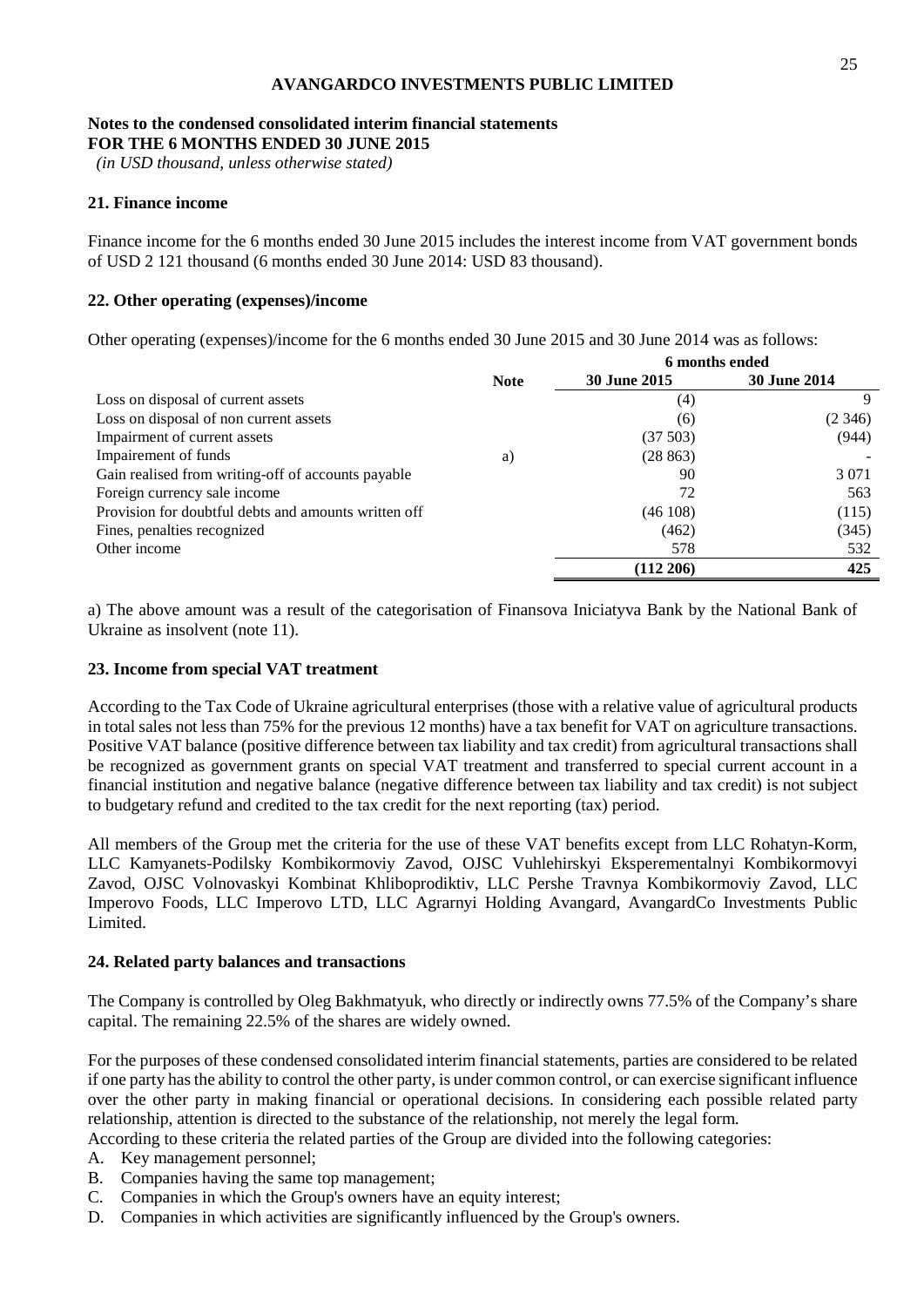### **Notes to the condensed consolidated interim financial statements**

**FOR THE 6 MONTHS ENDED 30 JUNE 2015**

*(in USD thousand, unless otherwise stated)*

#### **24. Related party balances and transactions (cont.)**

Salary costs of key management personnel for the 6 months ended 30 June 2015 and 30 June 2014 were as follows:

|                              | 30 June 2015 | <b>30 June 2014</b> |
|------------------------------|--------------|---------------------|
| Salary                       | 425          | 069                 |
| Contributions to state funds | 99           | 243                 |
|                              | 524          | 312                 |

Outstanding amounts of the Group for transactions with related parties as at 30 June 2015 and 31 December 2014 were as follows:

|                                                                                                                   |              | Outstanding balances with related parties as<br>at |  |  |
|-------------------------------------------------------------------------------------------------------------------|--------------|----------------------------------------------------|--|--|
|                                                                                                                   | 30 June 2015 | 31 December 2014                                   |  |  |
| Prepayments and other current assets, net<br>C. Companies in which the Group's owners have an<br>equity interest; | 1            | 2                                                  |  |  |
| D. Companies in which activities are significantly<br>influenced by the Group's owners                            | 3 3 8 2      | 5 5 1 6                                            |  |  |
|                                                                                                                   | 3 3 8 3      | 5 5 1 8                                            |  |  |
| <b>Trade accounts receivable</b><br>C. Companies in which the Group's owners have an<br>equity interest;          |              | 4                                                  |  |  |
| D. Companies in which activities are significantly<br>influenced by the Group's owners                            | 4            | 156                                                |  |  |
|                                                                                                                   | 4            | 160                                                |  |  |
| Cash and cash equivalents                                                                                         |              |                                                    |  |  |
| D. Companies in which activities are significantly<br>influenced by the Group's owners                            | 3 0 0 3      | 14 5 5 0                                           |  |  |
|                                                                                                                   | 3 003        | 14 550                                             |  |  |
| Long-term finance lease                                                                                           |              |                                                    |  |  |
| D. Companies in which activities are significantly<br>influenced by the Group's owners                            | 46           | 53                                                 |  |  |
|                                                                                                                   | 46           | 53                                                 |  |  |
| <b>Current portion of non-current liabilities</b>                                                                 |              |                                                    |  |  |
| D. Companies in which activities are significantly<br>influenced by the Group's owners                            | 17           | 23                                                 |  |  |
|                                                                                                                   | 17           | 23                                                 |  |  |
| <b>Trade accounts payable</b>                                                                                     |              |                                                    |  |  |
| D. Companies in which activities are significantly<br>influenced by the Group's owners                            | $\mathbf{1}$ | 33                                                 |  |  |
|                                                                                                                   | $\mathbf{1}$ | 33                                                 |  |  |
| <b>Other current liabilities</b><br>C. Companies in which the Group's owners have an<br>equity interest;          |              | 8719                                               |  |  |
| D. Companies in which activities are significantly<br>influenced by the Group's owners                            | 19           | 14 4 24                                            |  |  |
|                                                                                                                   | 19           | 23 143                                             |  |  |

On 2nd July 2013 UkrLandFarming Plc acquired a direct shareholding percentage of 7.11% in the share capital of LLC Imperovo Limited partially through contribution of technological equipment for elevators.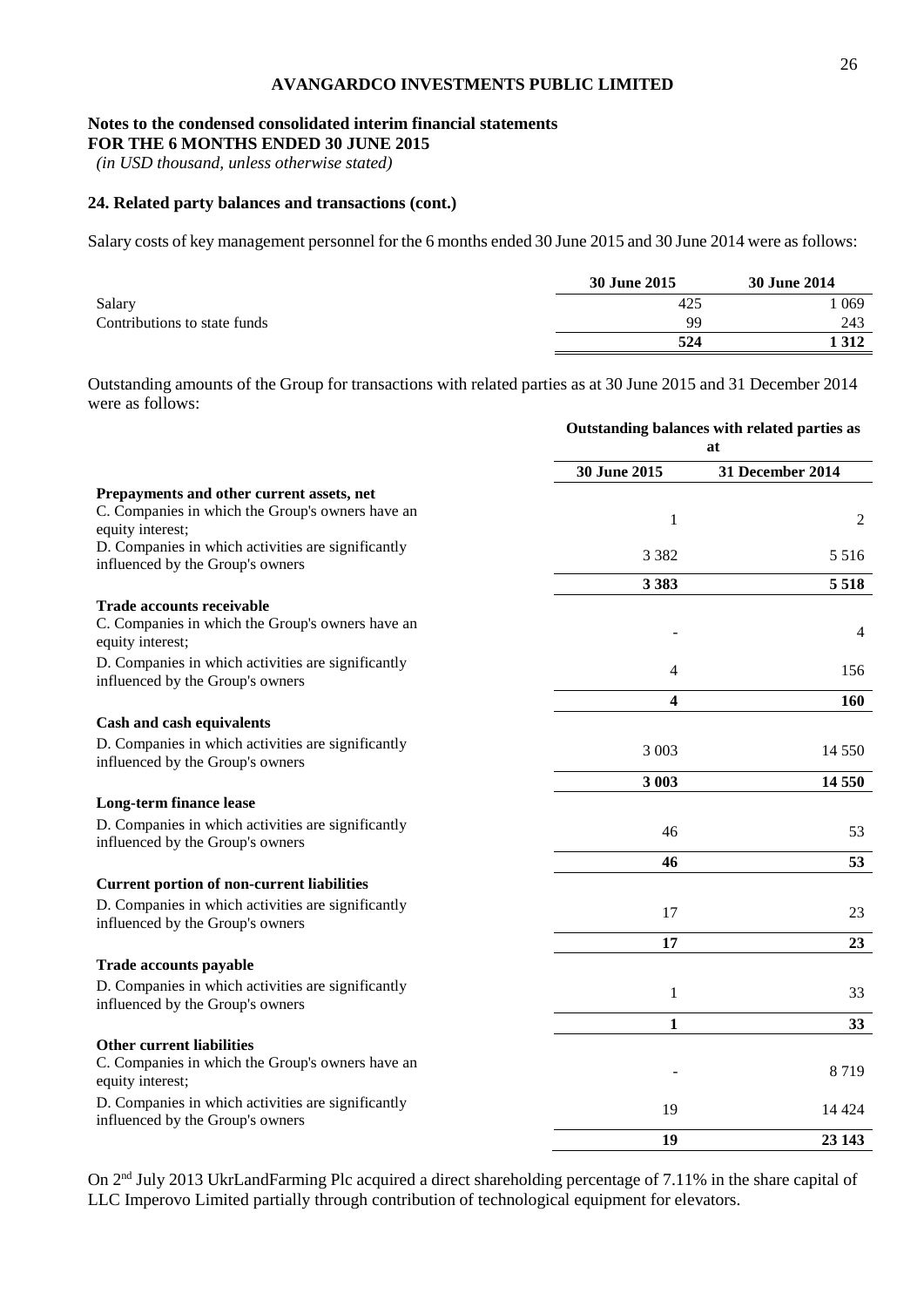## **Notes to the condensed consolidated interim financial statements**

**FOR THE 6 MONTHS ENDED 30 JUNE 2015**

*(in USD thousand, unless otherwise stated)*

#### **24. Related party balances and transactions (cont.)**

From  $2<sup>nd</sup>$  July 2013 therefafter the share capital of LLC Imperovo Limited was increased through contributions from other Group companies, therefore the direct shareholding percentage of UkrLandFarming Plc was decreased to 3.17% at 31 December 2014 (same for 30 June 2015).

As at 30 June 2015 Prepayments and other current assets, net include unpaid contribution to the share capital of LLC Imperovo Foods in the amount of USD 3 323 thousand (31 December 2014: USD 4 451 thousand).

The Group's transactions with related parties for the 6 months ended 30 June 2015 and 30 June 2014 were as follows:

|                                                    |              | Transactions with related parties for the 6<br>months ended |  |  |
|----------------------------------------------------|--------------|-------------------------------------------------------------|--|--|
|                                                    | 30 June 2015 | 30 June 2014                                                |  |  |
| <b>Sales revenue</b>                               |              |                                                             |  |  |
| D. Companies in which activities are significantly |              |                                                             |  |  |
| influenced by the Group's owners                   | 265          | 1 1 5 3                                                     |  |  |
|                                                    | 265          | 1 1 5 3                                                     |  |  |
| General administrative expenses                    |              |                                                             |  |  |
| D. Companies in which activities are significantly |              |                                                             |  |  |
| influenced by the Group's owners                   | (39)         | (45)                                                        |  |  |
|                                                    | (39)         | (45)                                                        |  |  |
| <b>Distribution expenses</b>                       |              |                                                             |  |  |
| D. Companies in which activities are significantly |              |                                                             |  |  |
| influenced by the Group's owners                   | (3 227)      | (1053)                                                      |  |  |
|                                                    | (3 227)      | (1053)                                                      |  |  |
| Other operating income/(expenses), net             |              |                                                             |  |  |
| D. Companies in which activities are significantly |              |                                                             |  |  |
| influenced by the Group's owners                   | (28740)      | 142                                                         |  |  |
|                                                    | (28740)      | 142                                                         |  |  |
| <b>Finance income</b>                              |              |                                                             |  |  |
| D. Companies in which activities are significantly |              |                                                             |  |  |
| influenced by the Group's owners                   | 29           | 33                                                          |  |  |
|                                                    | 29           | 33                                                          |  |  |
| <b>Finance costs</b>                               |              |                                                             |  |  |
| D. Companies in which activities are significantly |              |                                                             |  |  |
| influenced by the Group's owners                   | (10)         | (29)                                                        |  |  |
|                                                    | (10)         | (29)                                                        |  |  |
|                                                    |              |                                                             |  |  |

For the 6 months ended 30 June 2015 and 30 June 2014 transportation, slaughtering and rent services were provided to the Group by related parties in the amount of USD 2 542 thousand and USD 1 204 thousand respectively. All those services were provided on market terms.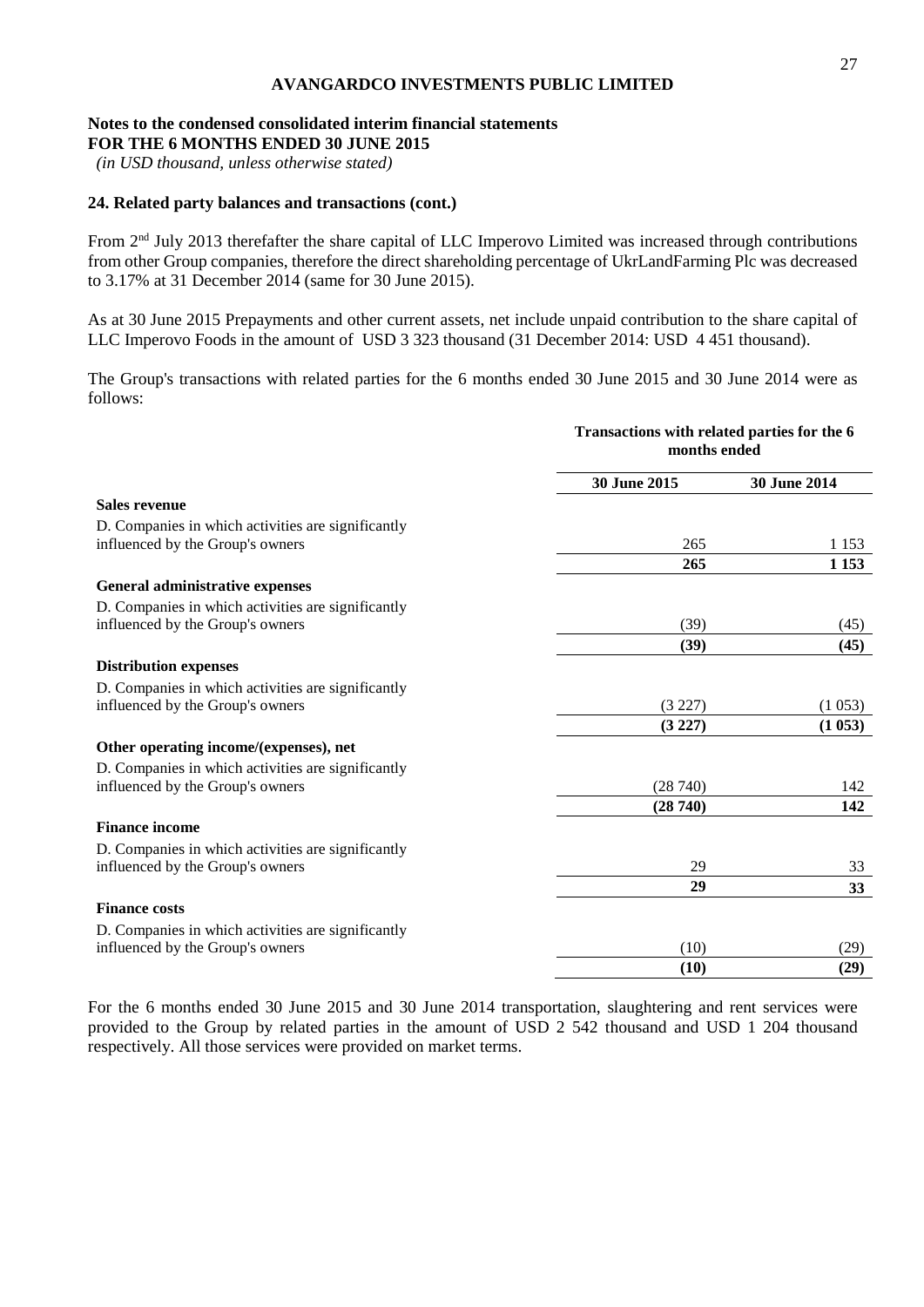#### **Notes to the condensed consolidated interim financial statements FOR THE 6 MONTHS ENDED 30 JUNE 2015**

*(in USD thousand, unless otherwise stated)*

#### **25. Operating segments**

A reportable segment is a separable component of a business entity that produces goods or provides services to individuals (or groups of related products or services) in a particular economic environment that is subject to risks and generate revenues other than risks and income of those components that are peculiar to other reportable segments.

For the purpose of management the Group is divided into the following reportable segments on the basis of produced goods and rendered services, and consists of the following 5 reportable segments:

- shell eggs breeding of industrial laying hens, production and sale of shell eggs;
- poultry incubation (production and sale of baby chicks), breeding of young birds for sale, as well as sale of birds for slaughter;
- animal feed production and sale of feeds;
- egg products processing and sale of egg products;
- other activities including sale of goods and services, sale of poultry meat and by-products, sale of plant production, sale of poultry manure etc.

Management monitors the operating results of each of the units separately for the purposes of making decisions about resources allocation and evaluation of operating results. The results of segments' activities are measured on the basis of operating profit or loss, its measurement is carried out accordingly to measurement of operating profit or loss in the condensed consolidated interim financial statements.

|                                                                  | <b>Shell eggs</b> | <b>Poultry</b> | <b>Animal</b><br>feed | Egg<br>products | Other<br>activities | majustments<br>and<br>elimination | <b>Total</b> |
|------------------------------------------------------------------|-------------------|----------------|-----------------------|-----------------|---------------------|-----------------------------------|--------------|
| Sales revenue                                                    | 143 640           | 19 35 6        | 83 408                | 30 726          | 439                 |                                   | 277 569      |
| Intra-group elimination                                          | (57965)           | (14521)        | (83 393)              |                 | (293)               | $\overline{\phantom{a}}$          | (156 172)    |
| Revenue from external<br>buyers                                  | 85 675            | 4835           | 15                    | 30726           | 146                 | ۰                                 | 121 397      |
| Income from revaluation<br>of biological assets at fair<br>value | (119)             | 2 1 8 8        |                       |                 |                     |                                   | 2068         |
| Other operating expenses                                         | (33 344)          | (836)          | $(40\ 263)$           | (37093)         | (670)               |                                   | (112 206)    |
| Income from government<br>grants and incentives                  | 47                | 1              |                       |                 |                     |                                   | 48           |
| <b>OPERATING LOSS</b>                                            | (34515)           | (1 270)        | (41 278)              | (30997)         | (2386)              |                                   | (110 446)    |
| Finance income                                                   | 195               | 6              |                       | 1919            |                     |                                   | 2 1 2 1      |
| Finance costs,<br><i>including:</i>                              | (102)             |                |                       | (3016)          | (11790)             |                                   | (14908)      |
| Interest payable on loans                                        | (92)              |                |                       | (3015)          | (974)               |                                   | (4081)       |
| Income tax<br>(expense)/credit                                   |                   |                | (210)                 | 2720            | 8                   |                                   | 2518         |
| <b>NET LOSS FOR THE</b><br><b>PERIOD</b>                         | (34 422)          | (1405)         | (41486)               | (34 459)        | (40660)             |                                   | (152 432)    |
| <b>TOTAL ASSETS</b>                                              | 1 228 675         | 68 405         | 259 698               | 343 451         | (313606)            | (898129)                          | 688 494      |
| Depreciation                                                     | 8729              | 1 0 3 3        | 749                   | 312             | 1432                |                                   | 12 25 5      |
| <b>TOTAL LIABILITIES</b>                                         | 517 123           | 6822           | 282 297               | 119 505         | 337 857             | (875930)                          | 387 674      |

Reportable segment information for the 6 months ended 30 June 2015 was as follows:

**Adjustments**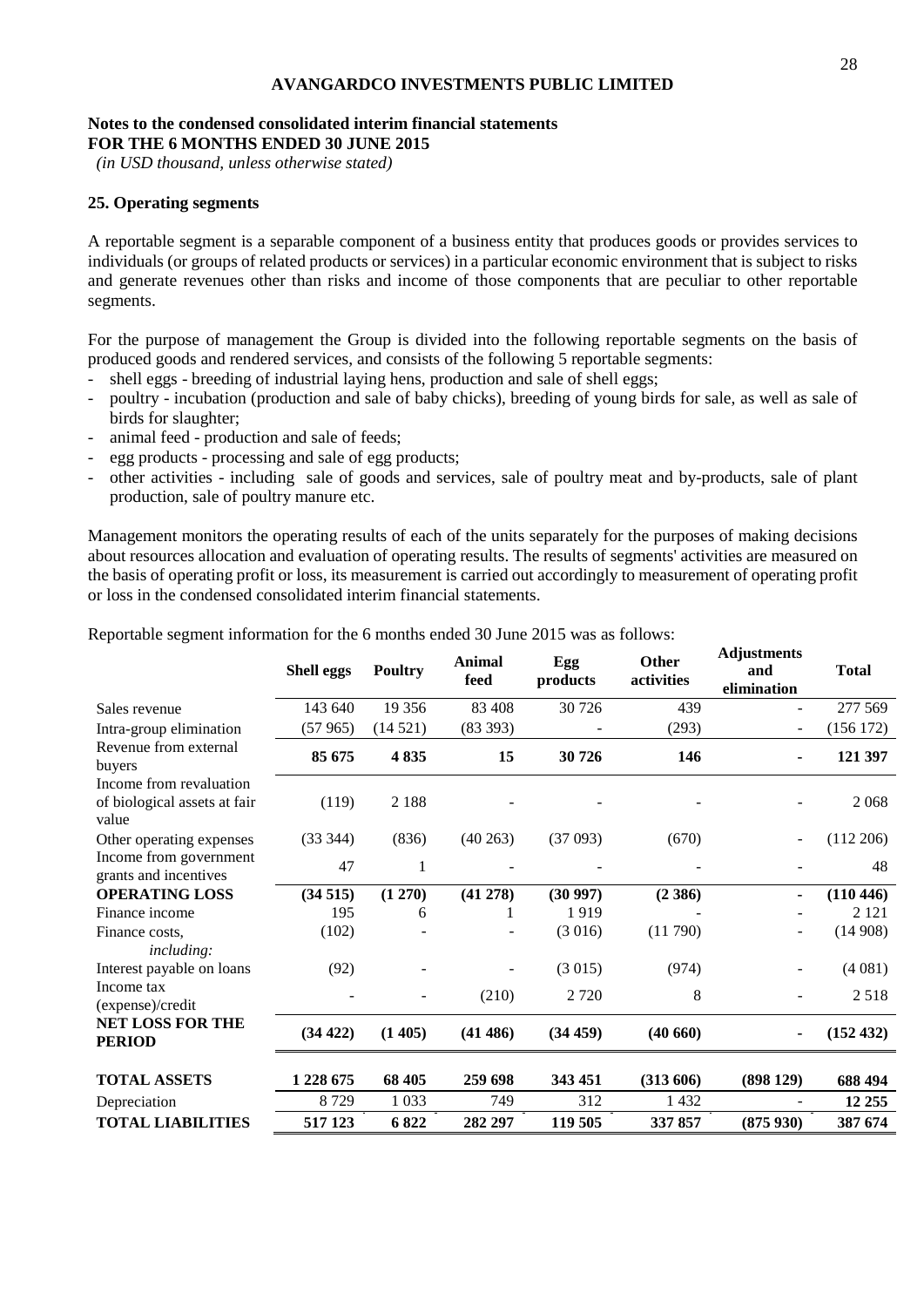#### **Notes to the condensed consolidated interim financial statements FOR THE 6 MONTHS ENDED 30 JUNE 2015**

*(in USD thousand, unless otherwise stated)*

#### **25. Operating segments (cont.)**

Reportable segment information for the year ended 30 June 2014 was as follows:

|                                                                     | <b>Shell eggs</b> | <b>Poultry</b> | <b>Animal</b><br>feed | Egg<br>products | <b>Other</b><br>activities | <b>Adjustments</b><br>and<br>elimination | <b>Total</b> |
|---------------------------------------------------------------------|-------------------|----------------|-----------------------|-----------------|----------------------------|------------------------------------------|--------------|
| Sales revenue                                                       | 295 154           | 75 115         | 114 088               | 82 797          | 7522                       |                                          | 574 676      |
| Intra-group elimination                                             | (137096)          | (54385)        | (114096)              |                 | (6419)                     |                                          | (311996)     |
| Revenue from external<br>buyers                                     | 158 058           | 20 730         | (8)                   | 82797           | 1 1 0 3                    |                                          | 262 680      |
| Income from<br>revaluation of<br>biological assets at fair<br>value | (2037)            | 11 086         |                       |                 |                            |                                          | 9 0 4 9      |
| Other operating<br>income/(expenses)<br>Income from                 | (589)             | (274)          | 432                   | (1238)          | (26933)                    |                                          | (28602)      |
| government grants and<br>incentives                                 | 116               | 2              |                       |                 |                            |                                          | 118          |
| <b>OPERATING</b><br>PROFIT/(LOSS)                                   | 69860             | 1514           | (2564)                | 29 555          | (30 416)                   |                                          | 67949        |
| Finance income                                                      | 43                | $\overline{4}$ | 12                    | 22              | $\overline{2}$             |                                          | 83           |
| Finance costs,                                                      | (735)             |                |                       | (2727)          | (13189)                    |                                          | (16651)      |
| <i>including:</i><br>Interest payable on<br>loans<br>Income tax     | (191)             |                |                       | (2727)          | (1057)                     |                                          | (3975)       |
| (expense)/credit                                                    |                   |                | (122)                 | 723             | 9                          |                                          | 610          |
| <b>NET</b><br>PROFIT/(LOSS)<br><b>FOR THE PERIOD</b>                | 69 168            | 1518           | (2674)                | 27 573          | (43594)                    |                                          | 51 991       |
| <b>TOTAL ASSETS</b>                                                 | 2 167 423         | 73 185         | 331 286               | 436 607         | 537 489                    | (2171700)                                | 1 374 290    |
| Depreciation                                                        | 4893              | 425            | 159                   | 5 2 2 1         | 304                        |                                          | 11 002       |
| <b>TOTAL</b><br><b>LIABILITIES</b>                                  | 684 193           | 14 653         | 281 486               | 247 365         | 331 031                    | (1184030)                                | 374 698      |

The Group's revenue from external customers and information about its non-current assets by geographical location are presented as follows:

|                         | Revenue from<br>external customers |              | <b>Non-current assets</b> |                  |  |  |
|-------------------------|------------------------------------|--------------|---------------------------|------------------|--|--|
|                         | For the 6 months ended             |              |                           | As at            |  |  |
|                         | <b>30 June 2015</b>                | 30 June 2014 | 30 June 2015              | 31 December 2014 |  |  |
| Ukraine                 | 77 165                             | 160 792      | 467 356                   | 622 035          |  |  |
| Middle East and North   |                                    |              |                           |                  |  |  |
| Africa                  | 25 4 81                            | 62 3 92      | $\overline{\phantom{0}}$  |                  |  |  |
| Far East                | 12 135                             | 17 208       | $\overline{\phantom{0}}$  |                  |  |  |
| Central and West Africa | -                                  | 22 201       | -                         |                  |  |  |
| Rest of the World       | 6 6 1 6                            | 87           |                           |                  |  |  |
| <b>Total</b>            | 121 397                            | 262 680      | 467 356                   | 622 035          |  |  |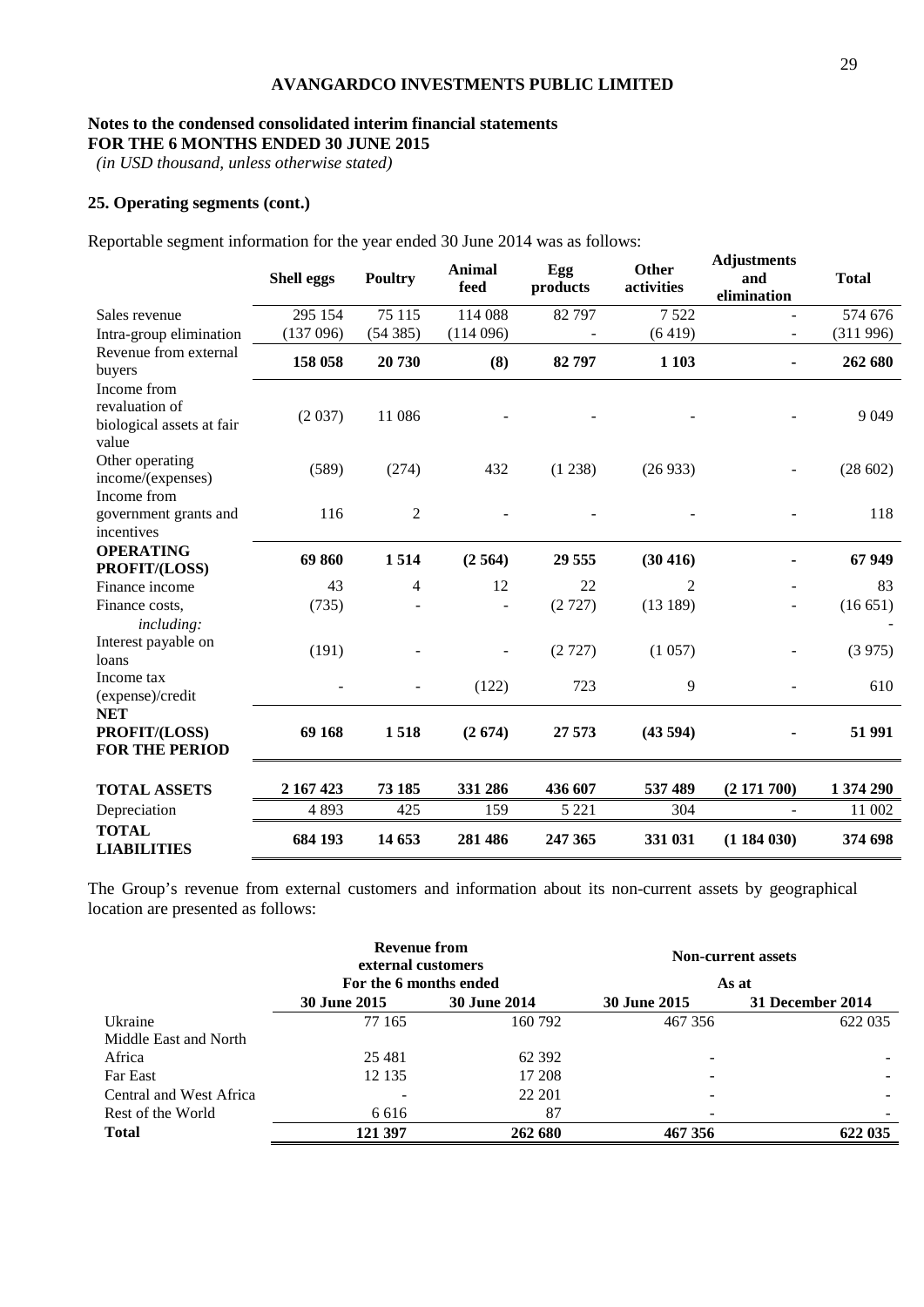#### **Notes to the condensed consolidated interim financial statements FOR THE 6 MONTHS ENDED 30 JUNE 2015**

*(in USD thousand, unless otherwise stated)*

#### **26. (Loss)/earnings per share**

#### *Basic (loss)/earnings per share*

The calculation of basic (loss)/earnings per share for the 6 months ended 30 June 2015 and 30 June 2014 was based on (loss)/profit attributable to the owners of the Company, and a weighted average number of ordinary shares as follows:

|                                                                                  | 6 months ended      |                     |  |
|----------------------------------------------------------------------------------|---------------------|---------------------|--|
|                                                                                  | <b>30 June 2015</b> | <b>30 June 2014</b> |  |
| $(Loss)/profit$ attributable to the owners of the Company:<br>(in USD thousands) |                     |                     |  |
| (Loss)/profit attributable to the owners of the Company                          | (148055)            | 51 602              |  |
| Weighted average number of shares:                                               |                     |                     |  |
| Weighted average number of ordinary shares at 31 December                        | 6 3 8 7 1 8 5       | 6 3 8 7 1 8 5       |  |
| $(Loss)/earnings$ per share (USD)                                                | (23)                | 8                   |  |

(Loss)/earnings per share is the (loss)/profit for the year after taxation divided by the weighted average number of shares in issue for each year.

There are no options or instruments convertible into new shares and so basic and diluted earnings per share are the same.

#### **27. Financial risk management**

The Group has exposure to the following risks arising from use of financial instruments: credit risk, liquidity risk, market risk (including foreign currency risk and interest rate risk of fair value) and livestock disease risk. The Group's financial risk management objectives and policies are consistent with those disclosed in the annual consolidated financial statements as at and for the year ended 31 December 2014.

#### **a) Credit risk**

Credit risk is the risk of financial loss to the Group in case of non-fulfillment of financial obligations by a client or counterparty under the respective agreement. In the reporting period the Group's financial assets which are exposed to credit risk are represented as follows: cash and balances on bank accounts, trade and other accounts receivable (except for receivables that are not represented by financial assets), VAT government bonds, bank deposits.

#### Exposure to credit risk

The carrying value of financial assets represents the maximum exposure to credit risk. Maximum level of credit risk as at 30 June 2015 and 31 December 2014 was presented as follows:

| <b>Financial assets</b>      | 30 June 2015 | 31 December 2014 |
|------------------------------|--------------|------------------|
| Cash and cash equivalents    | 52 027       | 117812           |
| Held to maturity investments | 12 048       | 17959            |
| Trade accounts receivable    | 55 172       | 79 221           |
| <b>Total</b>                 | 119 247      | 214 992          |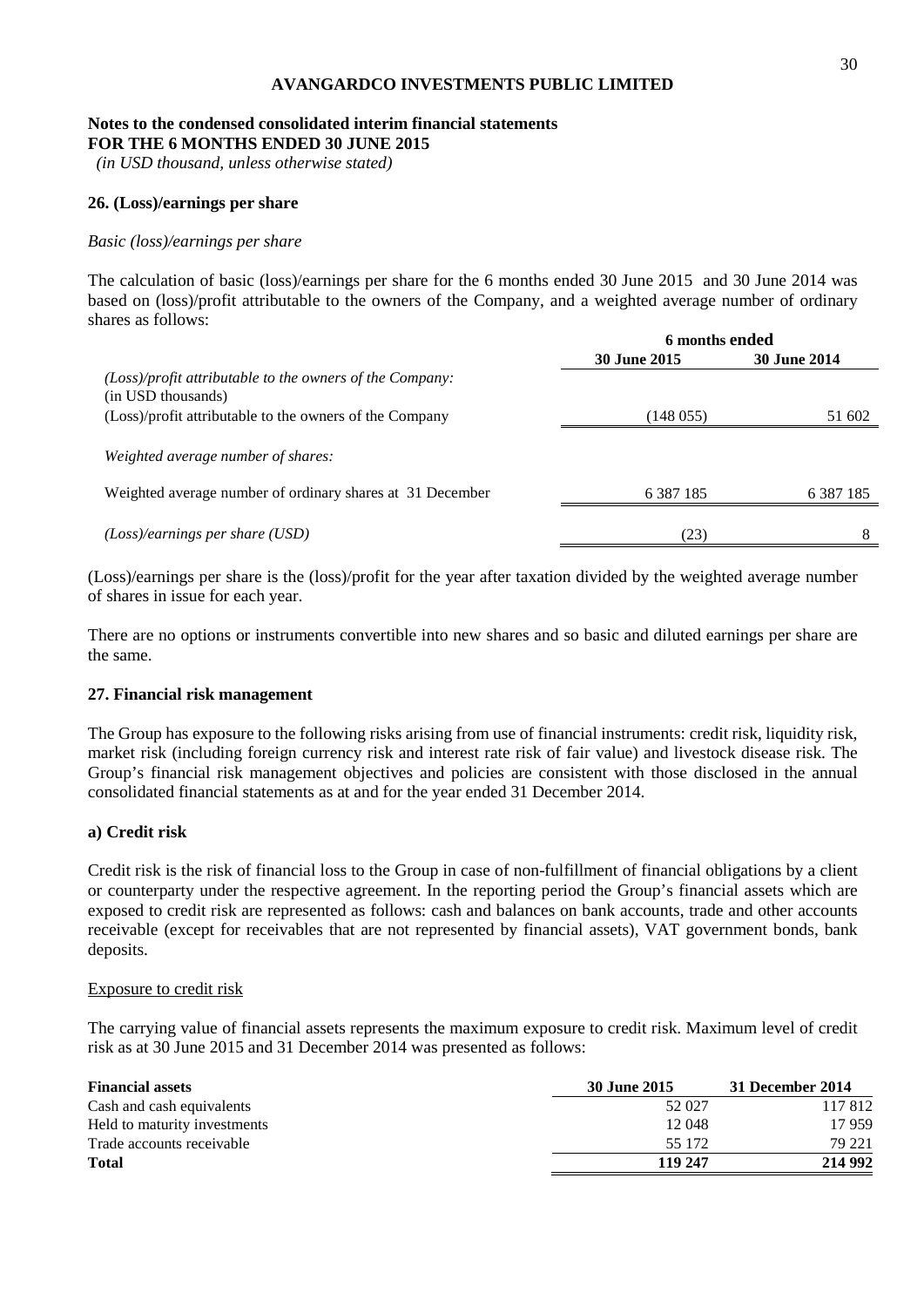#### **Notes to the condensed consolidated interim financial statements FOR THE 6 MONTHS ENDED 30 JUNE 2015**

*(in USD thousand, unless otherwise stated)*

#### **27. Financial risk management (cont.)**

#### **a) Credit risk (cont.)**

The Group's exposure to credit risk regarding trade accounts receivable is primarily dependent on specific characteristics of each client. The Group's policy for credit risk management provides systematic work with debtors, which includes: analysis of solvency, determination of maximum amount of risk related to one customer or a group of customers and control over timeliness of debt repayment. The majority of Group's clients are longstanding clients. The Management is examining each individual customer to provide extended credit terms in the light of the economic environment in Ukraine. The Management believes that unimpaired amounts are still collectible in full. Concentration of credit risk on trade accounts receivable is characterised by the following indicators:

For the 6 months ended 30 June 2015 USD 18 955 thousand or 15.6% from the Group's revenue refers to the sales transactions carried out with one of the Group's clients. As at 30 June 2015 an amount of USD 13 474 thousand or 24.4% of the total carrying value of trade accounts receivable is due from the single most significant client.

For the 6 months ended 30 June 2014 USD 22 601 thousand or 8.6% from the Group's revenue refers to the sales transactions carried out with one of the Group's clients. As at 30 June 2014 an amount of USD 7 146 thousand or 11.1% of the total carrying value of trade accounts receivable is due from the single most significant client.

As at 31 December 2014 an amount of USD 11 968 thousand or 15.0% of the total carrying value of trade accounts receivable is due from the single most significant client.

Trade receivables as at 30 June 2015 and 31 December 2014 by dates of origin were presented as follows:

| <b>30 June 2015</b>                            | $0 - 30$<br>days | 31-60<br>days | 61-90<br>days | 91-120<br>days | 121-180<br>days | 181-365<br>days | over one<br>vear | <b>TOTAL</b> |
|------------------------------------------------|------------------|---------------|---------------|----------------|-----------------|-----------------|------------------|--------------|
| Carrying value of trade<br>accounts receivable | 17 569           | 11 774        | 15 080        | 10.750         | $\Omega$        |                 | $\theta$         | 55 172       |
| 31 December 2014                               | $0 - 30$<br>davs | 31-60<br>davs | 61-90<br>davs | 91-120<br>days | 121-180<br>days | 181-365<br>days | over one<br>vear | <b>TOTAL</b> |
| Carrying value of trade<br>accounts receivable | 30 100           | 22 3 52       | 11 972        | 6 2 7 0        | 6 7 9 4         | 1722            |                  | 79 221       |

The amounts in column 0-30 days represent the amounts not past due nor impaired.

The amounts due from related parties are not generally provided where there is no reason to doubt the solvency of the debtor.

Related parties tend to be given longer credit terms and the older amounts generally relate to these related parties.

#### Movement in provision for doubtful debts

|                                                  | 6 months ended |                     |  |
|--------------------------------------------------|----------------|---------------------|--|
|                                                  | 30 June 2015   | <b>30 June 2014</b> |  |
| As at 1 January                                  | (9996)         | (1 281)             |  |
| Change in provisions                             | (46108)        | (115)               |  |
| Write-offs                                       |                | 78                  |  |
| Effect of translation into presentation currency | 2 2 7 0        | 515                 |  |
| As at 30 June                                    | (53 834)       | (803)               |  |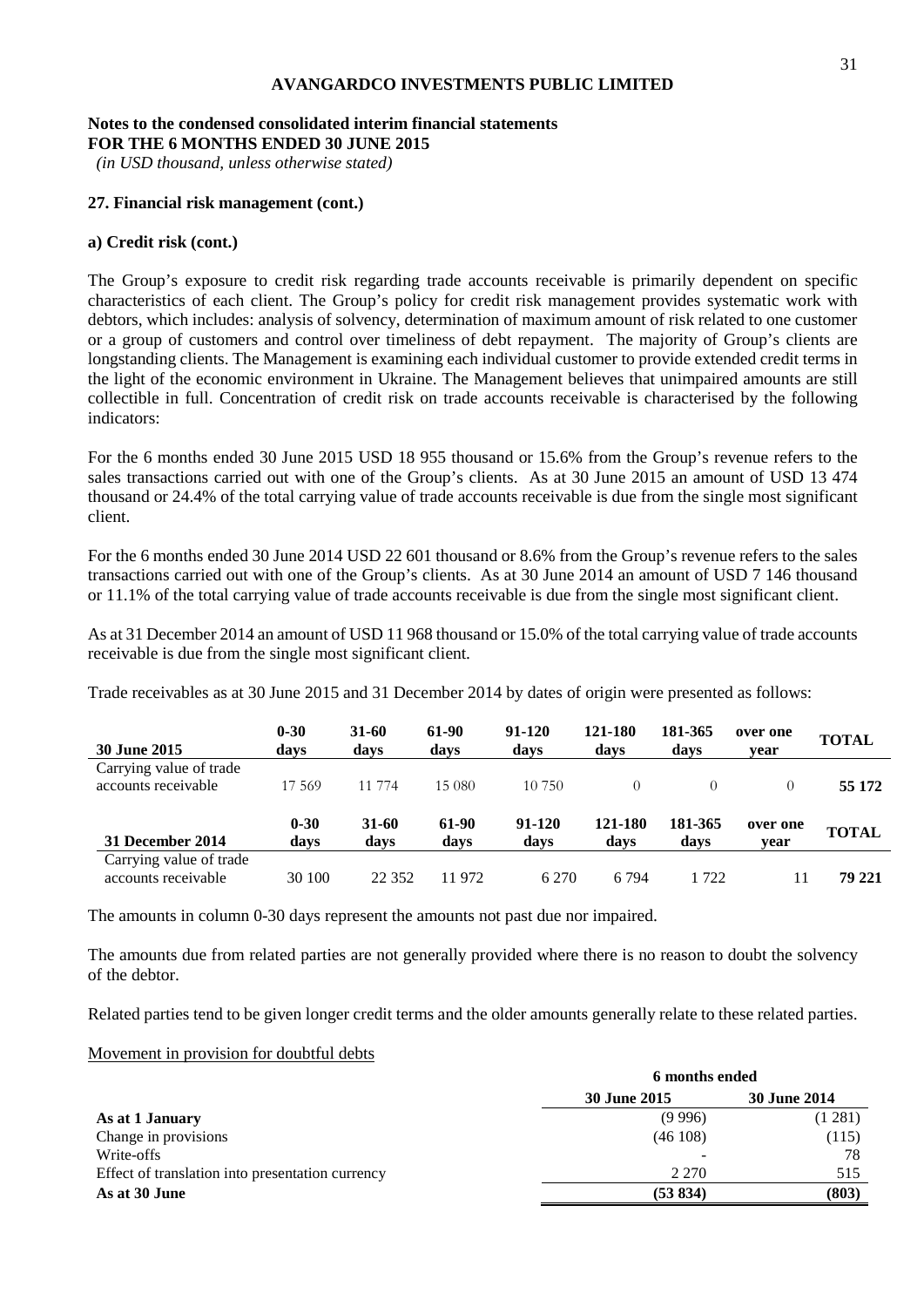#### **Notes to the condensed consolidated interim financial statements FOR THE 6 MONTHS ENDED 30 JUNE 2015**

*(in USD thousand, unless otherwise stated)*

#### **27. Financial risk management (cont.)**

#### **b) Liquidity risk**

Liquidity risk is the risk of the Group's failure to fulfill its financial obligations at the date of maturity. The Group's approach to liquidity management is to ensure, to the extent possible, permanent availability of sufficient liquidity of the Group to fulfill its financial obligations in due time (both in normal conditions and in non-standard situations), by avoiding unacceptable losses or the risk of damage to the reputation of the Group.

The aim of the Group is the maintenance of balance between continuous financing and flexibility in usage of bank loans and settlements with suppliers.

In accordance with plans of the Group, its working capital needs are satisfied by cash flows from operating activities, as well as by use of loans if cash flows from operating activities are insufficient for liabilities to be settled. The table below represents the expected maturity of components of working capital:

#### Exposure to liquidity risk

#### **30 June 2015**

|                                             | Contractual | <b>Less than</b>         | From 3 months | From 1 to 5 | Over     |
|---------------------------------------------|-------------|--------------------------|---------------|-------------|----------|
| <b>Non-derivative financial liabilities</b> | cash flows  | 3 months                 | to 1 year     | vears       | 5 years  |
| Bank loans                                  | (160683)    | -                        | (76387)       | (64910)     | (19386)  |
| Finance lease (including VAT)               | (63)        | $\overline{\phantom{a}}$ | (17)          | (46)        |          |
| Short-term bond liabilities                 | (210000)    | $\overline{\phantom{0}}$ | (210000)      |             |          |
| Trade payables                              | (4599)      | (4599)                   |               |             |          |
| Dividends payable                           | (29542)     | ÷                        | (29542)       |             |          |
|                                             | (404 887)   | (4 599)                  | (315946)      | (64956)     | (19 386) |

#### **31 December 2014**

|                                             | Contractual | Less than                | <b>From 3 months</b> | From 1 to 5 | Over     |
|---------------------------------------------|-------------|--------------------------|----------------------|-------------|----------|
| <b>Non-derivative financial liabilities</b> | cash flows  | 3 months                 | to 1 year            | vears       | 5 years  |
| <b>Bank</b> loans                           | (172802)    | $\overline{\phantom{0}}$ | (73624)              | (75 758)    | (23 420) |
| Finance lease (including VAT)               | (87)        | $\overline{\phantom{a}}$ | (24)                 | (63)        |          |
| Long-term bond liabilities                  | (220000)    |                          | (220000)             |             |          |
| Trade payables                              | (6907)      | (6907)                   |                      |             |          |
| Dividends payable                           | (29542)     |                          | (29542)              |             |          |
|                                             | (429338)    | (6907)                   | (323190)             | (75821)     | (23 420) |

#### **c) Market risk**

Market risk is the risk of negative influence of changes in market prices, such as foreign exchange rates and interest rates, on revenue position of the Group or on the value of the Group's available financial instruments.

The objective of market risk management provides control over the Group's exposure to market risk, as well as keeping its level within reasonable limits. Description of the Group's exposure to such market components as currency risk and interest rate risk, is given below.

#### **i) Foreign currency risk**

Foreign currency risk which represents a part of market risk is the risk of change in the value of financial instruments due to changes in foreign exchange rates.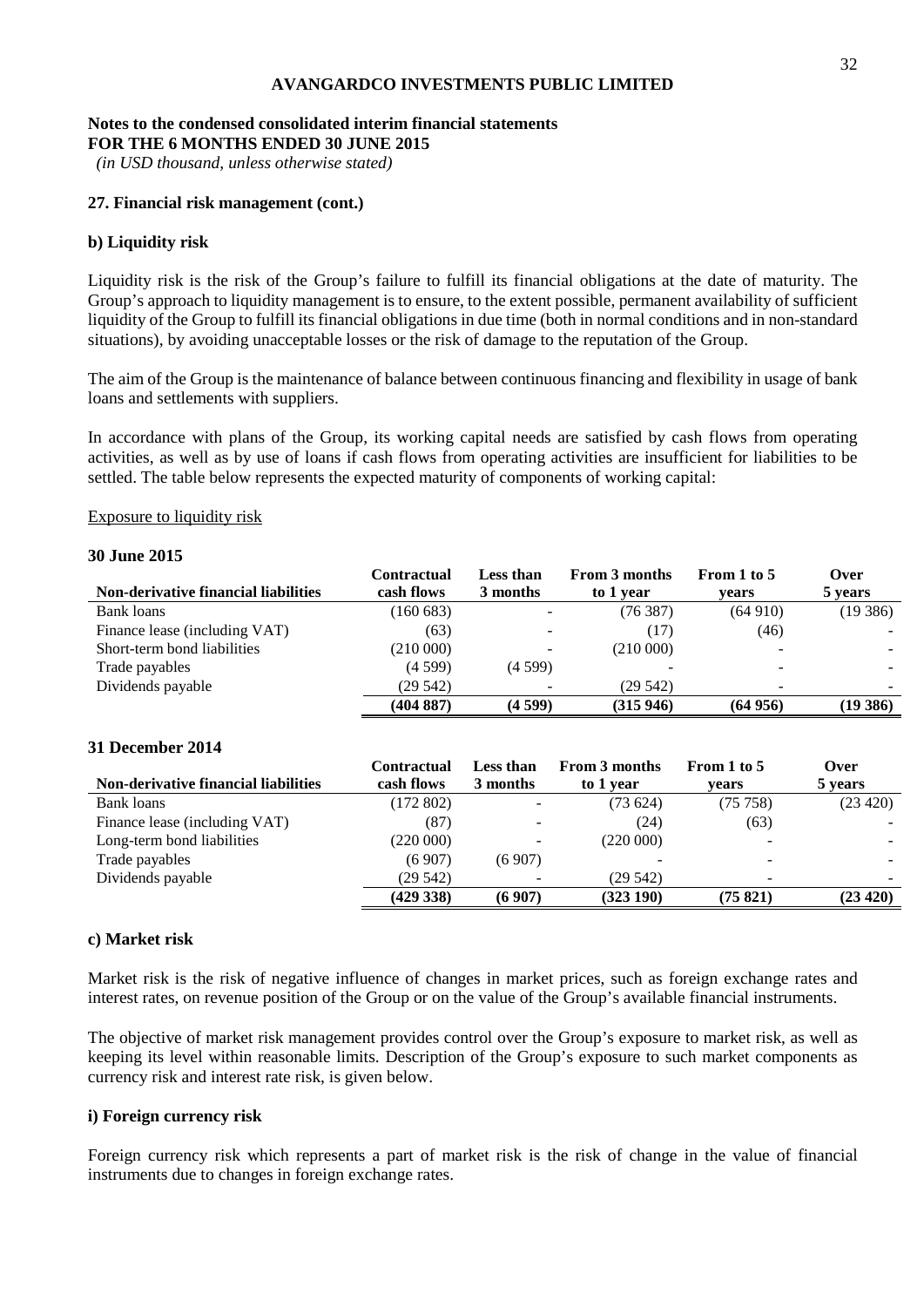#### **Notes to the condensed consolidated interim financial statements FOR THE 6 MONTHS ENDED 30 JUNE 2015**

*(in USD thousand, unless otherwise stated)*

#### **27. Financial risk management (cont.)**

#### **c) Market risk (cont.)**

#### **i) Foreign currency risk (cont.)**

Management does not use derivative financial instruments to hedge foreign currency risks and does not follow the official policy for distribution of risks between liabilities in one or another currency. However, in the period of receiving new borrowings and loans, management uses its own estimates to take the decision as for which currency of denomination will be more favourable for the Group during the expected period until maturity.

#### Exposure to foreign currency risk

The Group's exposure to foreign currency risk and the amount in functional currency (UAH) as at 30 June 2015 based on carrying amounts was as follows:

| (in conversion to USD thousand)              | USD      | <b>EUR</b> | <b>TOTAL</b> |
|----------------------------------------------|----------|------------|--------------|
| Short-term bank loans (including overdrafts) | 50 000   |            | 50 000       |
| Trade payables                               | 269      | 656        | 925          |
| Cash and cash equivalents                    |          | (2)        | (2)          |
| Trade accounts receivable                    | (18 739) | (14)       | (18753)      |
| Net exposure to foreign currency risk        | 31 530   | 640        | 32 170       |

The Company's exposure to foreign currency risk and the functional currency (EUR) as at 30 June 2015 based on carrying amounts was as follows:

| (in conversion to USD thousand)                    | USD     |
|----------------------------------------------------|---------|
| Short-term bond liabilities                        | 199 443 |
| Accounts payable for property, plant and equipment |         |
| Other accounts payable                             | 29 542  |
| Cash and cash equivalents                          | (48193) |
| Accrued coupon on bonds                            | 3 4 6 2 |
| Net exposure to foreign currency risk              | 184 261 |

The Group's exposure to foreign currency risk and the amount in functional currency (UAH) as at 31 December 2014 based on carrying amounts was as follows:

| (in conversion to USD thousand)                    | USD      | <b>EUR</b> | <b>TOTAL</b> |
|----------------------------------------------------|----------|------------|--------------|
| Short-term bank loans (including overdrafts)       | 50 000   |            | 50 000       |
| Trade payables                                     | 263      | 788        | 1 0 5 1      |
| Accounts payable for property, plant and equipment |          | 72         | 78           |
| Cash and cash equivalents                          | (10 001) | (216)      | $(10\ 217)$  |
| Trade accounts receivable                          | (28878)  |            | (28 878)     |
| Net exposure to foreign currency risk              | 11 390   | 644        | 12 034       |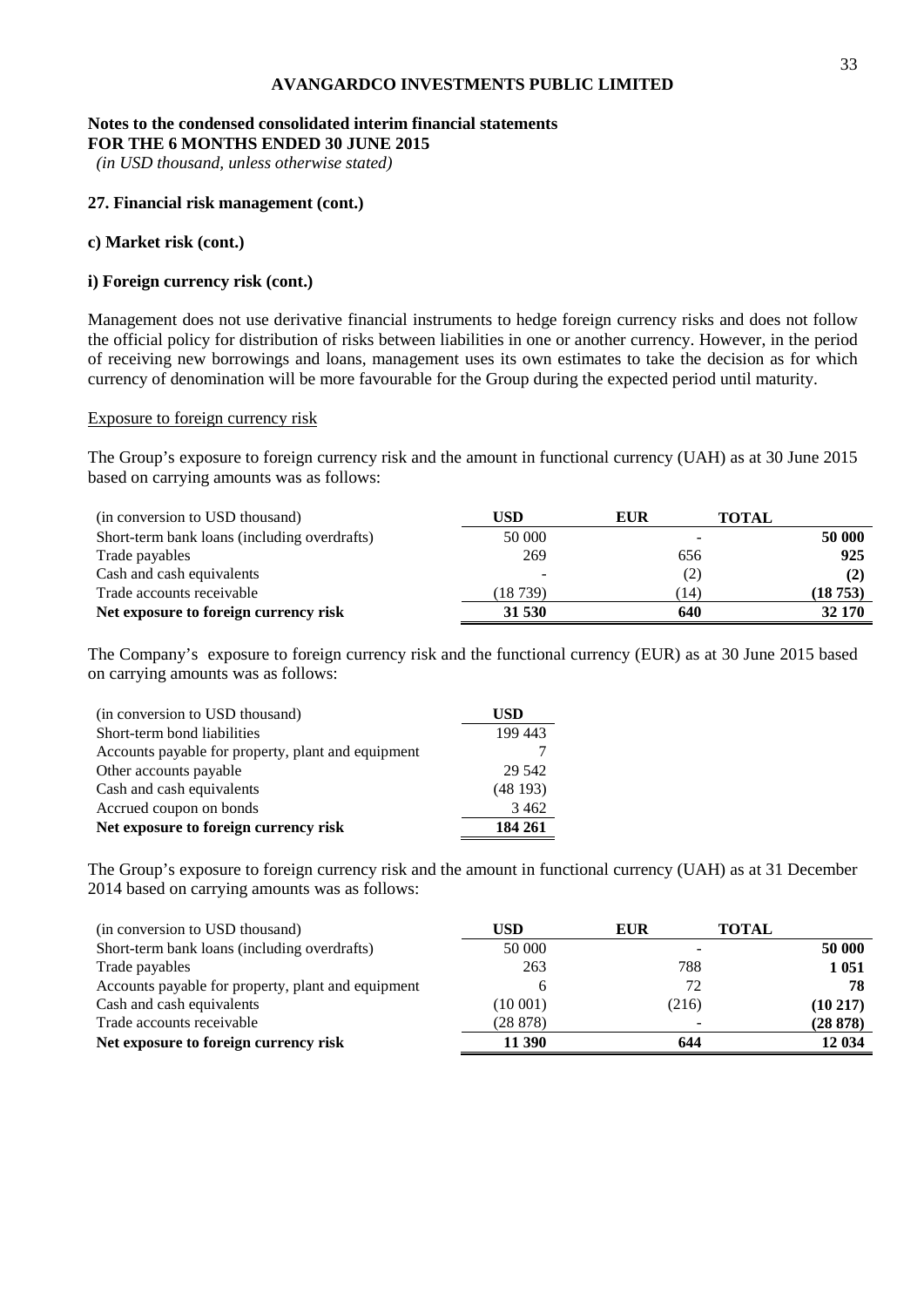#### **Notes to the condensed consolidated interim financial statements FOR THE 6 MONTHS ENDED 30 JUNE 2015**

*(in USD thousand, unless otherwise stated)*

#### **27. Financial risk management (cont.)**

#### **c) Market risk (cont.)**

#### **i) Foreign currency risk (cont.)**

#### Exposure to foreign currency risk (cont.)

The Company's exposure to foreign currency risk and the functional currency (EUR) as at 31 December 2014 based on carrying amounts was as follows:

| (in conversion to USD thousand)                    | <b>USD</b> |
|----------------------------------------------------|------------|
| Short-term bond liabilities                        | 198 635    |
| Accounts payable for property, plant and equipment |            |
| Other accounts payable                             | 29 546     |
| Cash and cash equivalents                          | (84951)    |
| Accrued coupon on bonds                            | 3 4 6 2    |
| Net exposure to foreign currency risk              | 146 699    |

#### *Sensitivity analysis (foreign currency risk)*

Below there is a sensitivity analysis of income (or loss) of the Group before tax to the possible changes in foreign currency rates. This analysis is conducted based on the assumption that all other variables and interest rates in particular, remain unchanged.

| <b>Effect in USD thousand:</b> | Increase in<br>currency rate<br>against UAH | <b>Effect on profit</b><br>before tax | <b>Effect on equity</b> |
|--------------------------------|---------------------------------------------|---------------------------------------|-------------------------|
| <b>30 June 2015</b>            |                                             |                                       |                         |
| <b>USD</b>                     | 20%                                         | (6306)                                | (6306)                  |
| <b>EUR</b>                     | 15%                                         | (96)                                  | (96)                    |
| <b>Effect in USD thousand:</b> | Increase in currency<br>rate against EUR    | <b>Effect on profit</b><br>before tax | <b>Effect on equity</b> |
| <b>30 June 2015</b>            |                                             |                                       |                         |
| <b>USD</b>                     | 5%                                          | $(9\,213)$                            | $(9\,213)$              |
| <b>Effect in USD thousand:</b> | Increase in currency<br>rate against UAH    | <b>Effect on profit</b><br>before tax | <b>Effect on equity</b> |
| 31 December 2014               |                                             |                                       |                         |
| <b>USD</b>                     | 20%                                         | (2.278)                               | (2.278)                 |
| <b>EUR</b>                     | 15%                                         | (97)                                  | (97)                    |
| <b>Effect in USD thousand:</b> | Increase in currency<br>rate against EUR    | <b>Effect on profit</b><br>before tax | <b>Effect on equity</b> |
| 31 December 2014               |                                             |                                       |                         |
| <b>USD</b>                     | 5%                                          | (7335)                                | (7335)                  |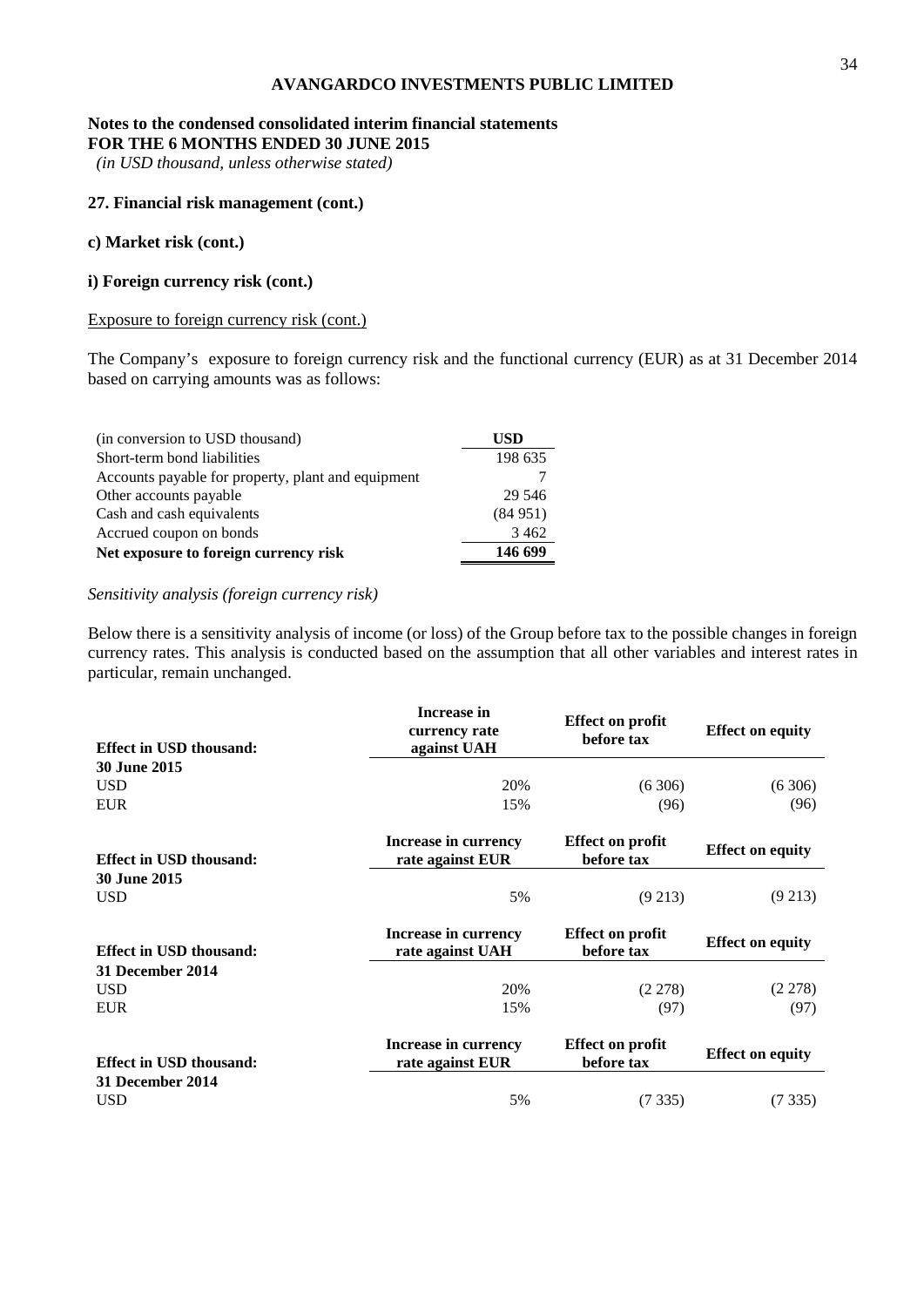#### **Notes to the condensed consolidated interim financial statements FOR THE 6 MONTHS ENDED 30 JUNE 2015**

*(in USD thousand, unless otherwise stated)*

#### **27. Financial risk management (cont.)**

#### **c) Market risk (cont.)**

#### **ii) Interest rate risk**

Interest rate risk is connected with a possibility of changes in value of financial instruments resulting from changes in interest rates.

#### *Capital management*

The Group's management follows the policy of providing the firm capital base which allows supporting the trust of investors, creditors and market and ensuring future business development.

In relation to capital management the Group's objectives are as follows: maintaining the Group's ability to adhere to the going concern principle in order to provide income for owners and benefits to other interested parties, and also maintaining the optimal capital structure with the purpose of its cost reduction.

To manage capital, the Group's management, above all, uses the calculations of the financial leverage coefficient (ratio of leverage ratio) and the ratio between net debt and EBITDA.

Financial leverage is calculated as a ratio between net debt and total amount of capital. Net debt is calculated as cumulative borrowings net of cash and cash equivalents. Total amount of capital is calculated as own capital reflected in the condensed consolidated statement of financial position plus the amount of net debt.

This ratio measures net debt as a proportion of the capital of the Group, i.e. it correlates the debt with total equity and shows whether the Group is able to pay the amount of outstanding debts. An increase in this coefficient indicates an increase in borrowings relative to the total amount of the Group's capital. Monitoring this indicator is necessary to keep the optimal correlation between own funds and borrowings of the Group in order to avoid problems from over leverage.

#### Financial leverage ratio calculation

For the ratio of net debt to EBITDA, the calculation of net debt is as above. EBITDA is an indicator of income before taxes, interest depreciation and amortisation. It is useful for the Group's financial analysis, since the Group's activity is connected with long-term investments in property, plant and equipment. EBITDA does not include depreciation, so that in the Group's opinion, it reflects the approximate cash flows deriving from the Group's income in a more reliable way.

The ratio of net debt to EBITDA gives an indication of whether income obtained from operating activities is sufficient to meet the Group's liabilities.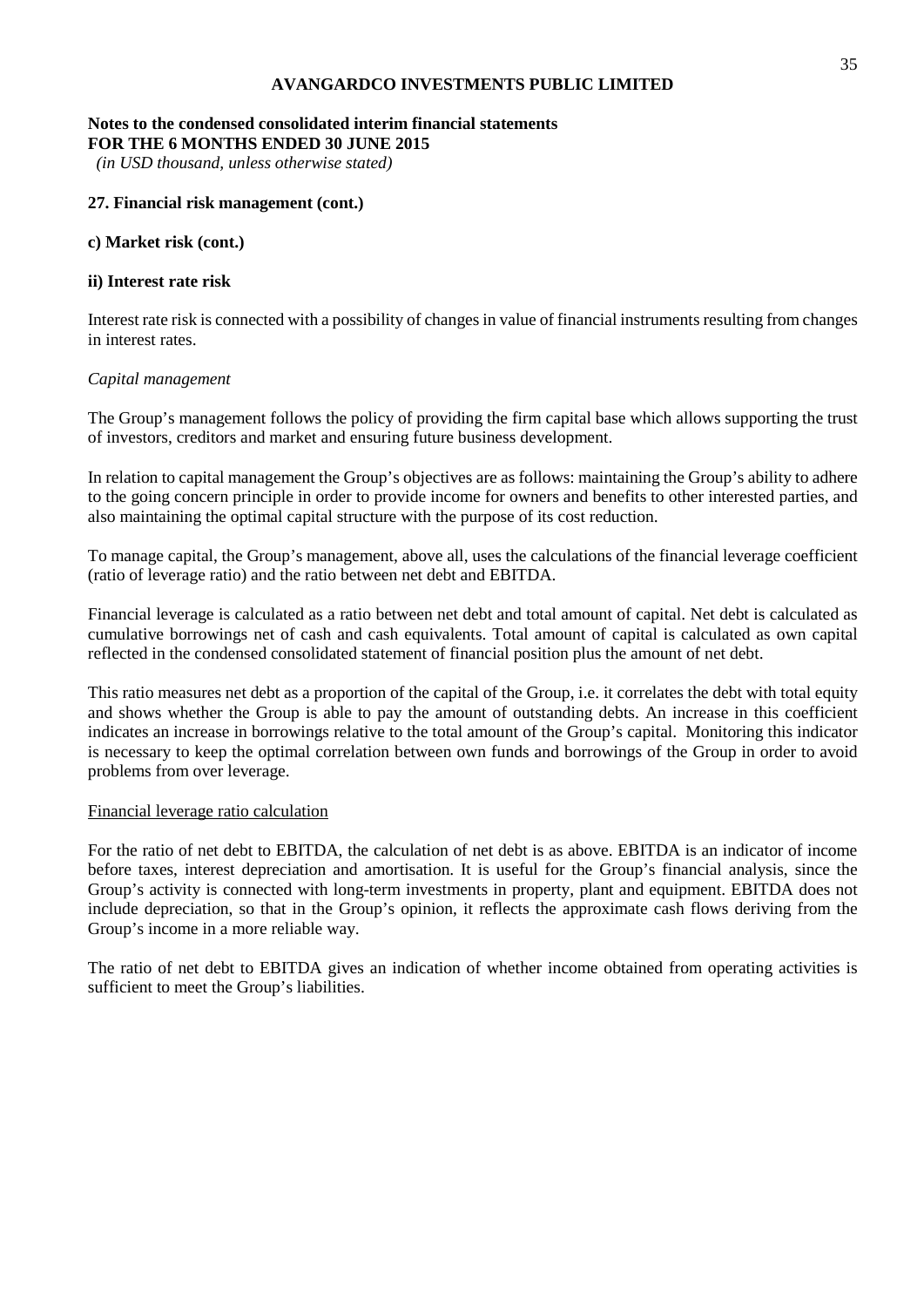#### **Notes to the condensed consolidated interim financial statements FOR THE 6 MONTHS ENDED 30 JUNE 2015**

*(in USD thousand, unless otherwise stated)*

#### **27. Financial risk management (cont.)**

#### **c) Market risk (cont.)**

#### **ii) Interest rate risk** (cont.)

#### *Capital management (cont.)*

#### Financial leverage ratio calculation (cont.)

As at 30 June 2015 and 31 December 2014 the Group's financial leverage coefficient was 48.9% and 25.9% respectively.

|                                         | <b>Carrying value</b> |                  |  |
|-----------------------------------------|-----------------------|------------------|--|
|                                         | <b>30 June 2015</b>   | 31 December 2014 |  |
| Short-term loans                        | 50 000                | 50 000           |  |
| Long-term loans                         | 72 759                | 79 844           |  |
| Current portion of long-term loans      | 17983                 | 15 190           |  |
| Long-term finance lease (including VAT) | 64                    | 88               |  |
| Short-term bond liabilities             | 199 443               | 198 635          |  |
| <b>Total borrowings</b>                 | 340 249               | 343 757          |  |
| Cash and cash equivalents               | (52175)               | (117856)         |  |
| Net debt                                | 288 074               | 225 901          |  |
| Share capital                           | 836                   | 836              |  |
| Share premium                           | 201 164               | 201 164          |  |
| Capital contribution reserve            | 115 858               | 115 858          |  |
| Retained earnings                       | 929 103               | 1 077 158        |  |
| Foreign currency translation reserve    | (958151)              | (776404)         |  |
| Non-controlling interests               | 12 010                | 27 27 6          |  |
| <b>Total equity</b>                     | 300 820               | 645 888          |  |
| Total amount of equity and net debt     | 588 894               | 871789           |  |
| <b>Financial leverage coefficient</b>   | 48.9%                 | 25.9%            |  |

For the 6 months ended 30 June 2015 and 30 June 2014 ratio of net debt to EBITDA amounted to:

|                                                       | 6 months ended      |                     |  |
|-------------------------------------------------------|---------------------|---------------------|--|
|                                                       | <b>30 June 2015</b> | <b>30 June 2014</b> |  |
| (LOSS)/PROFIT FOR THE PERIOD                          | (152 432)           | 51 991              |  |
| Income tax credit                                     | (2.518)             | (610)               |  |
| Finance income                                        | (2121)              | (83)                |  |
| Finance expenses                                      | 14 908              | 16 651              |  |
| Losses on exchange                                    | 31 7 17             | 29 0 27             |  |
| <b>EBIT</b> (earnings before interest and income tax) | (110 446)           | 96 976              |  |
| Depreciation                                          | 12 255              | 11 002              |  |
| <b>EBITDA</b> (earnings before interest, income tax,  |                     |                     |  |
| depreciation and amortisation)                        | (98191)             | 107 978             |  |
| Net debt at the period end                            | 288 074             | 106 097             |  |
| Net debt at the period end / EBITDA                   | $-2.93$             | 0.98                |  |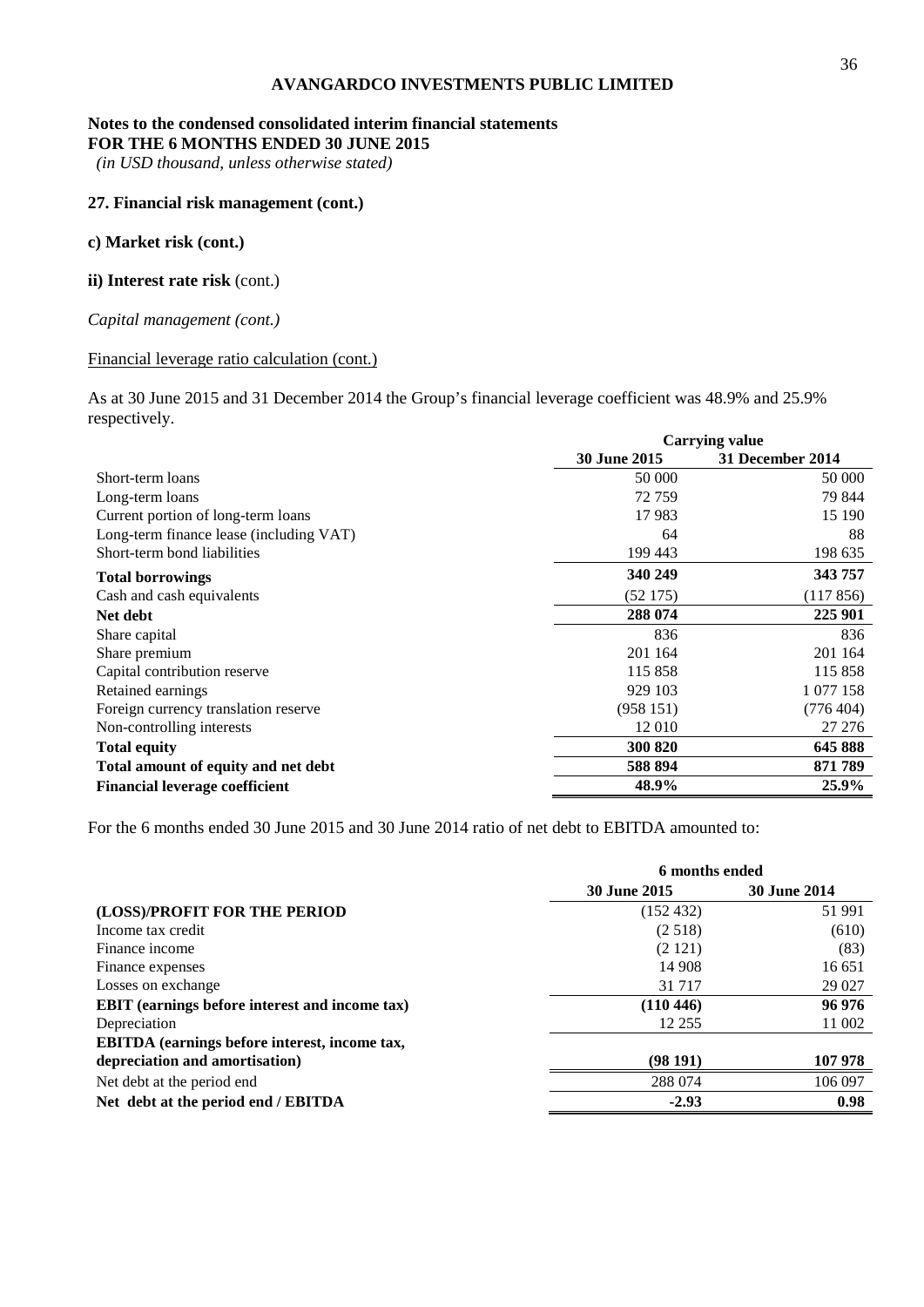#### **Notes to the condensed consolidated interim financial statements FOR THE 6 MONTHS ENDED 30 JUNE 2015**

*(in USD thousand, unless otherwise stated)*

#### **28. Fair values**

The Group measures fair values using the following fair value hierarchy that reflects the significance of the inputs used in making the measurements:

• *Level 1*: quoted prices (unadjusted) in active markets for identical assets or liabilities.

• *Level 2*: inputs other than quoted prices included in Level 1 that are observable for the asset or liability, either directly (i.e. as prices) or indirectly (i.e. derived from prices).

• *Level 3*: inputs for the asset or liability that are not based on observable market data (unobservable inputs).

The table below analyses financial instruments measured at fair value at the end of the reporting period, by the level in the fair value hierarchy into which the fair value measurement is categorized.

|                                                 | Level 1 | Level 2                  | Level 3 | Total  |
|-------------------------------------------------|---------|--------------------------|---------|--------|
| <b>30 June 2015</b><br><b>Biological Assets</b> | -       | $\overline{\phantom{0}}$ | 33 372  | 33 372 |
| 31 December 2014<br><b>Biological Assets</b>    | -       | -                        | 49 865  | 49 865 |

There were no transfers between Level 1 and Level 2 of the fair value hierarchy during the 6 months ended 30 June 2015.

The fair value of biological assets is determined as the discounted value of net cash flows expected from assets.

The Group has an established control framework with respect to the measurement of fair values. This framework includes a valuation team that reports directly to the Chief Financial Officer, and has overall responsibility for fair value measurement of biological assets.

The valuation team regularly reviews significant unobservable inputs and valuation adjustments. The valuation team assesses and documents the evidence obtained to support the conclusion that the valuation meets the requirements of IFRS, including the level in the fair value hierarchy. Significant valuation issues are reported to the Chief Financial Officer.

The valuation requires management to make certain assumptions about unobservable inputs to the model, of which the significant unobservable inputs are disclosed in the table below:

|                                 | As at             |                     |  |
|---------------------------------|-------------------|---------------------|--|
|                                 | 30 June 2015      | <b>30 June 2014</b> |  |
| Discount rate<br>Inflation rate | 35,53%<br>101,25% | 25,00%<br>101,00%   |  |

The higher the discount rate the lower the fair value of biological assets, and the higher the inflation rate the higher the fair value of biological assets. Any interrelationship between the unobservable inputs is not considered to have a significant impact within the range of reasonably possible alternative assumptions.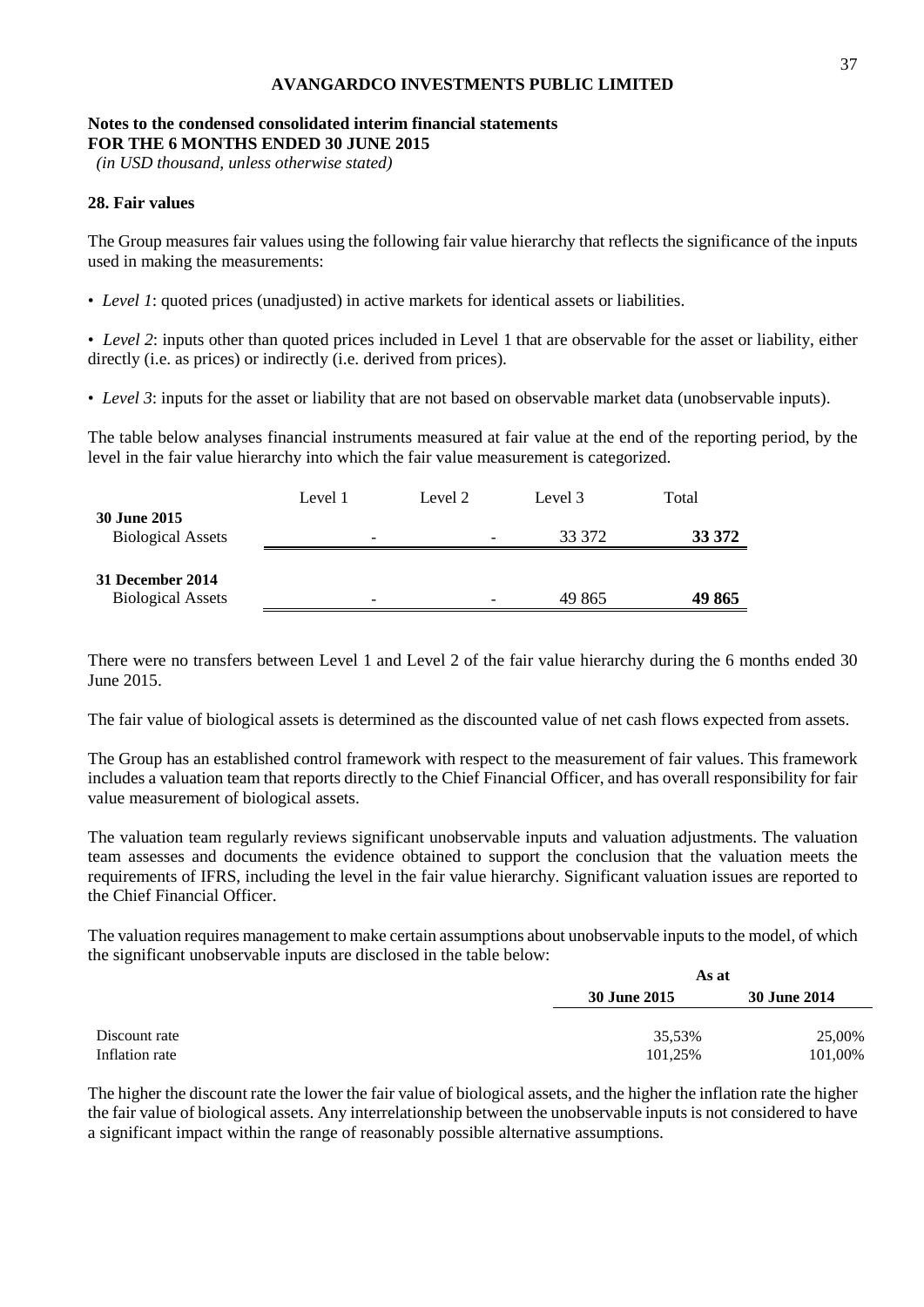#### **Notes to the condensed consolidated interim financial statements FOR THE 6 MONTHS ENDED 30 JUNE 2015**

*(in USD thousand, unless otherwise stated)*

#### **28. Fair values (cont.)**

Sensitivity analysis of biological assets fair value to the possible changes in discount rate and inflation rate is disclosed in the table below:

| <b>Effect in USD thousand:</b> | Increase/decrease of<br>rate | Effect on fair value of<br>biological assets |  |
|--------------------------------|------------------------------|----------------------------------------------|--|
| 30 June 2015                   |                              |                                              |  |
| Discount rate                  | 2,50%                        | (649)                                        |  |
| Discount rate                  | $-2,50%$                     | 666                                          |  |
| Inflation rate                 | 1,75%                        | 4 7 5 2                                      |  |
| Inflation rate                 | $-1,75%$                     | (4752)                                       |  |
| 30 June 2014                   |                              |                                              |  |
| Discount rate                  | 2,50%                        | (2.097)                                      |  |
| Discount rate                  | $-2,50%$                     | 2 1 5 5                                      |  |
| Inflation rate                 | 1,75%                        | 13 29 3                                      |  |
| Inflation rate                 | $-1,75%$                     | (13 292)                                     |  |

There were no transfers to/from Level 3 of the fair value hierarchy during the 6 months ended 30 June 2015.

The reconciliation from the beginning balances to the ending balances for the fair value measurements in Level 3 of the fair value hierarchy is analyzed in note 6 of these condensed consolidated interim financial statements.

Total gain or losses for the period as shown in the reconciliation (note 6) are presented on the face of the condensed consolidated statement of comprehensive income as "Profit from revaluation of biological assets at fair value" (6 months ended 30 June 2015: USD 2 068 thousand).

The following table analyses the fair values of financial instruments not measures at fair value, by the level in the fair value hierarchy into which each fair value measurement is categorized:

|                              | <b>Level 1</b> | Level 2 | Level 3 | <b>Total fair</b><br>value | <b>Total carrying</b><br>amount |
|------------------------------|----------------|---------|---------|----------------------------|---------------------------------|
| 30 June 2015                 |                |         |         |                            |                                 |
| <b>Financial Assets</b>      |                |         |         |                            |                                 |
| Cash and cash equivalents    |                | 52 175  |         | 52 175                     | 52 175                          |
| Held to maturity investments |                | 12048   |         | 12 048                     | 12 048                          |
| Trade and other receivables  |                |         | 55 172  | 55 172                     | 55 172                          |
| <b>Financial Liabilities</b> |                |         |         |                            |                                 |
| Trade payables               | -              |         | 4 5 9 9 | 4 5 9 9                    | 4 5 9 9                         |
| Bank loans                   | -              | 140 742 |         | 140 742                    | 140 742                         |
| Short-term bond liabilities  | 96 000         | -       |         | 96 000                     | 199 443                         |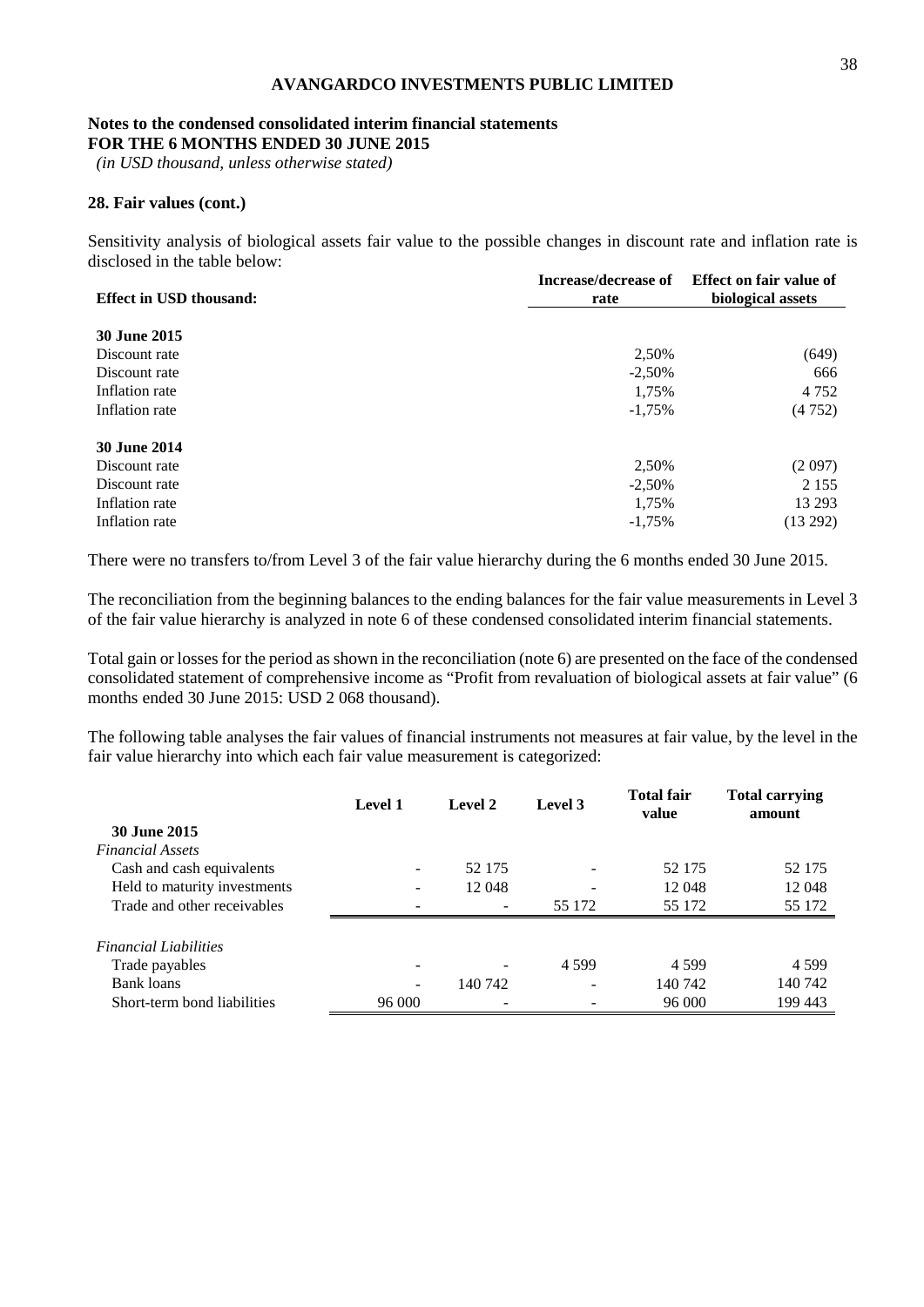#### **Notes to the condensed consolidated interim financial statements FOR THE 6 MONTHS ENDED 30 JUNE 2015**

*(in USD thousand, unless otherwise stated)*

#### **28. Fair values (cont.)**

|                              | Level 1 | Level 2 | Level 3 | <b>Total fair</b><br>value | <b>Total carrying</b><br>amount |
|------------------------------|---------|---------|---------|----------------------------|---------------------------------|
| 31 December 2014             |         |         |         |                            |                                 |
| <b>Financial Assets</b>      |         |         |         |                            |                                 |
| Cash and cash equivalents    |         | 117856  |         | 117856                     | 117856                          |
| Held to maturity             |         |         |         |                            |                                 |
| investments                  |         | 17959   | ۰       | 17959                      | 17959                           |
| Trade and other receivables  |         |         | 79 221  | 79 221                     | 79 221                          |
| <b>Financial Liabilities</b> |         |         |         |                            |                                 |
|                              |         |         |         |                            |                                 |
| Trade payables               |         |         | 6907    | 6907                       | 6907                            |
| Bank loans                   |         | 145 034 | -       | 145 034                    | 145 034                         |
| Short-term bond liabilities  | 125 750 |         |         | 125 750                    | 198 635                         |

*Assumptions in assessing fair value of financial instruments and assessment of their subsequent recognition*

As no readily available market exists for a large part of the Group's financial instruments, judgment is necessary in arriving at fair value, based on current economic conditions and specific risks attributable to the instruments. The estimates presented herein are not necessarily indicative of the amounts the Group could realize in a market exchange from the sale of its full holding of a particular instrument.

As at 30 June 2015, the following methods and assumptions, which remained the same as the prior year, were used by the Group to estimate the fair value of each class of financial instruments for which it is practicable to estimate such value:

*Cash and cash equivalents* - the fair value is estimated to be the same as the carrying value for these short-term financial instruments.

*Held to maturity investments* - the fair value is estimated using the discounted expected future cashflow on the VAT government bond.

*Trade and other accounts receivable, financial assistance issued* - the fair value is reasonably estimated to be the same as the carrying value, as provision for doubtful debts is reasonable estimation of discount needed for reflection of credit risk influence.

*Trade and other accounts payable* - the fair value is estimated to be the same as the carrying value for trade and other accounts payable.

Application of the effective interest rate method for calculating carrying value of short-term accounts receivable, interest free loans granted and received and accounts payable does not significantly influence the relevant rates in the consolidated financial information of the Group.

*Short-term and long-term bank loans, finance lease liabilities, short-term bonds issued* - the fair value of shortterm and long-term bank loans, finance lease liabilities, short-term bonds issued is estimated to approximate the total carrying value as the nominal interest rate of long-term bank loans is approximately tied to the market rate concerning bank loans with similar credit risk rate and repayment period at the reporting period.

*Bonds issued* - the fair value of bonds issued is measured using the available quoted market prices from the relevant stock exchange which the bonds are listed.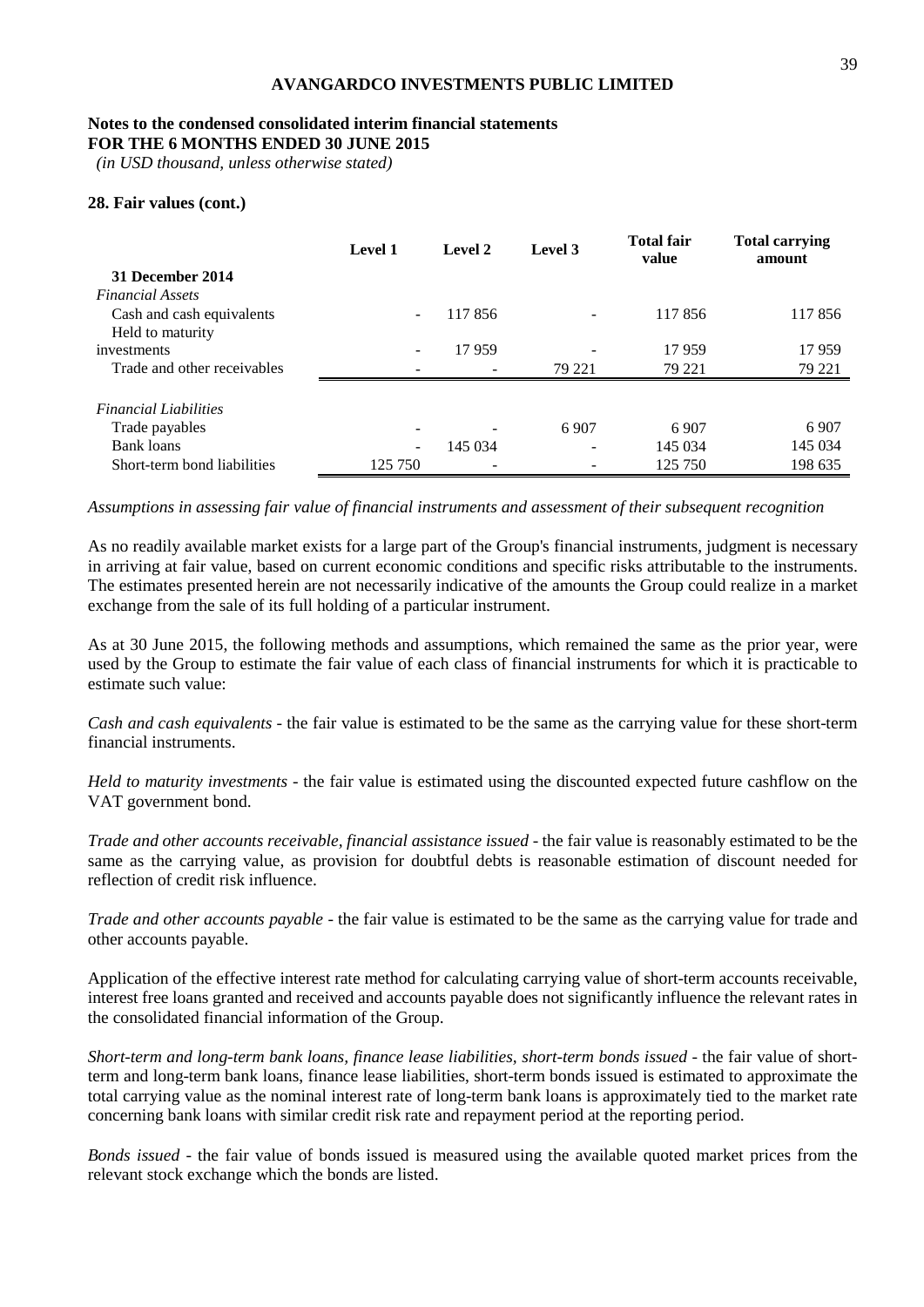#### **Notes to the condensed consolidated interim financial statements FOR THE 6 MONTHS ENDED 30 JUNE 2015**

*(in USD thousand, unless otherwise stated)*

#### **28. Fair values (cont.)**

As at 30 June 2015 the fair value of the above financial instruments approximated to their carrying amount besides short-term bonds whose fair value was USD 96 000 thousand (short-term bonds 31 December 2014: USD 125 750 thousand).

#### **29. Risks related to the Group's operating environment in Ukraine**

Events that took place in Ukraine in 2014 do directly or indirectly influence any business activity in the country in 2015.

Ukraine is still in an armed conflict with pro-Russian terrorists and Russian military forces.

Until the conflict is resolved, Ukraine will face the following problems: inability to attract investments, capital outflow, negative trade balance and hryvnia devaluation as a result which inevitably leads to lowering of living standards and decrease in population purchasing power.

Those events have influenced Group's operations in 2014 and are still influencing the Group in the first half of 2015. Three companies of the Group, namely LLC Yuzhnaya – Holding, SC Ptakhohospodarstvo Yuzhnaya Holding of LLC Yuzhnaya Holding, PPB LLC Ptytsecompleks, in a Crimea region have been put into conservation; other four companies, namely PJSC Ptakhohospodarstvo Chervonyi Prapor, SC Ptakhofabryka Chervonyi Prapor Poultry of PJSC Ptakhohospodarstvo Chervoniy Prapor, PSPC Interbusiness and PJSC Vuhlehirskyi Eksperementalnyi Kombikormovyi Zavod, are located in the territory currently controlled by the terrorists. The Group has lost an ability to control those companies therefore recognized an impairment loss from the lost assets in the 3rd quarter of 2014. Besides that, a portion of the market has been lost (Crimea accounted for 5% of Ukrainian consumer market and Donetsk and Lugansk regions amounted to 15% of the market).

The Group is facing the following problems:

- Increase in costs due to a significant part of import-containing consumables;
- Decrease in demand as a result of diminishing purchasing power and increased production of eggs by households;
- Significant decrease in marginality as cost level has grown more than sales price due to domestic demand decline.

As a result of above factors and to avoid eggs overproduction in Ukraine, the Group has decrease its headcount and intends to maintain it at a current level until situation in Ukraine is stabilized.

If military conflict continues the Group will aim to preserve its assets and maintain current market position.

Despite a difficult period in history of the Group we are hoping for positive changes in the following years. Ukraine is currently in a process of "painful" but essential reforms which influence all ministries and agencies. One of the most noticeable reforms concerns bank sector. Tax legislation also gradually changes. Really important administrative reform has started (power decentralization and influence levers transfer to local authorities). All reforms are supported by a number of international institutions e.g. IMF, World Bank and countries including Germany, Japan, USA and others. Government's political will to pursue implementation of reforms, and international support inspire confidence that Ukraine will be able to overcome current economic crisis and will be victorious in a military conflict, which undoubtedly will positively influence Group's operations.